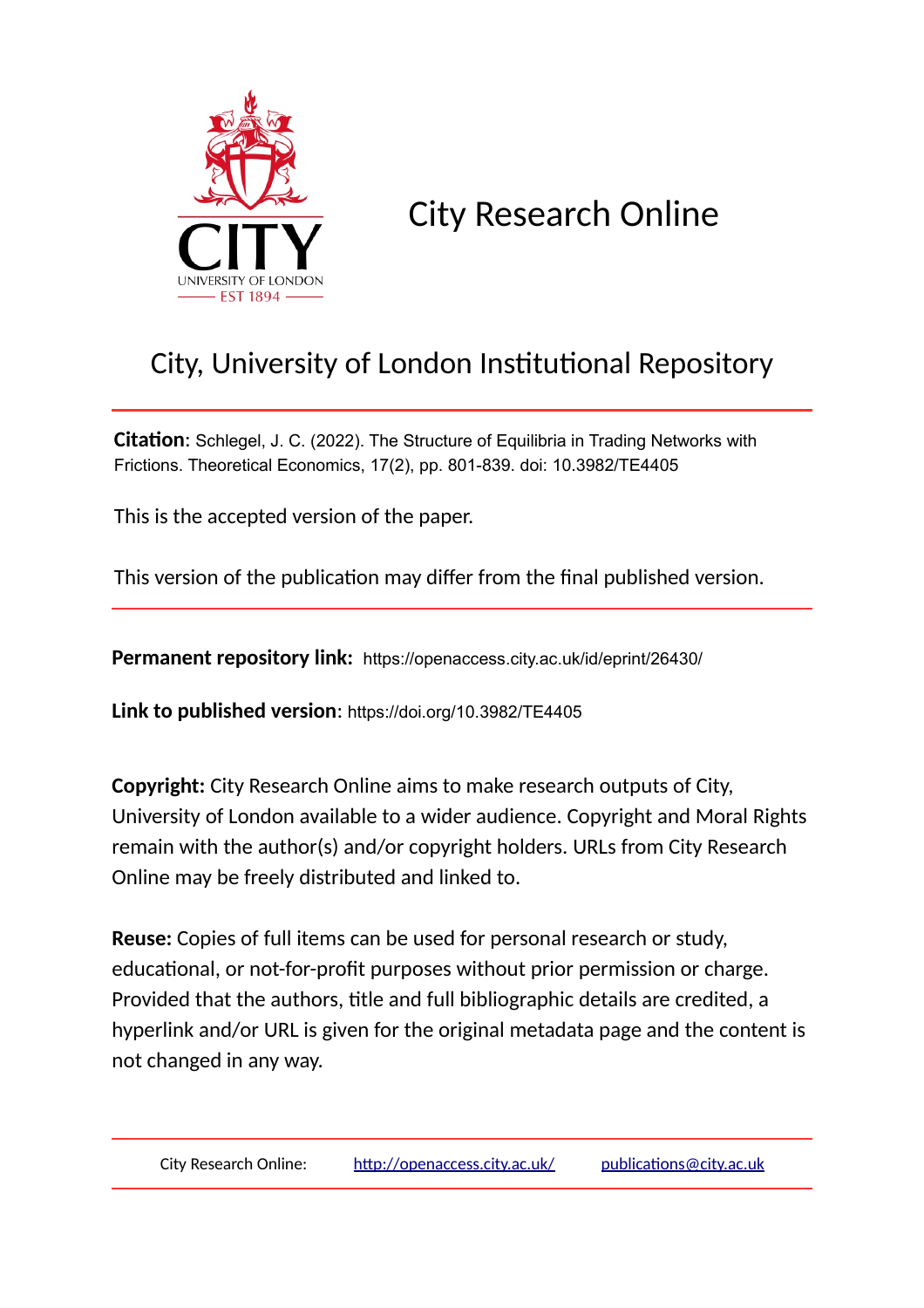# The Structure of Equilibria in Trading Networks with Frictions

Jan Christoph Schlegel<sup>∗</sup>

Department of Economics, City, University of London, UK

jansc@alumni.ethz.ch

#### Abstract

Several structural results for the set of competitive equilibria in trading networks with frictions are established: The lattice theorem, the rural hospitals theorem, the existence of side-optimal equilibria, and a groupincentive-compatibility result hold with imperfectly transferable utility and in the presence of frictions. While our results are developed in a trading network model, they also imply analogous (and new) results for exchange economies with combinatorial demand and for two-sided matching markets with transfers. JEL-classification:C78, D47, D52, L14

Keywords: Trading Networks; Full Substitutability; Imperfectly Transferable Utility; Competitive Equilibrium; Indivisible Goods; Frictions; Lattice; Rural Hospitals

# 1 Introduction

The assumption of transferable utility is pervasive in models of matching markets, exchange economies with indivisible goods, trading networks, and in mechanism

<sup>∗</sup>An extended abstract under the previous title "Trading Networks with General Preferences" appeared in the Proceedings of the 20th ACM Conference on Economics and Computation (EC'19). The paper extends and supersedes Schlegel (2018) which proves similar result in the more restrictive model of job matching with salaries. I gratefully acknowledge financial support by the Swiss National Science Foundation (SNSF) under project 100018-150086. I thank Ravi Jagadeesan, Bettina Klaus, Alex Nichifor, Alex Teytelboym, Ning Yu and Klaus Zauner, three anonymous referees, seminar participants in Bristol, Lausanne and Oxford, participants of the 2018 Lisbon Game Theory Meetings, the Matching in Practice workshop in Mannheim, the 5th Match-Up workshop, the 20th ACM Conference on Economics and Computation (EC19), the 2019 North American Summer Meeting of the Econometric Society and the International Conference on Game Theory & the 6th Microeconomics Workshop in Nanjing, for valuable comments.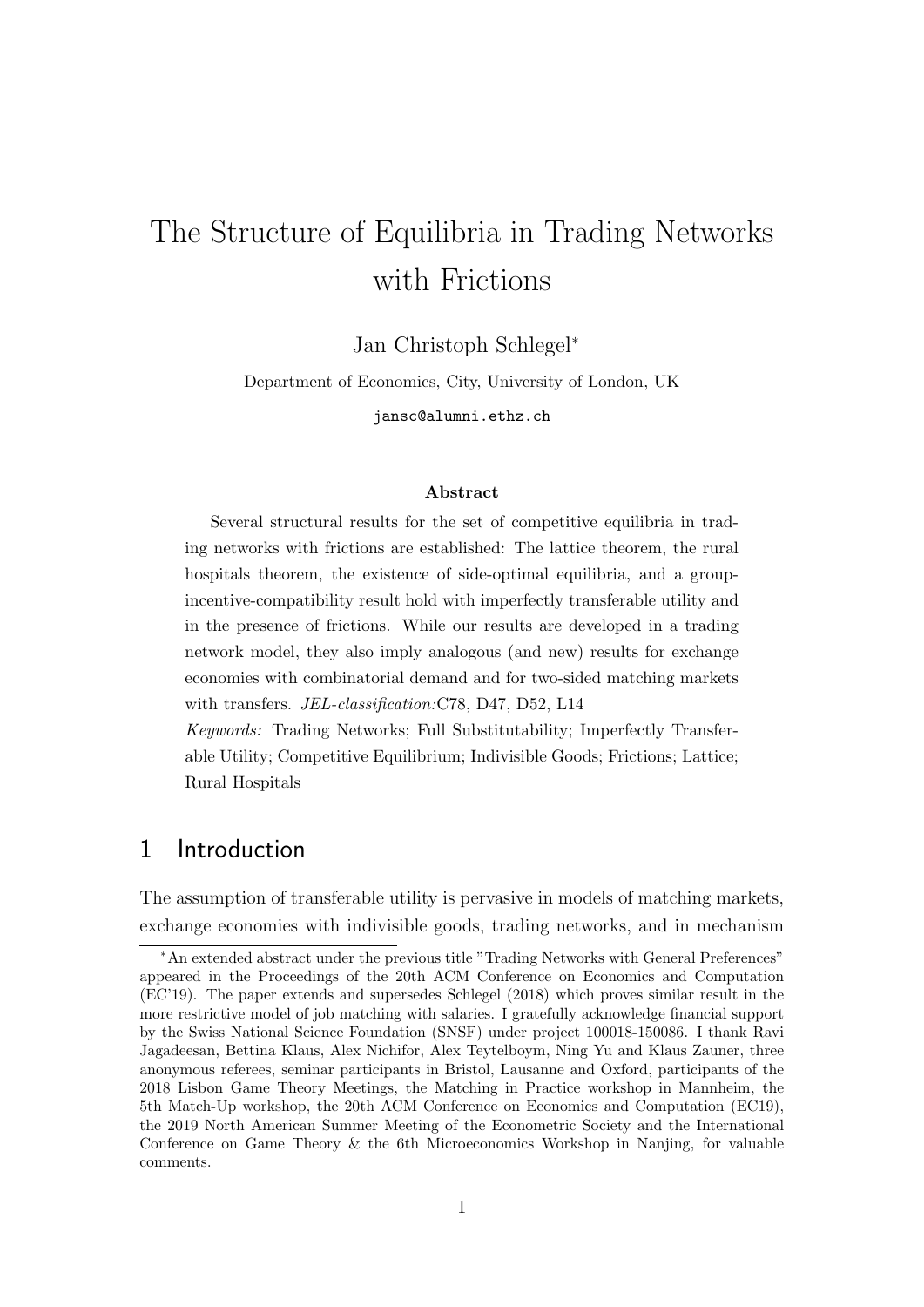design. The transferable utility assumption can simplify the analysis considerably since it allows us to exploit the duality between optimal allocations and supporting equilibrium prices. While the assumption of transferable utility simplifies the analysis, it is often empirically problematic. Wealth effects are present in marriage and labor markets so that matching models with transferable utility are unrealistic for these applications. Even if wealth effects are absent, transaction frictions such as those induced by taxation, subsidies, or transaction costs, make a transferable utility model inapplicable. This has motivated researchers to explore how results for matching markets with transfers (Demange and Gale, 1985; Legros and Newman, 2007; Nöldeke and Samuelson, 2018; Galichon et al., 2019) and for trading networks (Fleiner et al., 2019; Hatfield et al., 2021) can be generalized beyond transferable utility.

In this paper, we contribute to this discussion and study wealth effects and frictions<sup>1</sup> in the context of trading networks (Hatfield et al., 2013). Trading networks with bilateral contracts model complex supply chains in an industry where firms are engaged in upstream as well as downstream contracts. They generalize two-sided matching markets, in the sense that they replace a bipartite graph of potential relations, by an arbitrary graph where each edge represents a potential trade. We show that important structural results for trading networks do not depend on the assumption of transferable utility, and establish several results about the set of competitive equilibria under minimal assumptions on utility functions. Our results apply even in the case of wealth effects, in the presence of frictions, and if constraints make the execution of certain combinations of trades infeasible.

Our results can be summarized as follow: For a model of trading networks with frictions (Fleiner et al., 2019) and under the assumptions of full substitutability (Sun and Yang, 2006; Ostrovsky, 2008; Hatfield et al., 2013) and the laws of aggregate demand and supply (Hatfield and Kominers, 2012; Hatfield et al., 2021), we show that

- the set of competitive equilibria is a sublattice of the price space (first part of Theorem 1),
- a generalized "rural hospitals theorem" holds: the difference between the number of signed downstream and the number of signed upstream contracts

<sup>&</sup>lt;sup>1</sup>We use the term "frictions" for any situation where utility is not necessarily a function of the sum of transfers received, but a function of the entire vector of transfers. If frictions are present, it thus not only matters how much a firm receives in total transfers, but also through which trades it receives the transfers. This can e.g. be the case if different trades involve different transaction costs. The results in our paper apply to both wealth effects and frictions.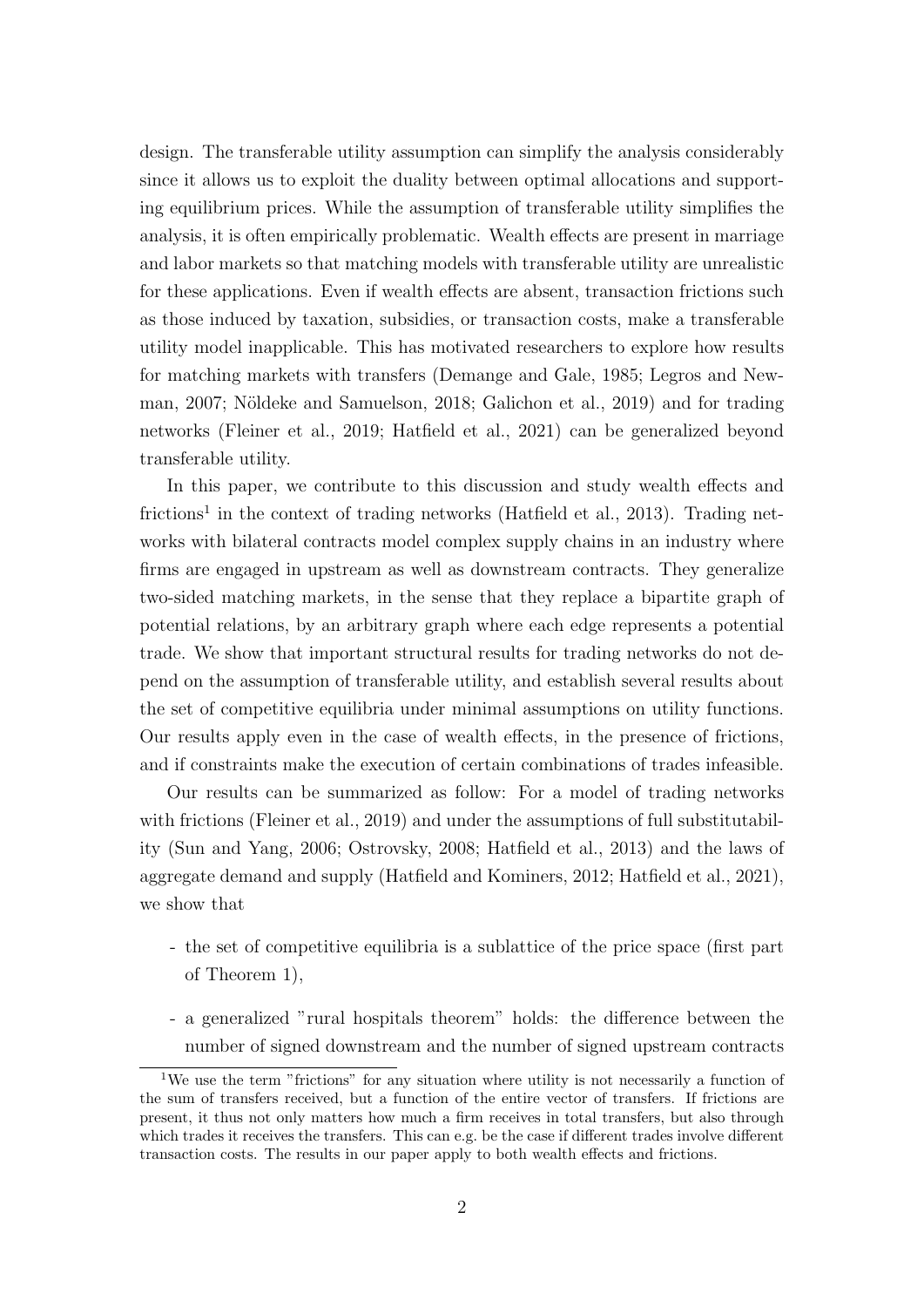is the same for each firm in each equilibrium (second part of Theorem 1),

- assuming additionally "bounded willingness to pay" (Fleiner et al., 2019),<sup>2</sup> there is an equilibrium that is most preferred by terminal sellers and an equilibrium that is most preferred by terminal buyers (Theorem 2),
- a mechanism that selects buyer-optimal equilibria is group-strategy-proof for terminal buyers on the domain of unit-demand utility functions and similarly a mechanism that selects seller-optimal equilibria is group-strategy-proof for terminal sellers on the domain of unit-supply utility functions (Theorem 3).

While our results are established for trading networks, the results are already new for many-to-one matching markets and for exchange economies with combinatorial demand which are special cases of our model. For matching markets, similar results were so far only known (a) under transferable utility, (b) for models without transfers and with strict preferences, or (c) for one-to-one matching markets with imperfectly transferable utility. For exchange economies with indivisible goods, analogous results were so far only known for (a) quasi-linear utility, or for the case of (b) unit demand.

Working with imperfectly-transferable utility requires us to develop fundamentally new techniques: Similar results without the transferable utility assumption were so far only known for one-to-one matching markets (Demange and Gale, 1985) and the proof techniques developed in this context (in particular the "decomposition lemma") do not adapt to more general settings. On the other hand, techniques from transferable utility models do not generalize to our model: Hatfield et al. (2013) use the efficiency of competitive equilibria and the submodularity of the indirect utility function to establish the lattice property. For our model with frictions, competitive equilibria can fail to be efficient. Moreover, full substitutability implies only the weaker notion of quasi-submodularity (Hatfield et al., 2020). More subtly, as we will discuss below, with wealth effects or frictions there are several non-equivalent definitions of full substitutability and these definitions are not distinguishable through conditions on the indirect utility function alone. Thus, an approach as in Hatfield et al. (2013) that characterizes competitive equilibria through the indirect utility function and uses properties of that function under full substitutability does not generalize. Likewise, the network flow approach to trading networks (Candogan et al., 2021) obtains structural results on the set of equilibria through the duality between optimal allocations and supporting prices.

<sup>2</sup>Alternatively, the result also holds with "bounding compensating variations" instead of bounded willingness to pay, as we show in the full working paper version (Schlegel, 2020).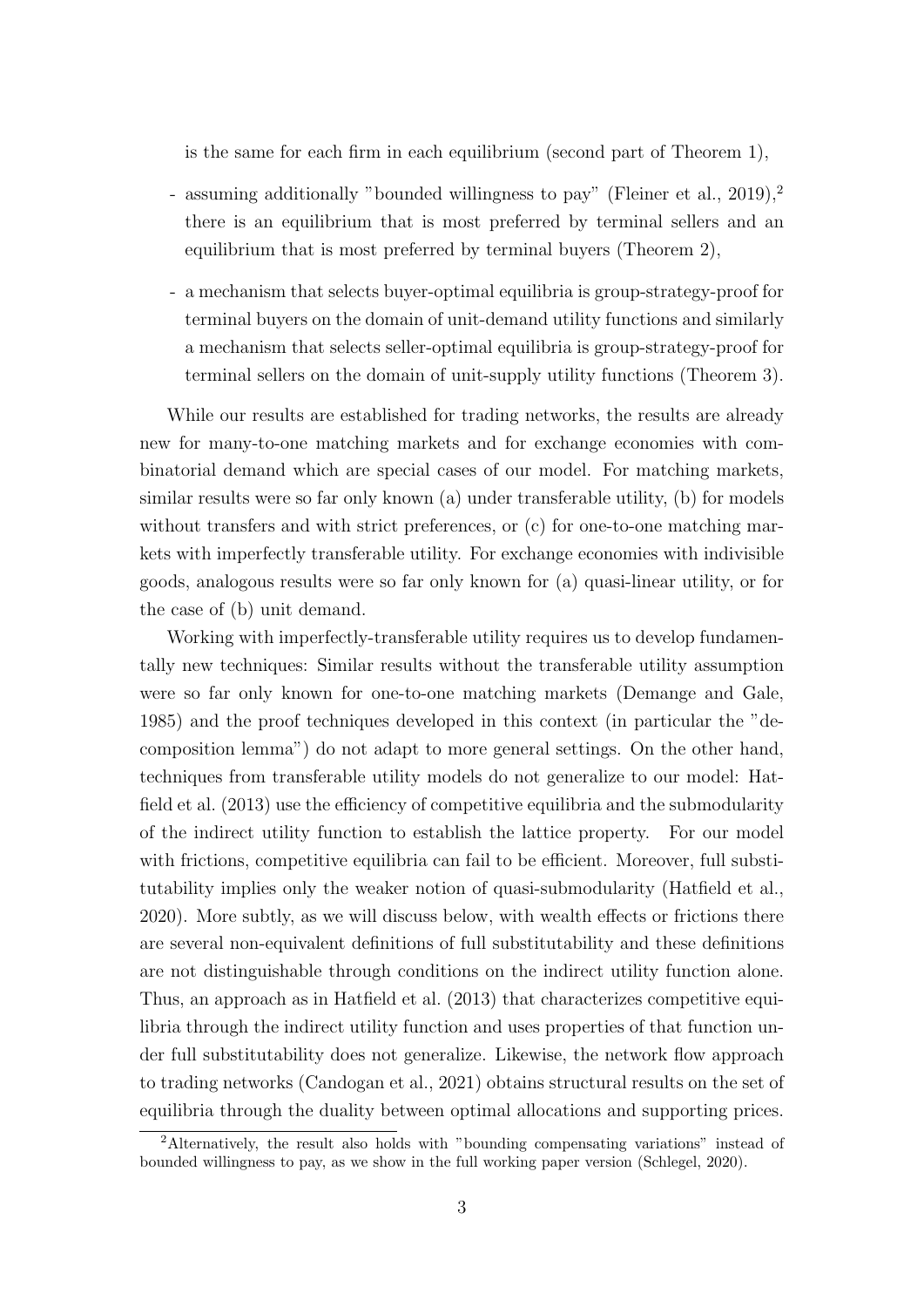Since efficiency fails in our setting this duality approach does not generalize. Finally, techniques from trading networks without transfers (Ostrovsky, 2008) that rely on Tarski's fixpoint theorem do not apply to the our model. With transfers, the issue of tie-breaking arises that is not present in models without transfers and with strict preferences. While versions of Tarski's fixpoint theorem for correspondences are known (Zhou, 1994), none of them work under sufficiently weak assumptions to be useful in our environment.

Since existing techniques do not work for our setting, we introduce a new approach to establish structural results for the set of competitive equilibria. The approach can be characterized as a tie-breaking approach: we show that for each finite set of (equilibrium) price vectors and each firm a single-valued selection from the demand correspondence can be made such that the properties of full substitutability and the laws of aggregate demand and supply are satisfied by the selection, and moreover, relevant trades that are demanded in the supporting equilibrium allocations are demanded in the selection. The assumption of the Laws of Aggregate Demand and Supply is necessary for our tie-breaking argument, and our result does not hold under Full Substitutability alone (see Example 3).

We also make a more technical contributions to the literature on trading networks with imperfectly transferable utility and clarify issues related to the definition of Full Substitutability: For the transferable utility model, there are various equivalent definitions of Full Substitutability (Hatfield et al., 2019). The equivalence, however, breaks down if we go beyond transferable utility, and, for our results, it matters which of the full substitutability notions is used. More specifically, it matters how full substitutability restricts the demand at price vectors at which the demand is multi-valued. We consider weak notions of Full Substitutability and the Laws of Aggregate Demand and Supply that only restrict the demand at price vectors where the demand is single-valued and stronger versions that also restrict it at prices where the demand is multi-valued. The notions are equivalent for transferable utility, but not in general. The set of competitive equilibria is a lattice only under the strong versions of Full Substitutability (see Example 1) and the rural hospitals theorem requires the strong versions of the law of aggregate demand and supply (see Example 2). Our group-strategy-proofness result, however, holds also under the weaker notions (Corollary 1). Thus, the exact definition of Full Substitutability matters in the model with frictions.<sup>3</sup>

 ${}^{3}$ Related issues occur in Hatfield et al. (2021) where the stronger Monotone Substitutability property is needed that restricts the choice in circumstances where the choice correspondence is multi-valued.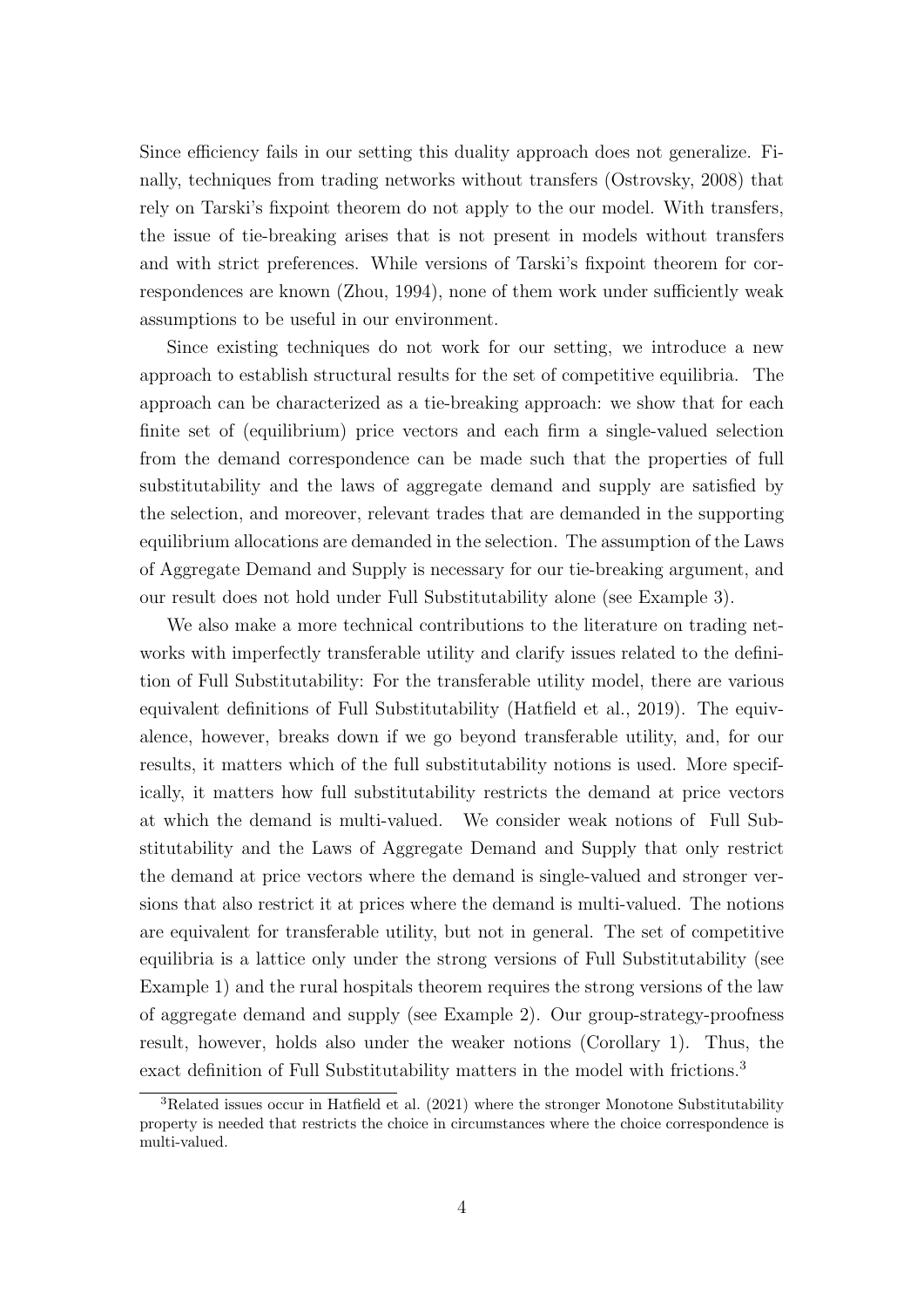We proceed as follows: In Section 2, we introduce the model and discuss different versions of the Full Substitutability conditions and their relation to each other. In Section 3, we prove our main results: the lattice structure of the set of competitive equilibria, the generalized rural hospitals theorem, the existence of extremal equilibria, and group-incentive compatibility for terminal buyers. In Section 4, we apply our main results to two-sided matching markets, and to exchange economies with indivisible goods.

## 1.1 Related Literature

The literature on trading networks has its origins in the literature on matching markets with transfers. In a seminal paper, Kelso and Crawford (1982) show that, under the assumption of gross substitutability, competitive equilibria with personalized prices exist and are equivalent to core allocations in a many-to-one labor market matching model. The construction is by an approximation argument where the existence in the continuum is obtained from the existence of an equilibrium in a discrete markets with smaller and smaller price increments. Different versions of a strategy-proofness result for a many-to-one matching model with continuous transfers were established by Hatfield et al. (2014); Schlegel (2018); Jagadeesan et al. (2018). Subsequent to Kelso and Crawford (1982), the question of existence of equilibria has been studied in the context of exchange economies with indivisibilities. See for example Gul and Stacchetti (1999) and the recent contribution of Baldwin and Klemperer (2019).

Trading networks with bilateral contracts and continuous transfers were introduced by Hatfield et al. (2013). Under the assumption of transferable utility and full substitutability they establish many results that we generalize to the case of general utility functions. The notion of full substitutability has been studied in detail by Hatfield et al. (2019) who show the equivalence of various different definitions of full substitutability. The existence result of Hatfield et al. (2013) is proved via a reduction to the existence result of Kelso and Crawford (1982). An alternative approach is via a submodular version of a network flow problem (Candogan et al., 2021).

The work of Hatfield et al. (2013) builds on the work of Ostrovsky (2008) on trading networks without transfers that generalizes matching models with contracts (Hatfield and Milgrom, 2005; Fleiner, 2003; Roth, 1984) beyond two-sided markets. The matching model with contracts in turn originates in the discrete version of the model of Kelso and Crawford (1982). Hatfield and Kominers (2012) and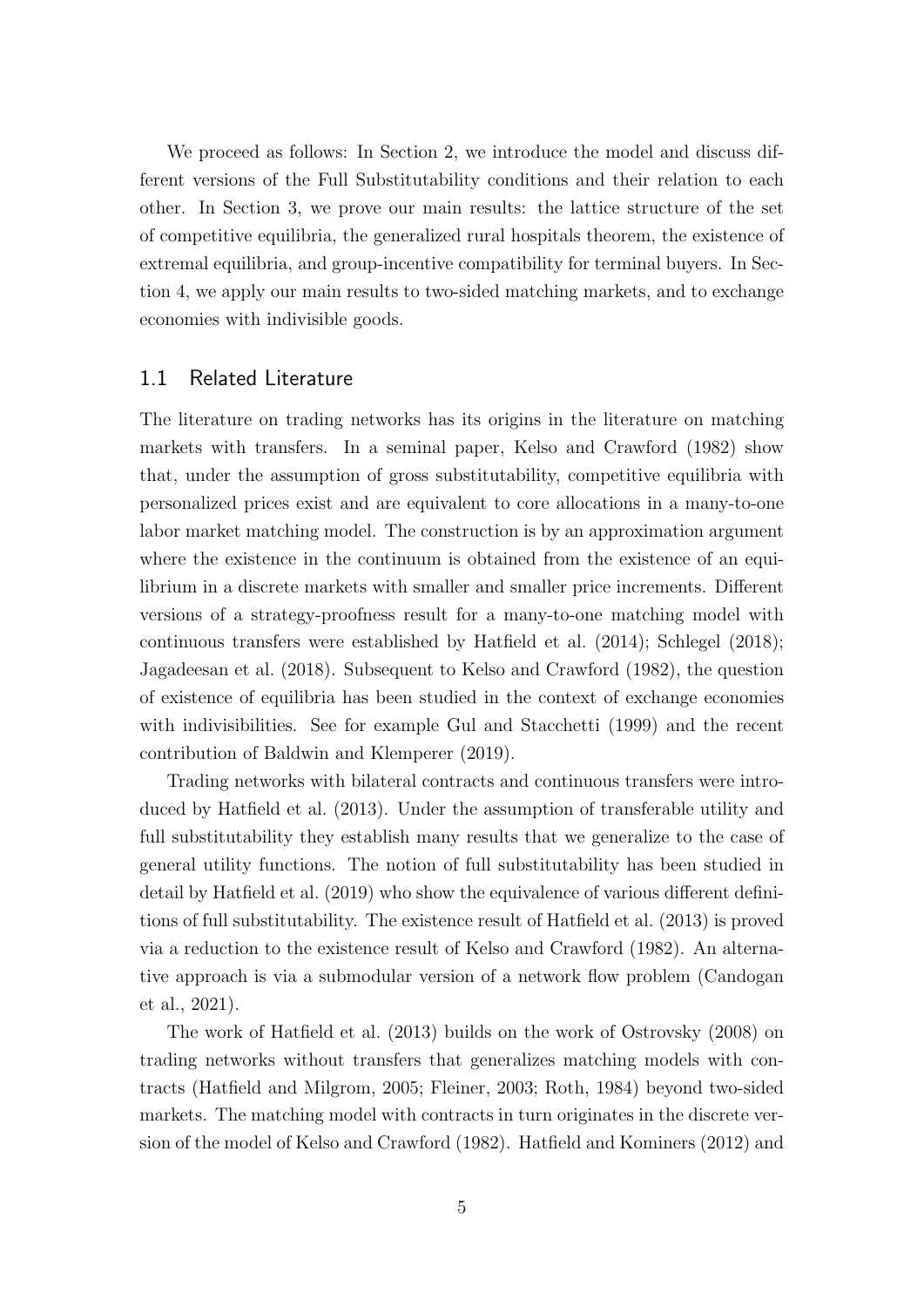Fleiner et al. (2016) provide additional results for the discrete trading networks model, which in many ways are parallel to the results we obtain in the continuous model. Importantly, results for the model without continuous transfers rely on the assumption of strict preferences.

All the above mentioned work for the continuous models make the assumption of transferable utility.<sup>4</sup> There are few papers that deal with wealth effects, frictions or constraints and that are particularly close to our work: In a classical paper, Demange and Gale (1985) establish several structural results about the core (or equivalently the set of competitive equilibria) for a one-to-one matching model with continuous transfers. In particular, they show that the core has a lattice structure and an agent that is unmatched in one core allocation receives his reservation utility in each core allocation (the result is often called the rural hospitals theorem in the literature on discrete matching markets). Moreover, they show that the mechanism that selects an extreme point of the bounded lattice is strategy-proof for one side of the market. Importantly, these results are established without assuming transferable utility. They only require that utility is increasing, continuous in transfers and satisfies a full range assumption. We generalize this work to trading networks and to situations in which utility does not satisfy the full range assumption.

In recent work, Fleiner et al. (2019) study trading networks with frictions. Their work is in many regards complementary to our work. In particular, Fleiner et al. (2019) establish the existence of a competitive equilibrium under the assumption of Full Substitutability and mild regularity conditions. Moreover, they study the efficiency of competitive equilibria and provide conditions under which equilibria correspond to allocations satisfying different related cooperative solution concepts. We derive our results for competitive equilibria. However, by the equivalence result of Fleiner et al. (2019) analogous results also would hold for "trail-stable" allocations. All results of Hatfield et al. (2013), except for the maximal domain result (Theorem 7) are generalized to the model with frictions, either in our work or by Fleiner et al. (2019). Table 1 summarizes results for trading networks with frictions.

Kojima et al. (2020b) introduce constraints in the job matching model of Kelso and Crawford (1982) and characterize constraints that leave the gross substitutes condition invariant. The model with constraints is a special case of the model in

<sup>4</sup>Note however that the existence proof of Kelso and Crawford (1982) is actually more general and applies as long as preferences are continuous, monotonic and unbounded in transfers for each bundle.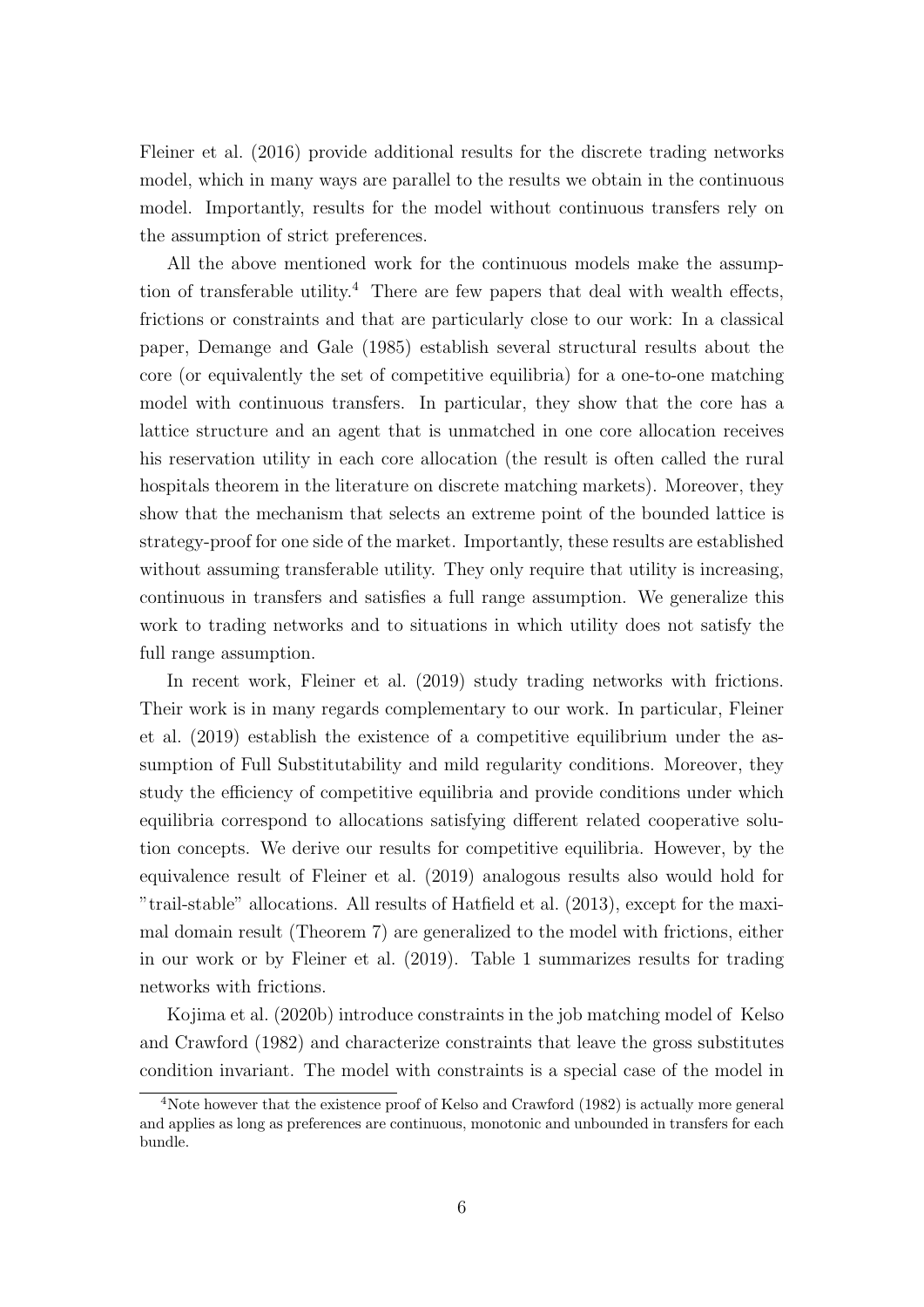| Result (Theorem*)                           | <b>Source</b>            | $_{\rm FS}$  | <b>LADS</b>  | <b>BCV</b>   | ${\bf BWP}$ | NF          |
|---------------------------------------------|--------------------------|--------------|--------------|--------------|-------------|-------------|
| Existence of Equil. $(1)$                   | Fleiner et al. $(2019)$  | $\mathbf x$  |              | $\mathbf{x}$ |             |             |
| 1st Welfare Theorem $(2)$                   | Fleiner et al. $(2019)$  |              |              |              |             | $\mathbf x$ |
| Rural Hospitals (3)                         | Theorem $1.(ii)$         | $\mathbf{x}$ | X            |              |             |             |
| Lattice $(4)$                               | Theorem $1.(i)$          | $\mathbf x$  | X            |              |             |             |
| Side Optimality $(4)$                       | Theorem 2                | $\mathbf{x}$ | X            |              | X           |             |
| Equil. $\Rightarrow$ Stable (5)             | Fleiner et al. $(2019)$  |              |              |              |             | X           |
| Stable $\Rightarrow$ Equil. (6)             | Fleiner et al. $(2019)$  | $\mathbf x$  |              | $\mathbf{x}$ |             |             |
| Stable $\Leftrightarrow$ Group-Stable (8,9) | Fleiner et al. $(2019)$  | $\mathbf x$  |              | $\mathbf{x}$ |             | X           |
| Trail-Stable $\Leftrightarrow$ Equil.       | Fleiner et al. $(2019)$  | $\mathbf x$  |              |              | X           |             |
| Chain-Stable $\Leftrightarrow$ Stable       | Hatfield et al. $(2021)$ | $\mathbf x$  | $\mathbf{x}$ |              |             |             |
| Group-Strategy-Proofness                    | Theorem 3                | X            | X            |              | X           |             |

Table 1: Sufficient conditions for results for trading networks with frictions.

#### Notation:

Theorem\* Corresponding theorem in Hatfield et al. (2013) under transferable utility. The existence of a side-optimal equilibrium additionally assumes finite valuations. FS stands for Full Substitutability,

LADS stands for the Laws of Aggregate Demand and Supply,

BCV stands for Bounded Compensating Variations,

BWP stands for Bounded Willingness to Pay, and

NF stands for No Frictions.

the current paper so that we obtain as a corollary of our results a version of a lattice and of the rural hospital theorems for their model of job matching under constraints. In a spin-off paper, Kojima et al. (2020a) study comparative statics for their model and also prove versions of the lattice result and the rural hospitals theorem. These results have been obtained independently and contemporaneously with the results in the current paper.<sup>5</sup>

# 2 Model

The model follows Hatfield et al. (2013), and the extensions of Fleiner et al. (2019) and Hatfield et al.  $(2021)$ . We consider a finite set of firms F and a finite set of trades Ω. Each trade  $ω ∈ Ω$  is associated with a buyer  $b(ω) ∈ F$  and a seller  $s(\omega) \in F$  with  $b(\omega) \neq s(\omega)$ . For a set of trades  $\Psi \subseteq \Omega$  and firm  $f \in F$  we define the set of **downstream trades** for f by  $\Psi_{f\rightarrow} := \{ \omega \in \Psi : s(\omega) = f \}$ and the set of **upstream trades** by  $\Psi_{\to f} := {\omega \in \Omega : b(x) = f}.$  Moreover, we let  $\Psi_f := \Psi_{f \to f}$   $\cup \Psi_{\to f}$ . A firm  $f \in F$  such that  $\Omega_{f \to f} = \emptyset$  is called a **terminal** buyer and a firm such that  $\Omega_{\rightarrow f} = \emptyset$  is called a **terminal buyer**. Note that terminal buyers and/or terminal buyers do not need to exist. A contract is a

<sup>5</sup>Weaker versions of these results were obtained prior to that in Schlegel (2018).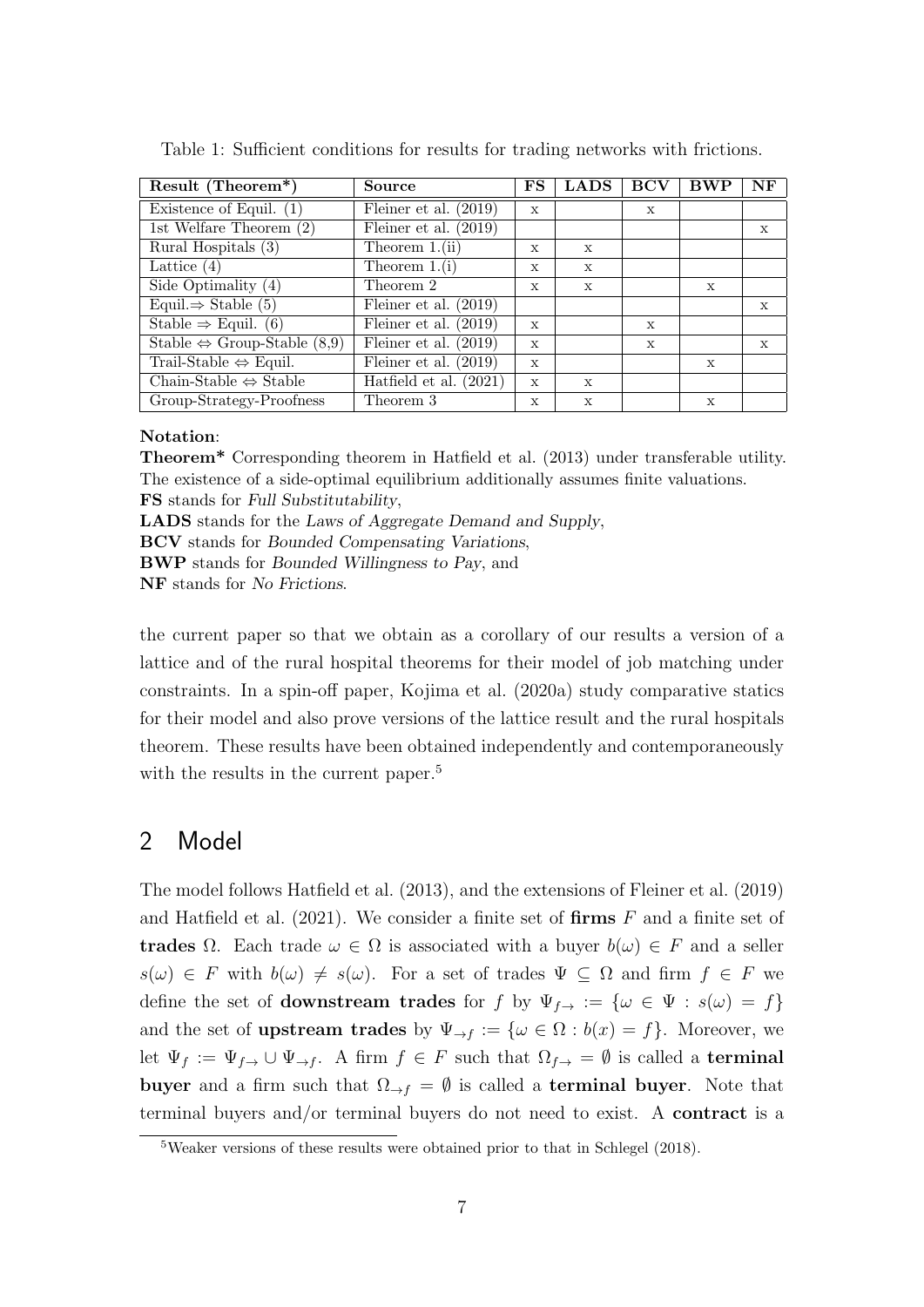pair  $(\omega, p_{\omega}) \in \Omega \times \mathbb{R}$ , where  $p_{\omega}$  is the price attached to the trade  $\omega$ .

An allocation is a pair  $(\Psi, p)$  consisting of a set of trades  $\Psi \subset \Omega$  and a price vector  $p \in \mathbb{R}^{\Psi}$ . We denote the set of allocations by A and we let  $\mathcal{A}_f :=$  $\{(\Psi_f, (p_\omega)_{\omega \in \Psi_f}) : (\Psi, p) \in \mathcal{A}\}\.$  An arrangement is a pair  $[\Psi, p] \in 2^{\Omega} \times \mathbb{R}^{\Omega}$ . In contrast to an allocation the price vector also contains prices for unrealized trades.

Each firm has a utility function  $u^f : \mathcal{A}_f \to \mathbb{R} \cup \{-\infty\}$ . For notational convenience we extend  $u^f$  to  $2^{\Omega} \times \mathbb{R}^{\Omega}$  by defining for  $\Psi \subseteq \Omega$  and  $p \in \mathbb{R}^{\Omega}$ , the utility  $u^f(\Psi, p) := u^f(\Psi_f, (p_\omega)_{\omega \in \Psi_f})$ . We allow the utility function to take on a value of  $-\infty$  in which case the combination of trades is infeasible for the firm.<sup>6</sup> We require that

- if a bundle is infeasible under some prices, then it is infeasible under all prices: if  $u^f(\Psi, p) = -\infty$  for  $p \in \mathbb{R}^{\Omega_f}$  then  $u^f(\Psi, p') = -\infty$  for each  $p' \in \mathbb{R}^{\Omega_f}$ ,
- at least one bundle of trades is feasible: there is a  $\Psi \subseteq \Omega_f$  such that  $u^f(\Psi,\cdot) > -\infty.$

Moreover, we make the following assumptions on utility functions:

- Continuity: For  $\Psi \subseteq \Omega_f$  with  $u^f(\Psi, \cdot) > -\infty$  the function  $u^f(\Psi, \cdot)$  is continuous on  $\mathbb{R}^{\Psi}$ .
- Monotonicity: For  $\Psi \subseteq \Omega_f$  with  $u^f(\Psi, \cdot) > -\infty$  and  $p, p' \in \mathbb{R}^{\Psi}$  with  $p' \neq p$ :
	- (i) If  $p'_{\omega} = p_{\omega}$  for  $\omega \in \Psi_{f \to \omega}$  and  $p_{\omega} \leq p'_{\omega}$  for  $\omega \in \Psi_{\to f}$ , then  $u^f(\Psi, p) >$  $u^f(\Psi, p').$
	- (ii) If  $p'_{\omega} = p_{\omega}$  for  $\omega \in \Psi_{\to f}$  and  $p_{\omega} \geq p'_{\omega}$  for  $\omega \in \Psi_{f \to f}$ , then  $u^f(\Psi, p) >$  $u^f(\Psi, p').$

Thus, utility is continuous in prices and firms strictly prefer higher sell prices to lower sell prices and lower buy prices to higher buy prices.

We allow utility for a set of trades  $\Psi$  to be different for prices  $p, p' \in \mathbb{R}^{\Psi}$ , even if the transfers received are the same for both price vectors, i.e. even if  $\sum_{\omega \in \Psi_{f \to f}} p_{\omega} - \sum_{\omega \in \Psi_{f \to f}} p_{\omega} = \sum_{\omega \in \Psi_{f \to f}} p_{\omega}^{\prime} - \sum_{\omega \in \Psi_{f \to f}} p_{\omega}^{\prime}$ . This can e.g. be the case if different trades involve different transaction costs. If utility only depends on

<sup>&</sup>lt;sup>6</sup>Infeasibilities can for example arise through technological constraints, if producing and selling an output good requires the firm to buy certain input goods. In that case executing a downstream alone without executing related upstream trades is infeasible. Alternatively, infeasibilities can also arise through institutional constraints that restrict, for example, such as in Kojima et al. (2020b), the number of trades that a firm is allowed to execute.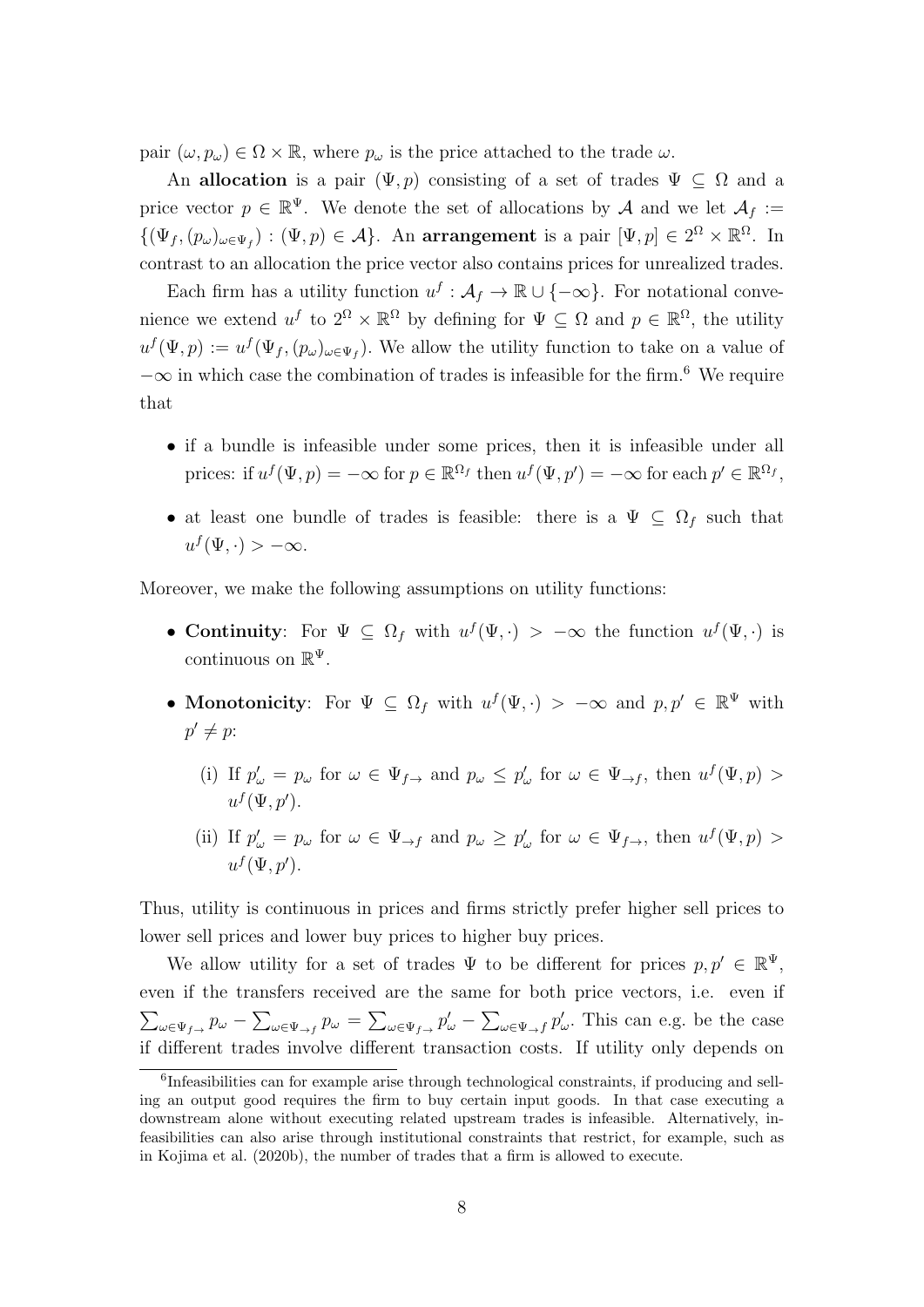the set of trades and the transfers received, we have a special case of our model: We say that  $u^f$  satisfies **no frictions** (Fleiner et al., 2019) if there is a function  $\tilde{u}^f: 2^{\Omega_f} \times \mathbb{R} \to \mathbb{R} \cup \{-\infty\}$  such that

$$
u^f(\Psi, p) = \tilde{u}^f\left(\Psi, \sum_{\omega \in \Psi_{f \to}} p_{\omega} - \sum_{\omega \in \Psi_{\to f}} p_{\omega}\right).
$$

A utility function without frictions has full range if for each  $\Psi \subseteq \Omega_f$ ,  $\Psi \neq \emptyset$ ,  $\tilde{u}^f(\Psi, \cdot)$  is a surjective function onto R. It is **quasi-linear** if there is a valuation function  $v^f: 2^{\Omega_f} \to \mathbb{R} \cup \{-\infty\}$  such that

$$
\tilde{u}^f(\Psi, t) = v^f(\Psi) + t.
$$

A utility function  $u^f$  induces an **indirect utility function**  $v^f : \mathbb{R}^{\Omega} \to \mathbb{R}$  by

$$
v^f(p) := \max_{\Psi \subseteq \Omega_f} u^f(\Psi, p),
$$

and a **demand correspondence**  $D^f : \mathbb{R}^{\Omega} \rightrightarrows 2^{\Omega}$  by:

$$
D^{f}(p) := \operatorname{argmax}_{\Psi \subseteq \Omega_{f}} u^{f}(\Psi, p).
$$

Continuity of the utility function implies (e.g. by Berge's maximum theorem) that the demand correspondence is upper hemi-continuous. Monotonicity of the utility function implies that price vectors where the demand is single-valued are dense in price space. We will repeatedly use these facts to generate a single-valued selection from the demand-correspondence that inherits its good properties (such as full substitutability or the laws of aggregate demand and supply) by perturbing the price vector such that it becomes single-valued, see in particular Lemma 3. The proof is straightforward and hence omitted.

**Lemma 1.** For a continuous and monotonic utility function  $u^f$ ,

- (i) the induced demand  $D^f$  is upper hemi-continuous, i.e. for each  $p \in \mathbb{R}^{\Omega_f}$  there is an  $\epsilon > 0$  such for any  $q \in \mathbb{R}^{\Omega_f}$  with  $||p - q|| < \epsilon$  (where  $|| \cdot ||$  denotes the Euclidean norm) we have  $D^f(q) \subseteq D^f(p)$ ,
- (ii) the set of price vectors such that the induced demand is single-valued is dense in  $\mathbb{R}^{\Omega_f}$ , i.e. for each  $\epsilon > 0$  and  $p \in \mathbb{R}^{\Omega_f}$  there is  $a \ q \in \mathbb{R}^{\Omega_f}$  with  $||p - q|| < \epsilon$ such that  $|D^f(q)| = 1$ .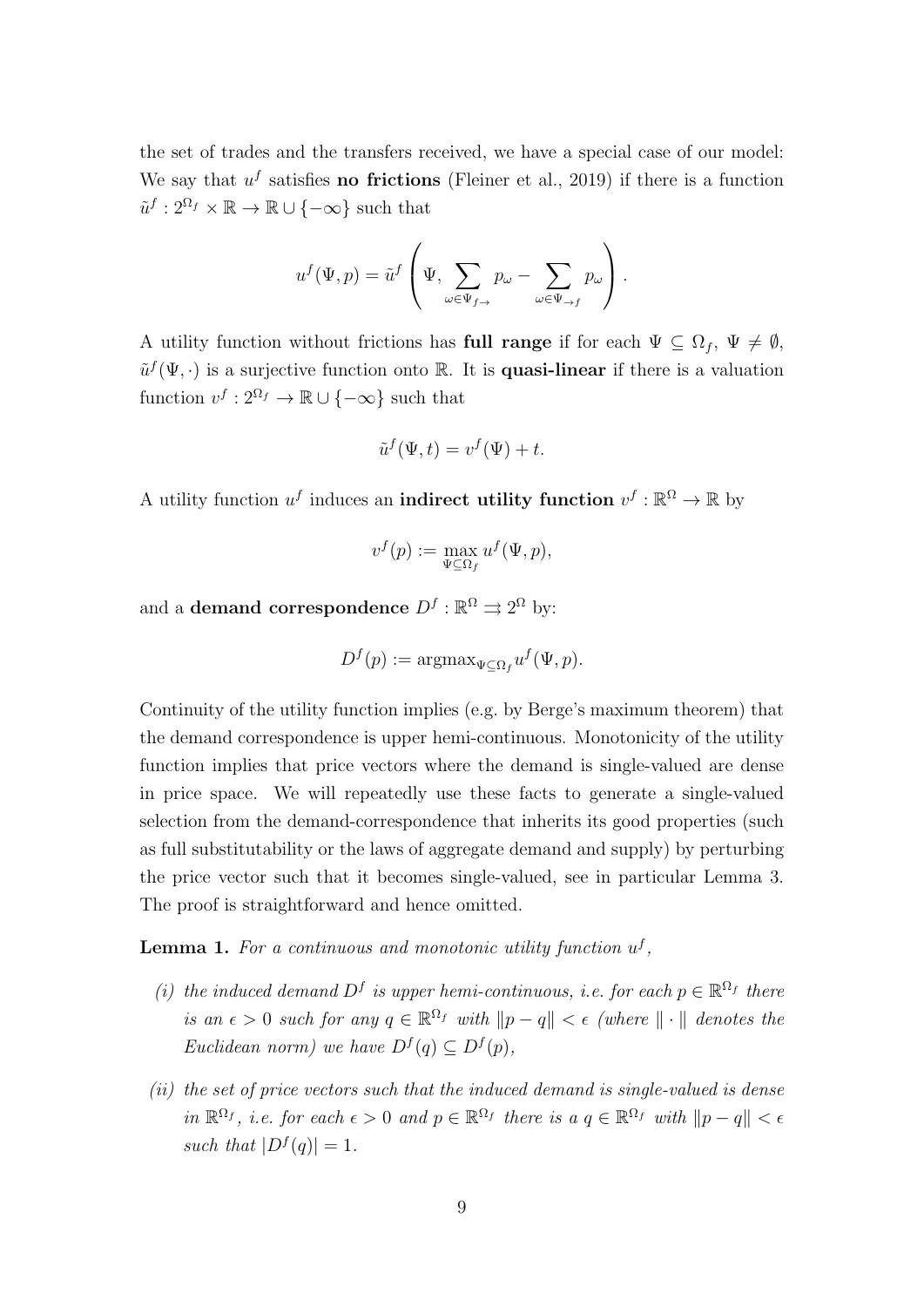## 2.1 Full Substitutability

Our results rely on a full substitutability assumption on utility functions. Informally, the condition requires that a firm sees upstream (downstream) trades as substitutes to each other, and upstream and downstream trades as complements to each other. Hatfield et al. (2019) show that for transferable utility various ways of defining full substitutability are equivalent, and hence one can work with either of the definitions discussed in their paper. Going beyond transferable utility makes issues more subtle: Not all equivalence results of Hatfield et al. (2019) generalize and it matters which of the full substitutability conditions are used. More specifically, it matters how the full substitutes condition is defined in instances where indifferences matter, i.e. when the demand is multi-valued.

We will proceed as follows: First, we introduce our main definition of full substitutability which restrict the demand both at price vectors where the demand is single-valued and where it is multi-valued. Second, we introduce a weaker version of full substitutability that only restricts the demand at price vectors where the demand is single-valued. We provide an example that shows that the single-valued version of full substitutability is strictly weaker than the multi-valued version. We later show, using this example, that the single-valued full substitutability condition is not sufficient for establishing the lattice and the rural hospitals theorem. Importantly, the difference between the single-valued and multi-valued version of full substitutability only matters for the "cross-side conditions" on firms' demand functions. In particular, the notions are equivalent for a two-sided market and the results for two-sided markets (see Section 4.1) hold under the single-valued notion of full substitutability. Third, we show that the multi-valued and the single-valued versions are, however, closely related in the sense that for each demand correspondence satisfying single-valued full substitutability, a selection from the demand correspondence exists that satisfies multi-valued full substitutability and can be rationalized by a utility function inducing the same indirect utility. In particular, this will allow us, later on (Corollary 1), to obtain a group-strategy-proofness result using the single-valued full substitutability notion.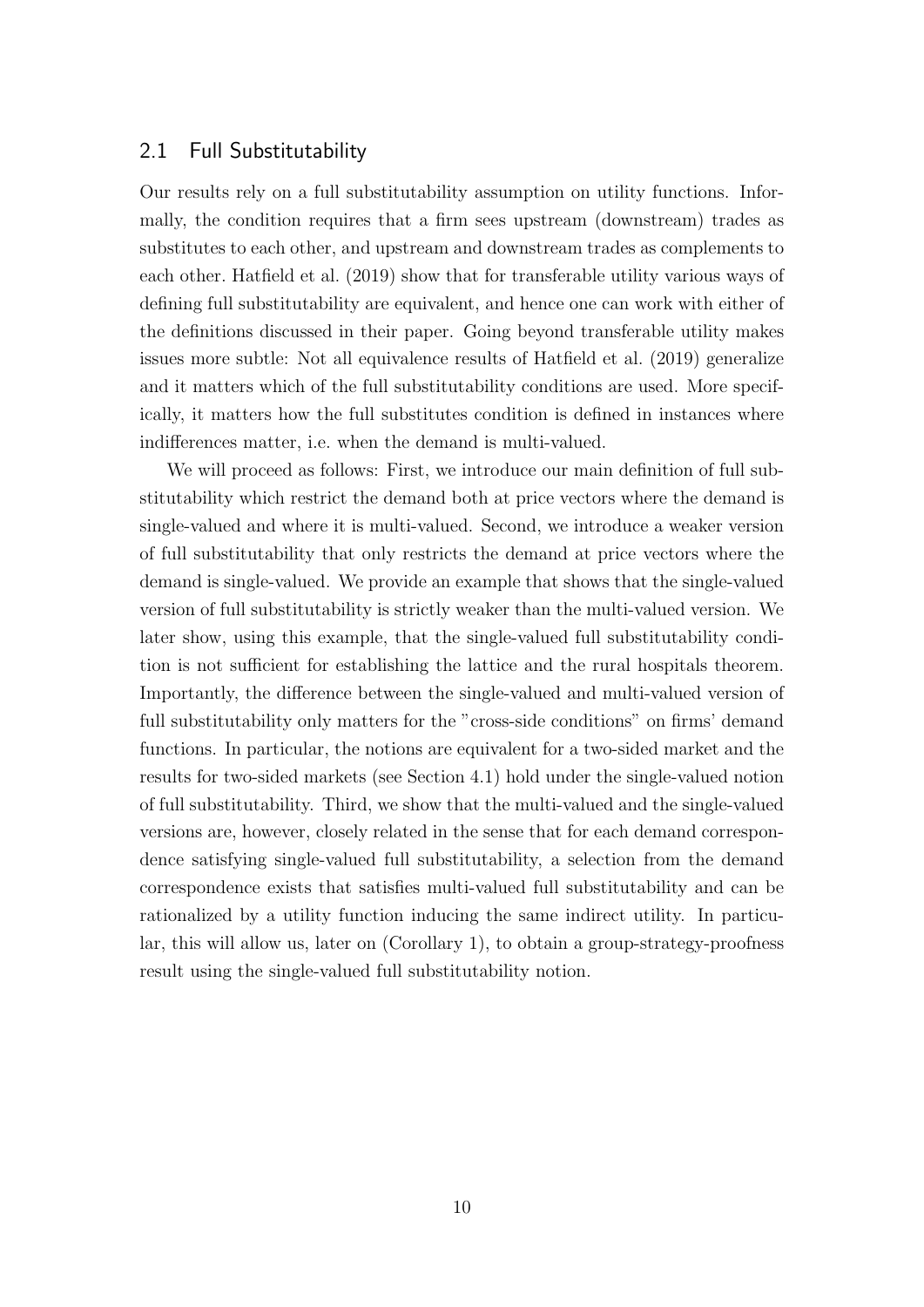#### 2.1.1 Multi-Valued Full Substitutability

The following notion of full substitutability is due to Hatfield et al. (2019).<sup>7</sup> Precursors of the full substitutability notion were introduced for exchange economies (Sun and Yang, 2006) and for trading networks without transfers (Ostrovsky, 2008). Full substitutability can be further decomposed in a same-side substitutability and a cross-side complementarity notion.

Expansion Same-Side Substitutability (SSS): For  $p, p' \in \mathbb{R}^{\Omega_f}$  and each  $\Psi' \in D^f(p')$  there exists a  $\Psi \in D^f(p)$  such that if  $p_\omega = p'_\omega$  for  $\omega \in \Omega_{f \to \omega}$  and  $p_{\omega} \leq p_{\omega}'$  for  $\omega \in \Omega_{\rightarrow f}$ , then

$$
\{\omega\in\Psi_{\rightarrow f}:p_\omega=p'_\omega\}\subseteq\Psi'_{\rightarrow f},
$$

and if  $p_{\omega} = p_{\omega}'$  for  $\omega \in \Omega_{\to f}$  and  $p_{\omega} \ge p_{\omega}'$  for  $\omega \in \Omega_{f \to f}$ , then

$$
\{\omega \in \Psi_{f \to} : p_\omega = p'_\omega\} \subseteq \Psi'_{f \to}.
$$

Expansion Cross-Side Complementarity (CSC): For  $p, p' \in \mathbb{R}^{\Omega_f}$  and each  $\Psi' \in D^f(p')$  there exists a  $\Psi \in D^f(p)$  such if  $p_\omega = p'_\omega$  for  $\omega \in \Omega_{f \to}$  and  $p_\omega \leq p'_\omega$ for  $\omega \in \Omega_{\rightarrow f}$ , then

$$
\Psi'_{f\rightarrow} \subseteq \Psi_{f\rightarrow},
$$

and if  $p_{\omega} = p_{\omega}'$  for  $\omega \in \Omega_{\to f}$  and  $p_{\omega} \ge p_{\omega}'$  for  $\omega \in \Omega_{f \to f}$ , then

$$
\Psi'_{\to f} \subseteq \Psi_{\to f}.
$$

**Expansion Full Substitutability (FS)**: The demand of firm  $f$  satisfies Expansion Full Substitutability if it satisfies Expansion Same-Side Substitutability and Expansion Cross-Side Complementarity.

Next we introduce monotonicity properties called the Law of Aggregate Demand respectively the Law of Aggregate Supply. Under quasi-linear utility and

<sup>7</sup>Hatfield et al., 2019 call this version of full substitutability the "demand-language expansion" version of full substitutability (cf. Definition A.3 in Hatfield et al., 2019). Throughout the paper, we use "demand language" definitions of full substitubility that restrict the demand correspondence induced by the utility function. The demand language definitions are generally weaker than the corresponding "choice language" definitions that restrict the choice correspondence induced by the utility function. Consequently, all of our result would also hold under the corresponding "choice language" notions of full substitutability. Alternative multi-valued definitions of full substitutability are discussed in the full working paper version (Schlegel, 2020).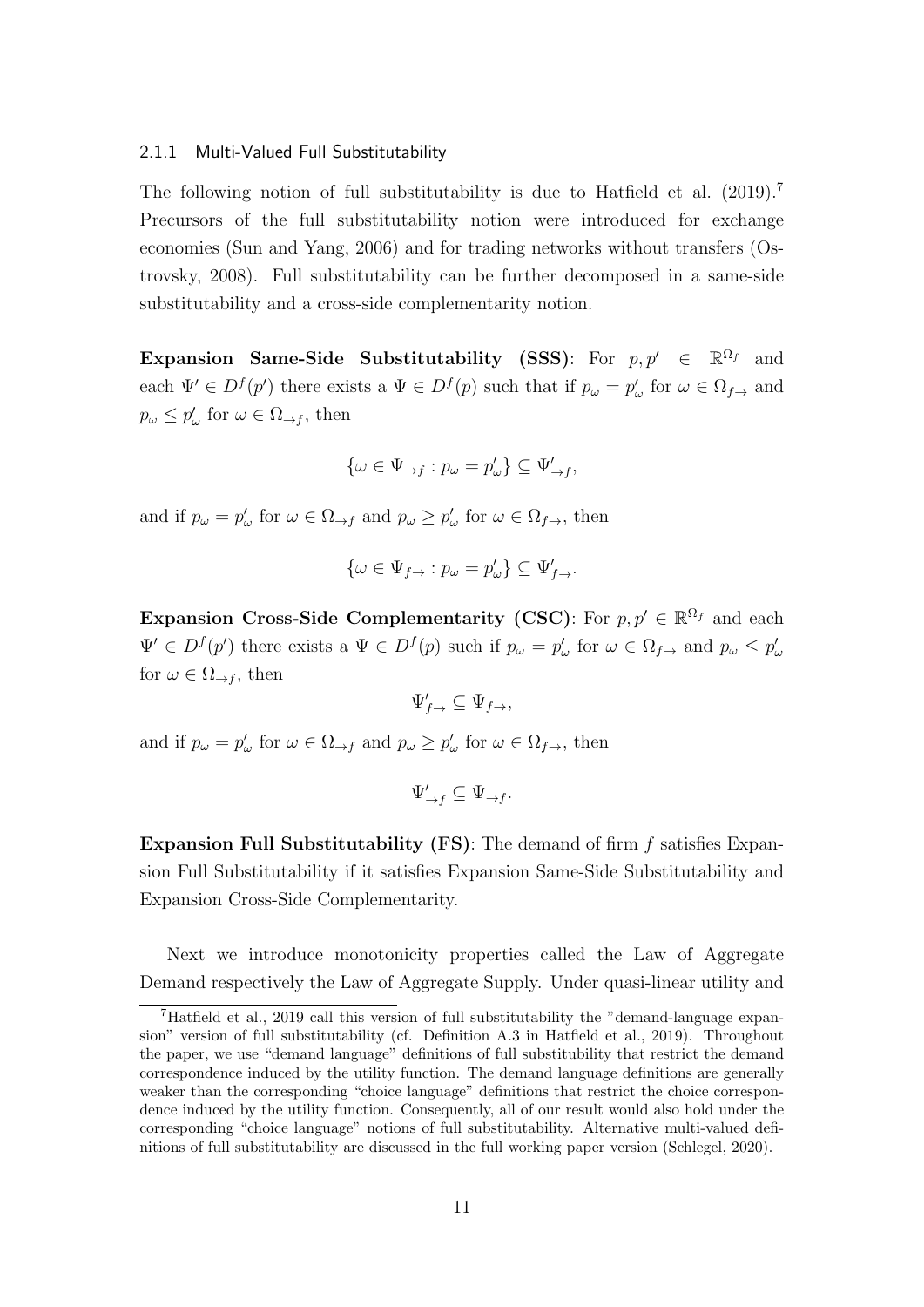without frictions, the two properties are implied by full substitutability. However, in general they are independent of full substitutability.

Expansion Law of Aggregate Demand (LAD): For  $p, p' \in \mathbb{R}^{\Omega_f}$  and each  $\Psi' \in D^f(p')$  there exists a  $\Psi \in D^f(p)$  such that if  $p_\omega = p'_\omega$  for  $\omega \in \Omega_{f\to\omega}$  and  $p_{\omega} \leq p_{\omega}'$  for  $\omega \in \Omega_{\rightarrow f}$ , then

$$
|\Psi_{\rightarrow f}| - |\Psi_{f \rightarrow}| \geq |\Psi_{\rightarrow f}'| - |\Psi_{f \rightarrow}'|.
$$

Expansion Law of Aggregate Supply (LAS): For  $p, p' \in \mathbb{R}^{\Omega_f}$  and each  $\Psi' \in$  $D^{f}(p')$  there exists a  $\Psi \in D^{f}(p)$  such that if  $p_{\omega} = p'_{\omega}$  for  $\omega \in \Omega_{\to f}$  and  $p_{\omega} \geq p'_{\omega}$  for  $\omega \in \Omega_{f \to \tau}$ , then

$$
|\Psi_{f\rightarrow}| - |\Psi_{\rightarrow f}| \geq |\Psi'_{f\rightarrow}| - |\Psi'_{\rightarrow f}|.
$$

Remark 1. Hatfield et al. (2021) introduce the notion of Monotone Substitutability which requires that FS, LAD and LAS hold jointly for the same bundles of trades. Hatfield et al. (2021) do not assume continuity of utility functions for their main result, and in that case, monotone substitutability is generally a stronger property than the combination of FS, LAD and LAS. With continuity, however, monotone substitutability is equivalent to the combination of FS, LAD and LAS. The proof of the equivalence is straightforward. See the full working paper version (Schlegel, 2020).

Alternatively, the combination of FS, LAD and LAS for continuous and monotonic utility functions can also be formulated as a generalized single-improvement property as we show in the full working paper version (Schlegel, 2020). Many of our results indirectly rely on this observation.  $\Box$ 

#### 2.1.2 Single-Valued Full Substitutability

Next we introduce a weaker notion of full substitutability where the condition only needs to hold at price vectors where the demand is single-valued. The weaker notion of full substitutability together with weaker notions of the law of aggregate demand/supply will be sufficient for our main incentive compatibility result (Corollary 1 in Section 3.3), but not for the other main results in the paper.

Single-Valued Full Substitutability (weak FS): For  $p, p' \in \mathbb{R}^{\Omega_f}$  such that  $D^f(p) = {\Psi}$  and  $D^f(p') = {\Psi}'$ , if  $p_\omega = p'_\omega$  for  $\omega \in \Omega_{f \to \omega}$  and  $p_\omega \leq p'_\omega$  for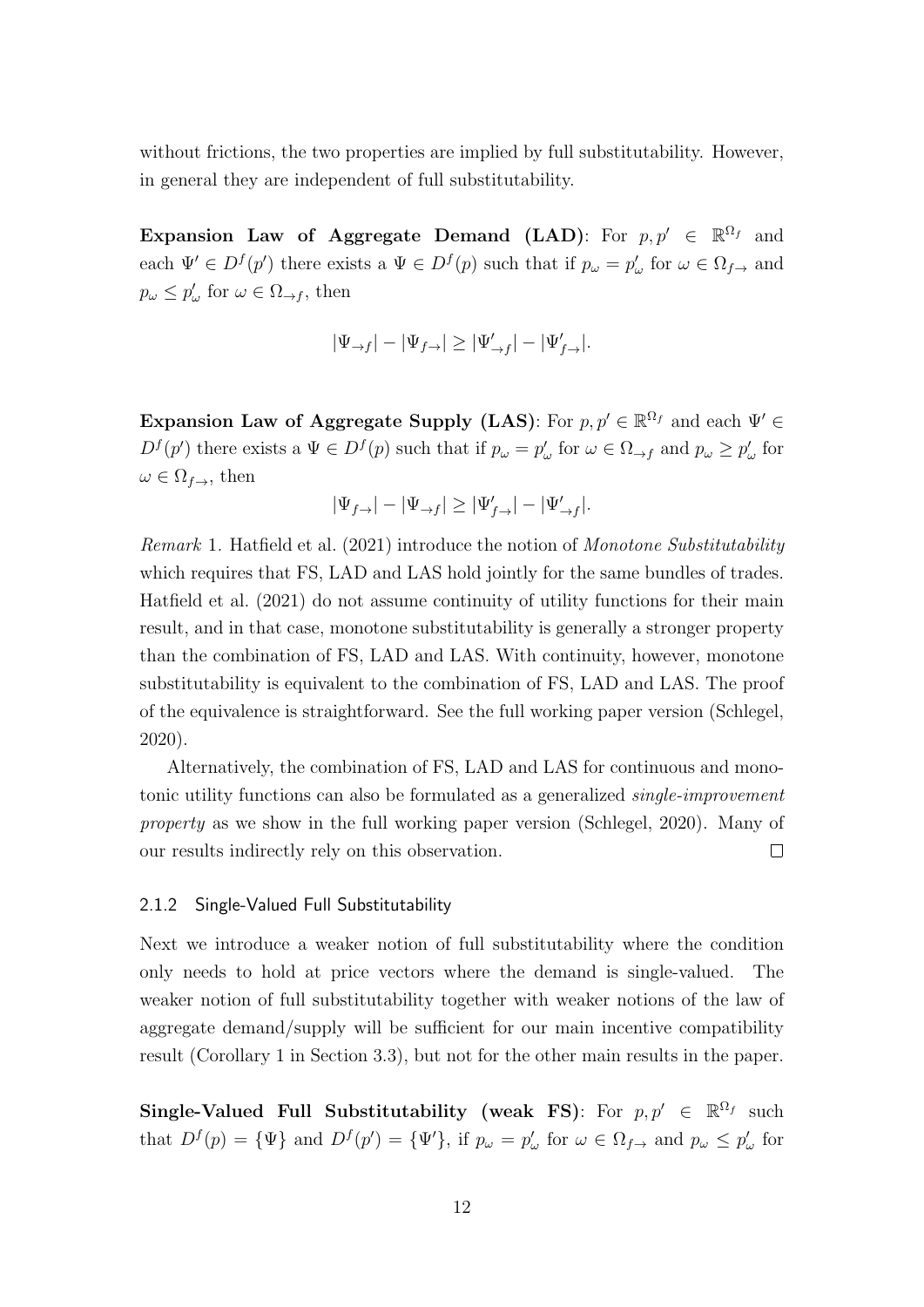$\omega \in \Omega_{\rightarrow f}$ , then

$$
\{\omega \in \Psi_{\rightarrow f} : p_\omega = p'_\omega\} \subseteq \Psi'_{\rightarrow f} \text{ and } \Psi'_{f \rightarrow} \subseteq \Psi_{f \rightarrow},
$$

and if  $p_{\omega} = p_{\omega}'$  for  $\omega \in \Omega_{\to f}$  and  $p_{\omega} \ge p_{\omega}'$  for  $\omega \in \Omega_{f \to f}$ , then

$$
\{\omega \in \Psi_{f \to} : p_{\omega} = p'_{\omega}\} \subseteq \Psi'_{f \to} \text{ and } \Psi'_{\to f} \subseteq \Psi_{\to f}.
$$

The notions of Single-Valued Same Side Substitutability and Single-Valued Cross Side Complementarity are defined analogously.

Remark 2. The single-valued and the expansion notions of same sided substitutability are equivalent. Thus, for two-sided markets the two notions of full substitutability are equivalent. See Appendix A of the full working paper version (Schlegel, 2020) for a discussion of this and related facts.  $\Box$ 

We also define single-valued versions of the laws of aggregate demand and supply.

Single-Valued Law of Aggregate Demand (Weak LAD): For  $p, p' \in \mathbb{R}^{\Omega_f}$ such that  $D^f(p) = {\Psi}$  and  $D^f(p') = {\Psi}'$ , if  $p_\omega = p'_\omega$  for  $\omega \in \Omega_{f \to}$  and  $p_\omega \leq p'_\omega$ for  $\omega \in \Omega_{\rightarrow f}$ , then

$$
|\Psi_{\rightarrow f}| - |\Psi_{f \rightarrow}| \geq |\Psi_{\rightarrow f}'| - |\Psi_{f \rightarrow}'|.
$$

Single-Valued Law of Aggregate Supply (Weak LAS): For  $p, p' \in \mathbb{R}^{\Omega_f}$  such that  $D^f(p) = {\Psi}$  and  $D^f(p') = {\Psi}'$ , if  $p_\omega = p'_\omega$  for  $\omega \in \Omega_{\to f}$  and  $p_\omega \ge p'_\omega$  for  $\omega \in \Omega_{f \to \Omega}$ , then

$$
|\Psi_{f\rightarrow}| - |\Psi_{\rightarrow f}| \ge |\Psi'_{f\rightarrow}| - |\Psi'_{\rightarrow f}|.
$$

The following example shows that the two notions of full substitutability that we have defined can differ for trading networks with frictions. In Section 3.1, we will use the example to show that under weak FS the lattice result in our paper does not necessarily hold.

*Example 1.* Consider four trades  $\Omega = {\alpha^1, \alpha^2, \beta^1, \beta^2}$  with  $f = b(\alpha^1) = b(\alpha^2) =$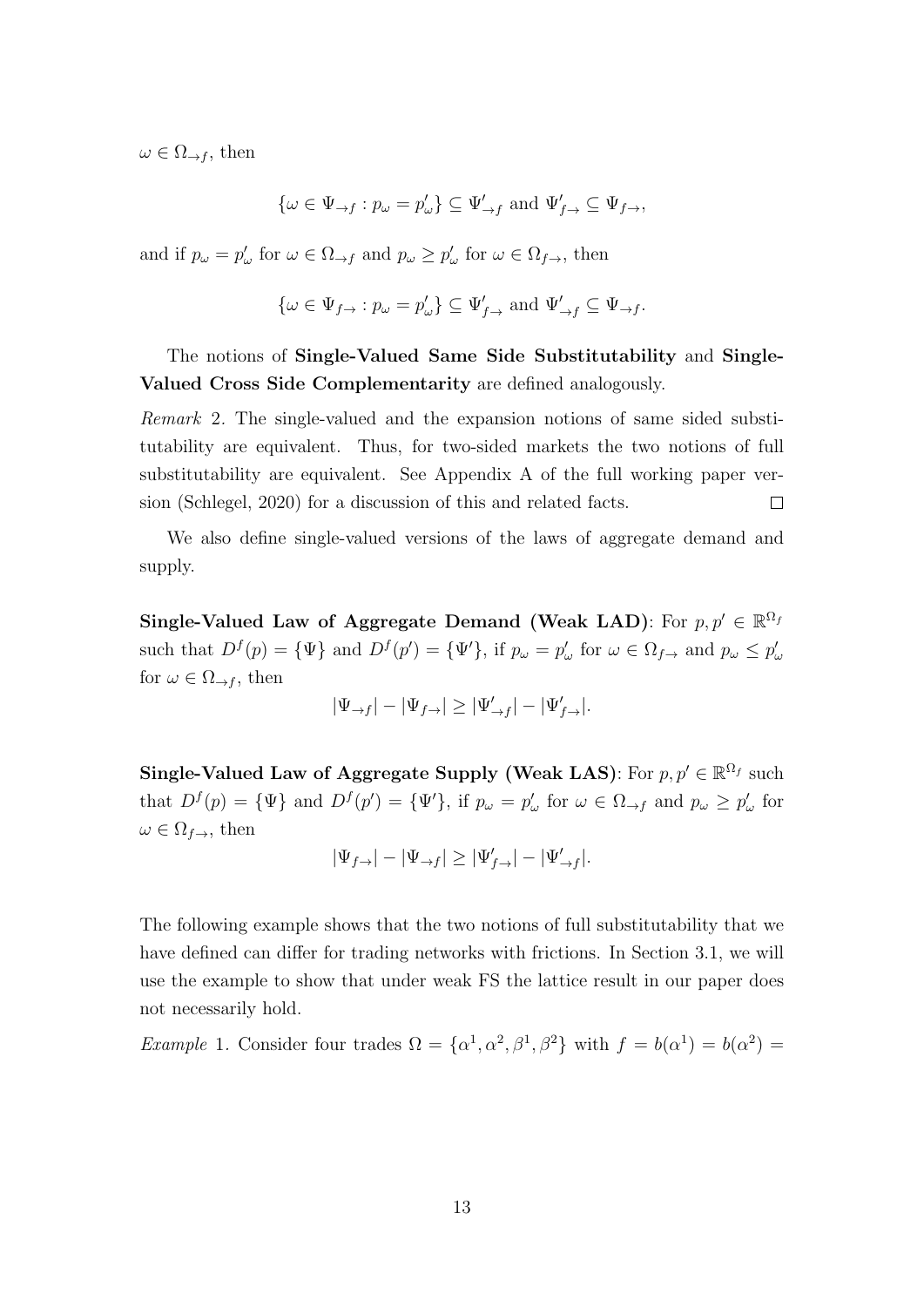$s(\beta^1) = s(\beta^2)$ . We let

$$
u^f(\emptyset) = 0,
$$
  
\n
$$
u^f(\{\alpha^i, \beta^j\}, p_{\alpha^i}, p_{\beta^j}) = 2 - p_{\alpha^i} + p_{\beta^j}, \text{ for } i, j = 1, 2,
$$
  
\n
$$
u^f(\{\alpha^1, \alpha^2, \beta^1, \beta^2\}, p) = 4 - \exp\left(\frac{p_{\alpha^1} + p_{\alpha^2}}{2} - 1\right) - \exp\left(1 - \frac{p_{\beta^1} + p_{\beta^2}}{2}\right).
$$

We let  $u^f(\Psi, p) = -\infty$  for any other  $\Psi \subseteq \Omega$ . Observe that

$$
D^{f}(1,1,1,1) = \{ \{\alpha^{1}, \beta^{1}\}, \{\alpha^{1}, \beta^{2}\}, \{\alpha^{2}, \beta^{1}\}, \{\alpha^{2}, \beta^{2}\}, \{\alpha^{1}, \alpha^{2}, \beta^{1}, \beta^{2}\}\}\
$$

but

$$
D^{f}(0,1,1,1) = \{\{\alpha^1, \beta^1\}, \{\alpha^1, \beta^2\}\}.
$$

As  $\{\alpha^1, \alpha^2, \beta^1, \beta^2\} \in D^f(1,1,1,1)$ , FS would require that there is a  $\Psi \in$  $D^{f}(0,1,1,1)$  with  $\{\beta^{1},\beta^{2}\}\subseteq\Psi$ . Hence FS is not satisfied. As the demand at  $(0, 1, 1, 1)$  and  $(1, 1, 1, 1)$  is multi-valued, Weak FS does not impose any structure here. More generally, note that the bundle  $\{\alpha^1, \alpha^2, \beta^1, \beta^2\}$  is only demanded at prices  $(1, 1, 1, 1)$  so that if we replace  $u^f$  by the utility function  $\tilde{u}^f$  such that

$$
\tilde{u}^f(\{\alpha^1, \alpha^2, \beta^1, \beta^2\}, \cdot) = -\infty
$$
  

$$
\tilde{u}^f(\Psi, \cdot) = u^f(\Psi, \cdot) \text{ for } \Psi \neq \{\alpha^1, \alpha^2, \beta^1, \beta^2\},
$$

only the demand at prices  $(1, 1, 1, 1)$  changes. One readily checks that  $\tilde{u}^f$  satisfies FS. Hence  $u^f$  satisfies Weak FS. Note, moreover, that  $u^f$  satisfied LAD and LAS.

 $\Box$ 

Similarly, weak LAD/LAS is strictly weaker than LAD/LAS.

Example 2. Consider two trades  $\Omega = {\omega_1, \omega_2}$  with  $f = b(\omega_1) = b(\omega_2)$ . We let  $u^f(\emptyset) = 0, u^f(\{\omega_i\}, p_{\omega_i}) = 3 - p_{\omega_i}$  for  $i = 1, 2$ , and

$$
u^f(\{\omega_1, \omega_2\}, p) = \begin{cases} 4 - p_{\omega_1} - p_{\omega_2} & \text{if } p_{\omega_1} + p_{\omega_2} \le 2, \\ 2 - \frac{(p_{\omega_1} + p_{\omega_2})^2 - 4}{12} & \text{if } 4 \ge p_{\omega_1} + p_{\omega_2} > 2, \\ 5 - p_{\omega_1} - p_{\omega_2} & \text{else.} \end{cases}
$$

See Figure 1 for a geometric representation of the demand in the example. The induced demand violates LAD at  $p' = (2, 2)$  and, e.g.,  $p = (1, 2)$  since  $\Psi' =$  $\{\omega_1,\omega_2\} \in D^f(p')$  but  $D^f(p) = \{\{\omega_1\}\}\$ . One readily checks that  $\tilde{u}^f$  satisfies FS and weak LAD.  $\Box$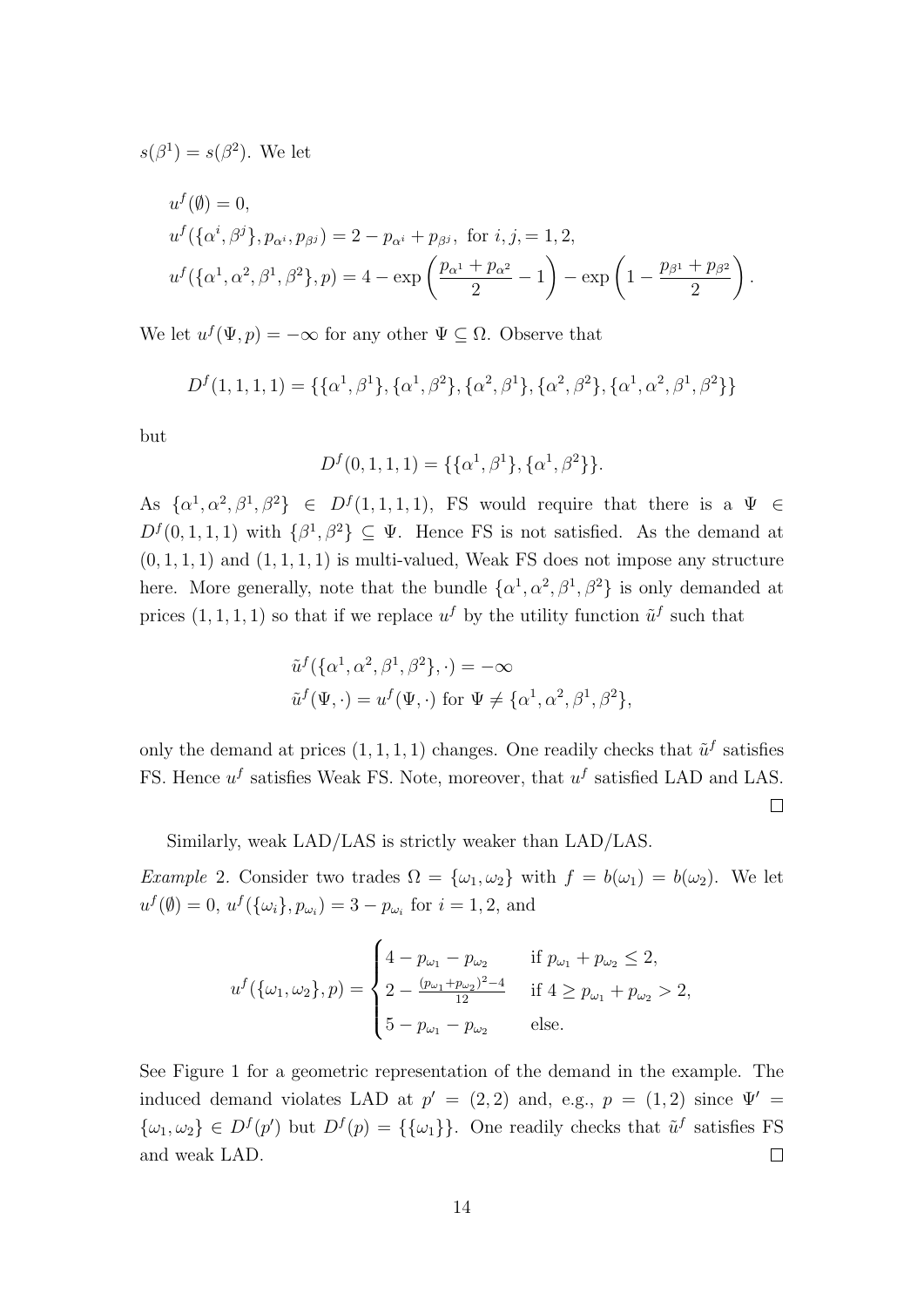

Figure 1: A representation of the demand of firm f from Example 2 in price space. Black lines indicate prices at which  $f$  is indifferent between several bundles. At prices (2, 2) the bundle  $\{\omega_1, \omega_2\}$  is demanded in addition to bundle  $\{\omega_1\}$  and  $\{\omega_2\}$ . Since  $\{\omega_1, \omega_2\}$  is demanded at  $(2, 2)$  but at no other price vector in a neighborhood, NIB is violated.

In Example 1, the bundle  $\{\alpha^1, \alpha^2, \beta^1, \beta^2\}$  is only demanded at prices  $(1, 1, 1, 1)$ , but not at any price vector in the neighborhood. Similarly, in Example 2, the bundle  $\{\omega_1, \omega_2\}$  is demanded at  $(2, 2)$  but at no other price vector in the neighborhood. One can show that if there are no such "isolated" bundles, i.e. bundles that are demanded at a price vector but nowhere in the neighborhood of it, then weak FS and FS are equivalent and weak LAD/LAS and LAD/LAS are equivalent. Formally this requirement is the following:

No Isolated Bundles (NIB): For each  $p \in \mathbb{R}^{\Omega_f}$ ,  $\Psi \in D^f(p)$  and  $\epsilon > 0$ there is a  $q \in \mathbb{R}^{\Omega_f}$  with  $||p - q|| < \epsilon$  and  $D^f(q) = {\Psi}.$ 

Conversely if demand satisfies FS (CSC is sufficient here), LAD and LAS then it satisfies NIB. The equivalence between weak FS, weak LAD/LAS and NIB on one side and FS and LAD/LAS on the other side will be crucial for subsequent proofs:

**Lemma 2.** Let  $u^f$  be a continuous and monotonic utility function inducing a demand  $D^f$ .

- (i) If  $D^f$  satisfies NIB and weak FS then it satisfies FS.
- (ii) If  $D^f$  satisfies NIB and weak LAD/LAS, then it satisfies LAD/LAS.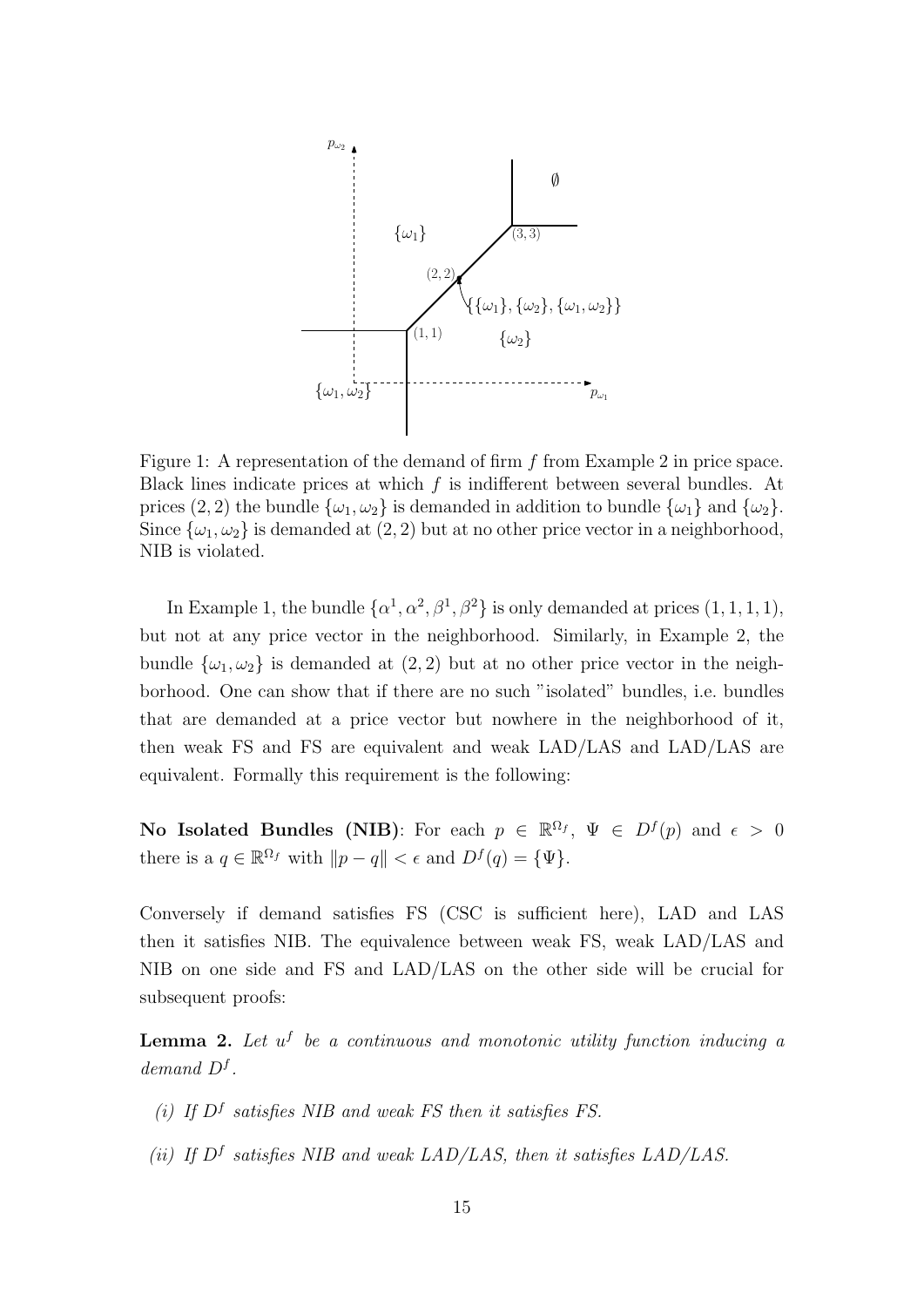## (iii) If  $D^f$  satisfying CSC, LAD and LAS, then it satisfies NIB.

The converse of the first part of the lemma is not true in general. The demand in Example 2 satisfies FS but not NIB.

Next we show that for each utility function satisfying weak FS, weak LAD and weak LAS, we can construct a demand correspondence that satisfies FS, LAD and LAS by removing isolated bundles from the original demand. The resulting demand can be rationalized by a continuous and monotonic utility function. Put differently, we show that the two notions of Full Substitutability are almost equivalent in the following sense: for each utility function  $u^f$  for which the induced demand  $D<sup>f</sup>$  satisfies weak FS, weak LAD, and weak LAS, there is a corresponding utility function  $\tilde{u}^f$  for which the induced demand  $\tilde{D}^f$  satisfies FS, LAD, and LAS, and such that  $\tilde{D}^{f}$  selects from  $D^{f}$ . The utility function can be chosen such that the induced indirect utility is the same.

**Proposition 1.** Let  $u^f$  satisfy weak FS, weak LAD, and weak LAS. Then there is a utility function  $\tilde{u}^f$  that satisfies FS, LAD, and LAS such that the induced indirect utility functions are the same

$$
v^f(p) = \tilde{v}^f(p) \text{ for each } p \in \mathbb{R}^{\Omega_f},
$$

and the induced demand is a selection from the original demand,

$$
\tilde{D}^f(p) \subseteq D^f(p) \text{ for each } p \in \mathbb{R}^{\Omega_f}.
$$

# 3 Results

#### 3.1 The Lattice Theorem and the Rural Hospitals Theorem

As our first main result we establish that equilibrium prices in trading networks form a lattice and that (modulo indifferences) for each firm the difference between the number of signed upstream and downstream contracts is the same in each equilibrium. The join and meet are the coordinate-wise maximum and minimum of the two price vectors under consideration, i.e. the lattice is a sublattice of  $\mathbb{R}^{\Omega}$ with the usual partial order. These results extend results established by Hatfield et al. (2013) for the case of transferable utility, and by Ostrovsky (2008); Hatfield and Kominers (2012); Fleiner et al. (2016) for the case without transfers and with strict preferences (for the solution concepts of chain-stability, stability resp. trailstability).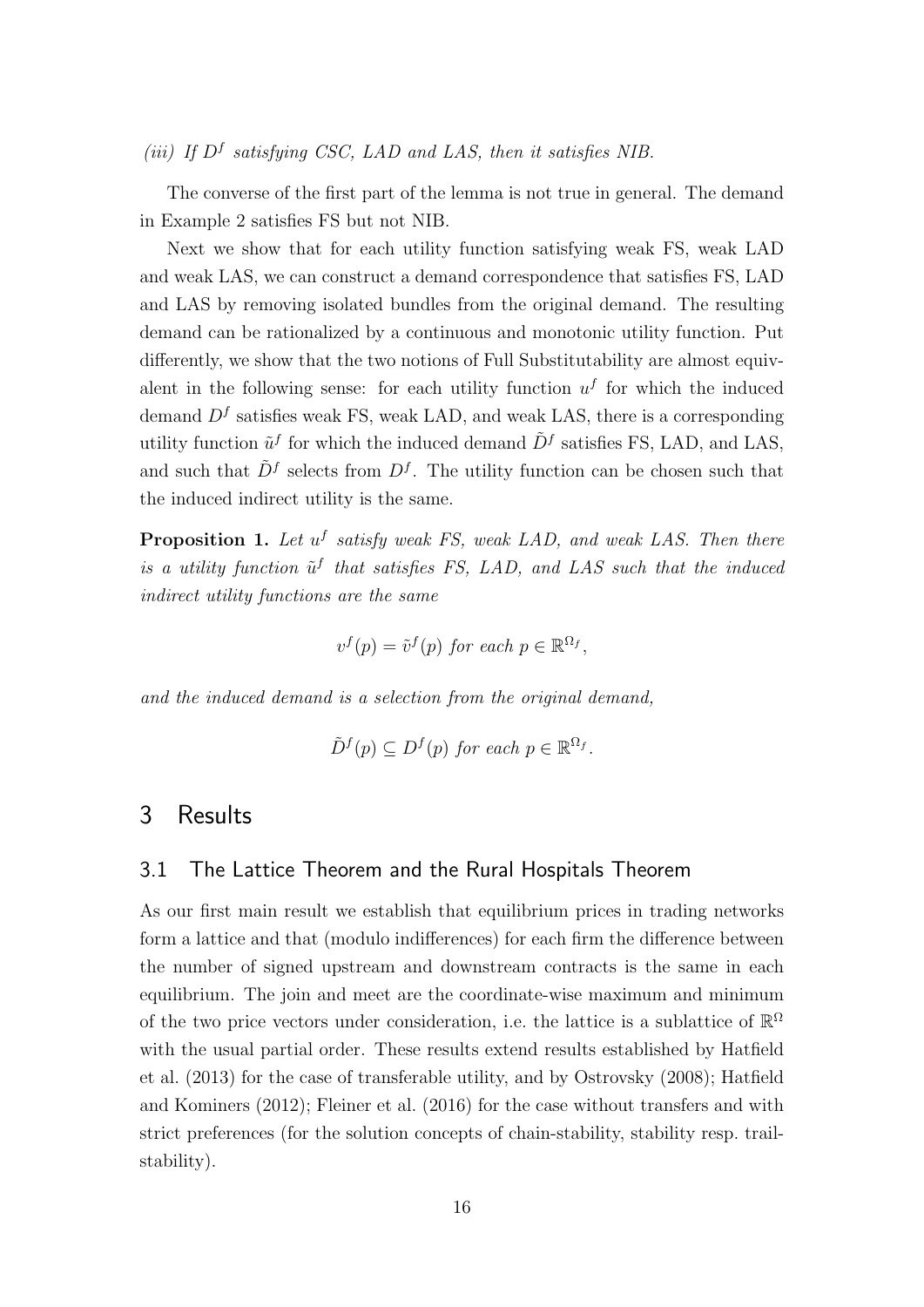In the following, a **competitive equilibrium** for utility profile  $u = (u^f)_{f \in F}$ is an arrangement  $[\Psi, p] \in 2^{\Omega} \times \mathbb{R}^{\Omega}$  such that for each  $f \in F$  and the demand D<sup>f</sup> induced by  $u^f$  we have  $\Psi_f \in D^f(p)$ . We call  $(\Psi, (p_\omega)_{\omega \in \Psi})$  the **equilibrium** allocation induced by  $[\Psi, p]$ . We denote the set of equilibrium price vectors for u by  $\mathcal{E}(u)$  and define for each price vector  $p \in \mathbb{R}^{\Omega}$  the (possibly empty) set  $\mathcal{E}(u, p) :=$  $\{\Psi \subseteq \Omega : \Psi_f \in D^f(p) \text{ for each } f \in F\}$  of sets of trades that support p as a competitive equilibrium under u.

**Theorem 1.** Let u be a utility profile such that for each firm the induced demand satisfies FS, LAD and LAS.

(i) Lattice Theorem: Let  $p, p' \in \mathcal{E}(u)$  be equilibrium prices. Then  $\bar{p}, p \in \mathbb{R}^{\Omega}$ defined by

$$
\bar{p}_{\omega} := \max\{p_{\omega}, p'_{\omega}\}, \quad \underline{p}_{\omega} := \min\{p_{\omega}, p'_{\omega}\},
$$

are equilibrium prices.

(ii) Rural Hospitals Theorem: Let  $p, p' \in \mathcal{E}(u)$  be equilibrium prices. For each  $\Psi \in \mathcal{E}(u,p)$  there exists a  $\Psi' \in \mathcal{E}(u,p')$  such that for each  $f \in F$  we  $have |\Psi_{\to f}| - |\Psi_{f\to}| = |\Psi_{\to f}'| - |\Psi_{f\to}'|.$ 

The proof and all subsequent proofs of this section are in Appendix B. However, for the moment we give a sketch of the proof strategy and comment on the challenges when generalizing results beyond transferable utility. Let  $p, p' \in \mathcal{E}(u)$ be two equilibrium price vectors and consider the pairwise maximum  $\bar{p} \in \mathbb{R}^{\Omega}$  (a dual argument works for the pairwise minimum  $p$ ). Suppose for the moment that the demand for each firm is single-valued at  $p$  and at  $p'$ , i.e. each firm  $f$  has unique optimal bundles of trades  $\Psi_f$  and  $\Psi'_f$  at the equilibrium prices p and p'. The argument proceeds in two steps the first of which relies on the FS condition and the second of which relies on LAD/LAS:

*No excess supply*: For each  $f \in F$  let  $\bar{\Psi}_f \in D^f(\bar{p})$  be demanded at  $\bar{p}$ . FS applied at p and  $\bar{p}$  resp. at p' and  $\bar{p}$  implies that

$$
\bar{\Psi}_{f\rightarrow} \subseteq \{\omega \in \Psi_{f\rightarrow} : p_{\omega} \ge p_{\omega}'\} \cup \{\omega \in \Psi'_{f\rightarrow} : p_{\omega}' > p_{\omega}\}\tag{1}
$$

$$
\{\omega \in \Psi_{\to f} : p_{\omega} \ge p_{\omega}'\} \cup \{\omega \in \Psi_{\to f}' : p_{\omega}' > p_{\omega}\} \subseteq \bar{\Psi}_{\to f}.
$$
 (2)

Taking the union of  $(1)$  and of  $(2)$  over all firms shows that there is no excess supply of trades at  $\bar{p}$ :

$$
\bigcup_{f \in F} \bar{\Psi}_{f \to} \subseteq \{ \omega \in \Psi : p_{\omega} \ge p_{\omega}' \} \cup \{ \omega \in \Psi' : p_{\omega}' > p_{\omega} \} \subseteq \bigcup_{f \in F} \bar{\Psi}_{\to f},
$$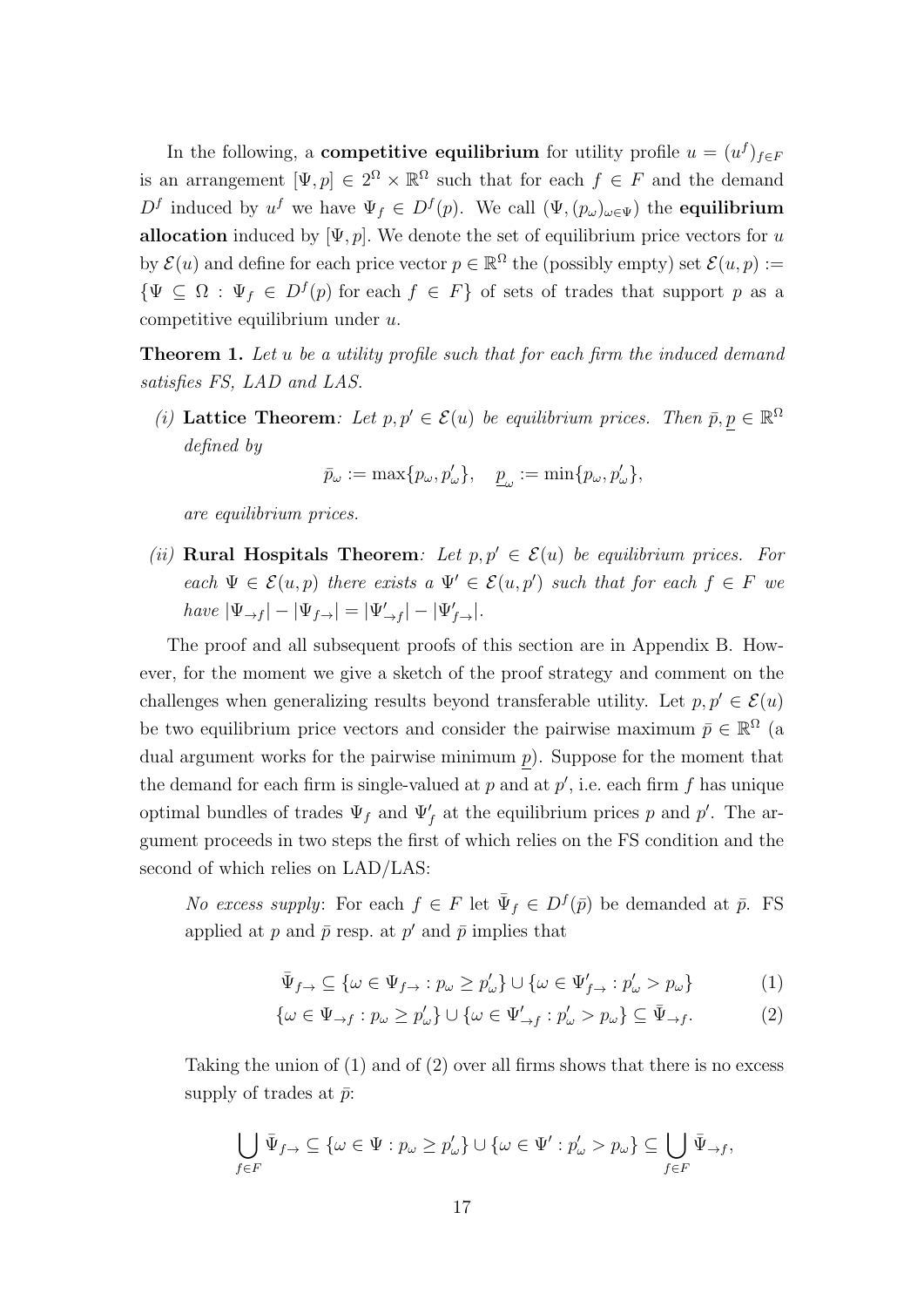No excess demand: LAD/LAS imply that for each  $f \in F$ ,

$$
|\Psi_{\to f}| - |\Psi_{f \to}| \ge |\bar{\Psi}_{\to f}| - |\bar{\Psi}_{f \to}|. \tag{3}
$$

Summing inequality (3) for all firms we obtain

$$
0=\sum_{f\in F}|\Psi_{\rightarrow f}|-|\Psi_{f\rightarrow}| \geq \sum_{f\in F}|\bar{\Psi}_{\rightarrow f}|-|\bar{\Psi}_{f\rightarrow}| \Rightarrow |\bigcup_{f\in F}\bar{\Psi}_{f\rightarrow}| \geq |\bigcup_{f\in F}\bar{\Psi}_{\rightarrow f}|.
$$

Combining this inequality with the previous observation that there is no excess supply shows that there is no excess demand and the market clears,

$$
\bigcup_{f \in F} \bar{\Psi}_{f \to} = \bigcup_{f \in F} \bar{\Psi}_{\to f},
$$

and thus  $\bar{p} \in \mathcal{E}(u)$ .

Suppose now that we want to generalize the argument to the case of multi-valued demand at the equilibrium prices. A natural idea is to use a perturbation argument: Continuity and monotonicity of utility in transfers allows us (see Lemma 1) to perturb price vectors to obtain a single-valued selection from the demand correspondence at prices  $p, p'$  and  $\bar{p}$ .

**Lemma 3.** Let  $u^f$  be a utility function inducing a demand correspondence  $D^f$ satisfying weak FS, weak LAD and weak LAS. Let  $P \subseteq \mathbb{R}^{\Omega_f}$  be finite. Then there is a (single-valued) demand function  $\tilde{D}^f : P \to 2^{\Omega_f}$  that selects from  $D^f$ , *i.e.*  $\tilde{D}^f(p) \in D^f(p)$  for  $p \in P$  and satisfies FS, LAD and LAS.

Once perturbed, the argument above could be applied to the perturbed price vectors. However, this line of argument has a flaw: There is no guarantee that the trades demanded at the perturbed prices support an equilibrium,<sup>8</sup> since not every collection of demanded trades at an equilibrium price vector support these prices as an equilibrium. While a naive perturbation argument fails to work, we can use a more intricate perturbation argument. We perturb prices for each firm individually. Importantly, we can rely on the observation (Lemma 2) that for each firm f there are prices q (in general different for different firms) close to  $p$  where the equilibrium set of trades  $\Psi_f$  is the unique demanded bundle of trades. This

<sup>8</sup>This is related to the observation that the set of competitive equilibrium price vectors for our model can fail to be connected. See the example in Roth and Sotomayor (1988) for the case of one-to-one matching with transfers which is a special case of our model. In contrast to this, for the transferable utility case it is easy to show that the set of competitive equilibrium price vectors is convex and thus, in particular, connected.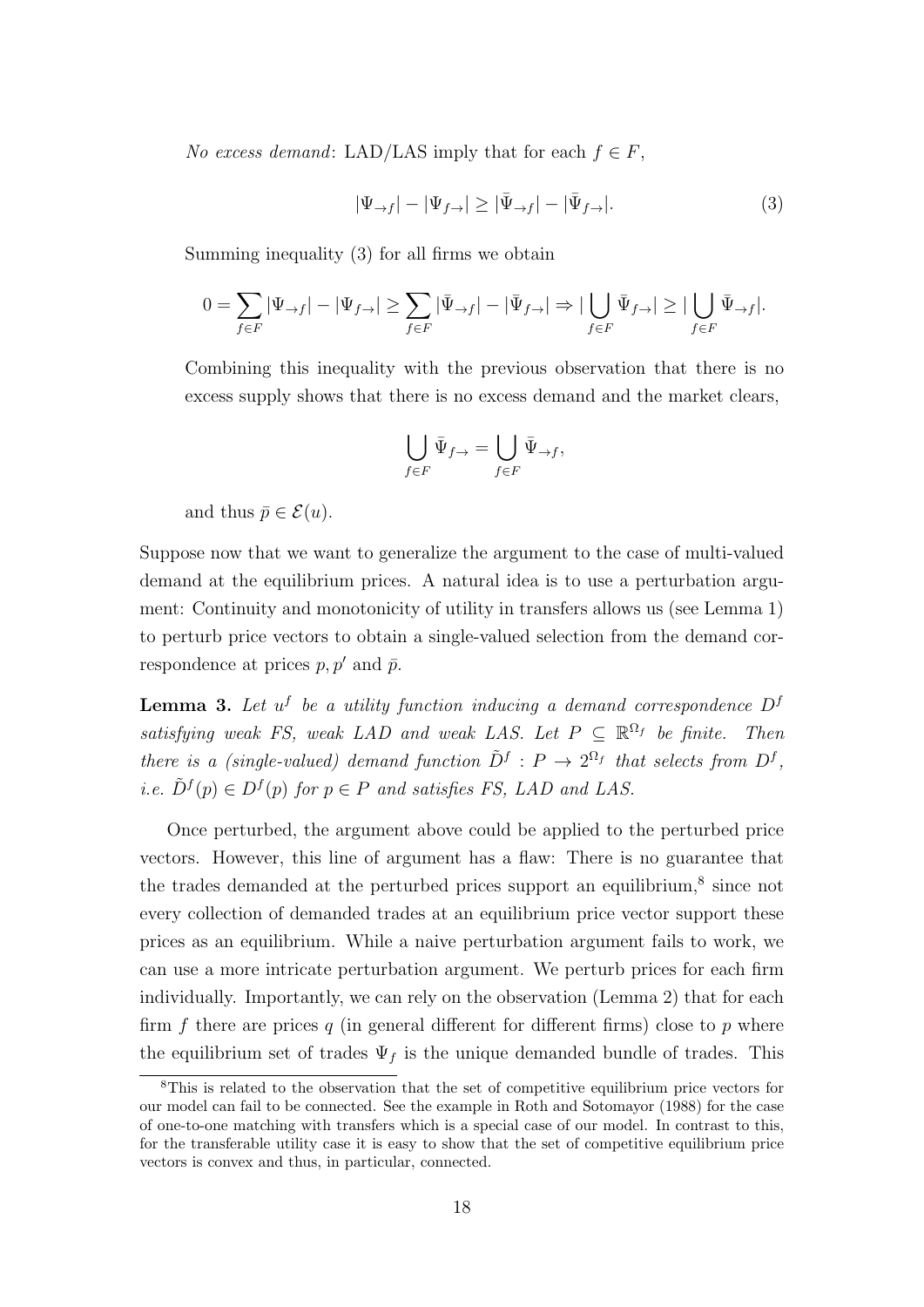allows to show that for each firm f there is a  $\bar{\Psi}_f \in D^f(\bar{p})$  that satisfies  $(1), (2)$ and (3) simultaneously (and a  $\underline{\Psi}_f \in D^f(\underline{p})$  that satisfies dual properties for the pairwise minimum  $p$ ). This is the content of the following lemma that is a main ingredient in the proof of the theorem.

**Lemma 4.** Let  $u^f$  be a utility function inducing a demand correspondence  $D^f$ satisfying FS, LAD and LAS. Let  $p, p' \in \mathbb{R}^{\Omega_f}$  and define  $\bar{p}, p \in \mathbb{R}^{\Omega_f}$  by

 $\overline{p}_{\omega} := \max\{p_{\omega}, p_{\omega}'\}, \quad \underline{p}_{\omega} := \min\{p_{\omega}, p_{\omega}'\}.$ 

Let  $\Psi \in D^f(p)$  and  $\Psi' \in D^f(p')$ .

(i) There is a  $\bar{\Psi} \in D^f(\bar{p})$  with

$$
\label{eq:1.1} \begin{split} &\{\omega\in\Psi_{\rightarrow f}:p_{\omega}\geq p'_{\omega}\}\cup\{\omega\in\Psi'_{\rightarrow f}:p'_{\omega}>p_{\omega}\}\subseteq\bar{\Psi}_{\rightarrow f},\\ &\bar{\Psi}_{f\rightarrow}\subseteq\{\omega\in\Psi_{f\rightarrow}:p_{\omega}\geq p'_{\omega}\}\cup\{\omega\in\Psi'_{f\rightarrow}:p'_{\omega}>p_{\omega}\}. \end{split}
$$

(*ii*) There is a  $\underline{\Psi} \in D^f(p)$  with

$$
\label{eq:psi} \begin{split} &\underline{\Psi}_{\rightarrow f} \subseteq \{\omega \in \Psi_{\rightarrow f} : p'_\omega \geq p_\omega\} \cup \{\omega \in \Psi'_{\rightarrow f} : p_\omega > p'_\omega\},\\ &\{\omega \in \Psi_{f \rightarrow} : p'_\omega \geq p_\omega\} \cup \{\omega \in \Psi'_{f \rightarrow} : p_\omega > p'_\omega\} \subseteq \underline{\Psi}_{f \rightarrow}. \end{split}
$$

(iii)  $\bar{\Psi}$  and  $\Psi$  can be chosen such that

$$
|\underline{\Psi}_{\rightarrow f}| - |\underline{\Psi}_{f \rightarrow}| \geq |\Psi_{\rightarrow f}| - |\Psi_{f \rightarrow}| \geq |\bar{\Psi}_{\rightarrow f}| - |\bar{\Psi}_{f \rightarrow}|.
$$

With the lemma the proof of the theorem can be carried out as described before. The lemma and the first part of the theorem fail to hold if we replace FS by weak FS, as the following example shows.

*Example 1 (cont.).* Consider the set of trades  $\Omega = {\alpha^1, \alpha^2, \beta^1, \beta^2}$  and firm f with the utility function  $u^f$  as defined in Example 1. The induced demand  $D^f$  satisfies weak FS as previously shown. Moreover, for each  $p \in \mathbb{R}^{\Omega_f}$  and  $\Psi \in D^f(p)$  we have  $|\Psi_{f\rightarrow}| = |\Psi_{\rightarrow f}|$ . Thus  $D^f$  satisfies LAD and LAS. Consider four additional firms  $s^1, s^2, b^1, b^2$  with  $s^1 = s(\alpha^1), s^2 = s(\alpha^2), b^1 = b(\beta^1)$  and  $b^2 = b(\beta^2)$ . Define utility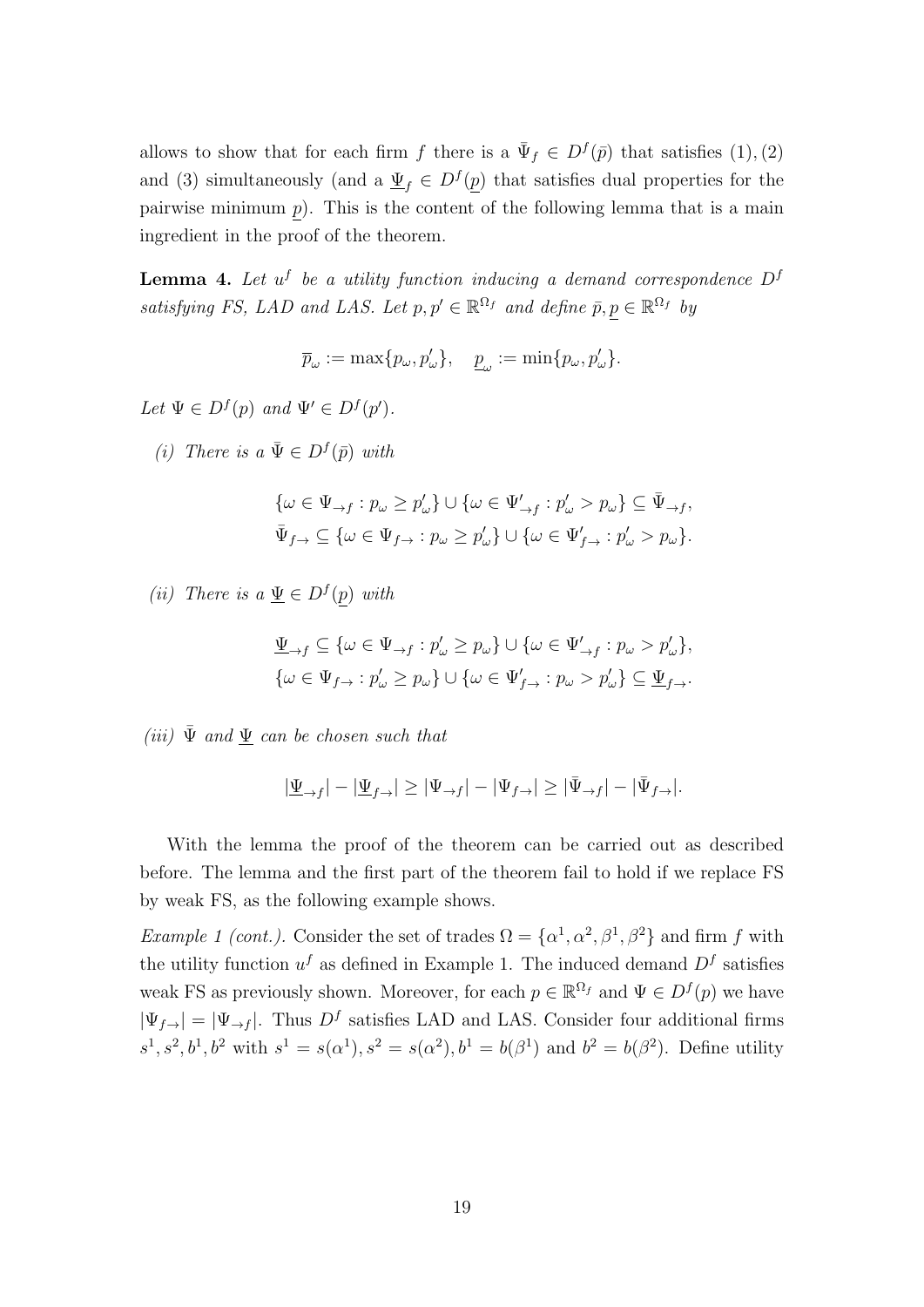functions for the additional firms as follows: For  $i = 1, 2$  define

$$
u^{s^{i}}(\{\alpha^{i}\}, p_{\alpha^{i}}) = p_{\alpha^{i}},
$$
  
\n
$$
u^{b^{i}}(\{\beta^{i}\}, p_{\beta^{i}}) = 2 - p_{\beta^{i}},
$$
  
\n
$$
u^{s^{i}}(\emptyset) = u^{b^{i}}(\emptyset) = 0.
$$

Observe that the equilibria for u are  $[\Omega, (1,1,1,1)]$  and  $[\{\alpha^i, \beta^j\}, (0,0,2,2)]$  for  $i, j = 1, 2$ . In particular, the vector  $(1, 1, 2, 2)$  is not an equilibrium price vector, since  $D^{s^1}(1,1,2,2) = {\{\alpha^1\}}$  and  $D^{s^2}(1,1,2,2) = {\{\alpha^2\}}$  but  $D^f(1,1,2,2) =$  $\{\{\alpha^1, \beta^1\}, \{\alpha^1, \beta^2\}, \{\alpha^2, \beta^1\}, \{\alpha^2, \beta^2\}\}.$  $\Box$ 

Similarly, the second part of the theorem fails if LAD (LAS) is replaced by weak LAD (weak LAS) as the following example shows.

Example 2 (cont.). Consider the set of trades  $\Omega = {\omega_1, \omega_2}$  and firm f with the utility function  $u^f$  as defined in Example 2. As observed before,  $D^f$  satisfies FS, weak LAD, (and, trivially, LAS), but not LAD. Consider a second firm  $f'$  with  $f' = s(\omega_1) = s(\omega_2)$  with utility function  $u^{f'}$  defined by

$$
u^{f'}(\{\omega_i\}, p_{\omega_i}) = p_{\omega_i},
$$
 for  $i = 1, 2,$   
\n
$$
u^{f'}(\{\omega_1, \omega_2\}, p) = p_{\omega_1} + p_{\omega_2} - 1.5,
$$
  
\n
$$
u^{f'}(\emptyset) = 0.
$$

The induced demand satisfies FS and LAS (and, trivially, LAD). The set of equilibrium vectors is  $\mathcal{E}(u) = \{p : 1 \le p_{\omega_1} = p_{\omega_2} \le 1.5\} \cup \{(2, 2)\}\.$  Each  $p \in \mathcal{E}(u) \setminus \{(2, 2)\}\.$ is supported by  $\{\omega_1\}$  and by  $\{\omega_2\}$ . The equilibrium prices  $(2, 2)$  are supported by  $\{\omega_1, \omega_2\}$ . An analogous example can be constructed to show that LAS and not just weak LAS is necessary for the Rural Hospitals Theorem.  $\Box$ 

It is well-known that the theorem fails to hold without FS, even for transferable utility. The following example shows that the first part of the theorem fails without LAD. More generally, the example shows that without LAD the set of equilibria can even fail to be a lattice with respect to the (weaker) partial ordering induced by terminal sellers' preferences. The example relies on the previous logic highlighted in the discussion of Theorem 1: the FS condition can be used to show that there is no excess supply of trades at the pair-wise maximum of two equilibrium price vectors. However, without the LAD there can still be strict excess demand of trades at the pairwise maximum (or at price vectors dominating it).

Example 3. Let  $\Omega = {\omega_1, \omega_2, \omega_3}$ . Let  $b(\omega_i) = f$  for  $i = 1, 2, 3$  and  $s(\omega_i) \neq s(\omega_j)$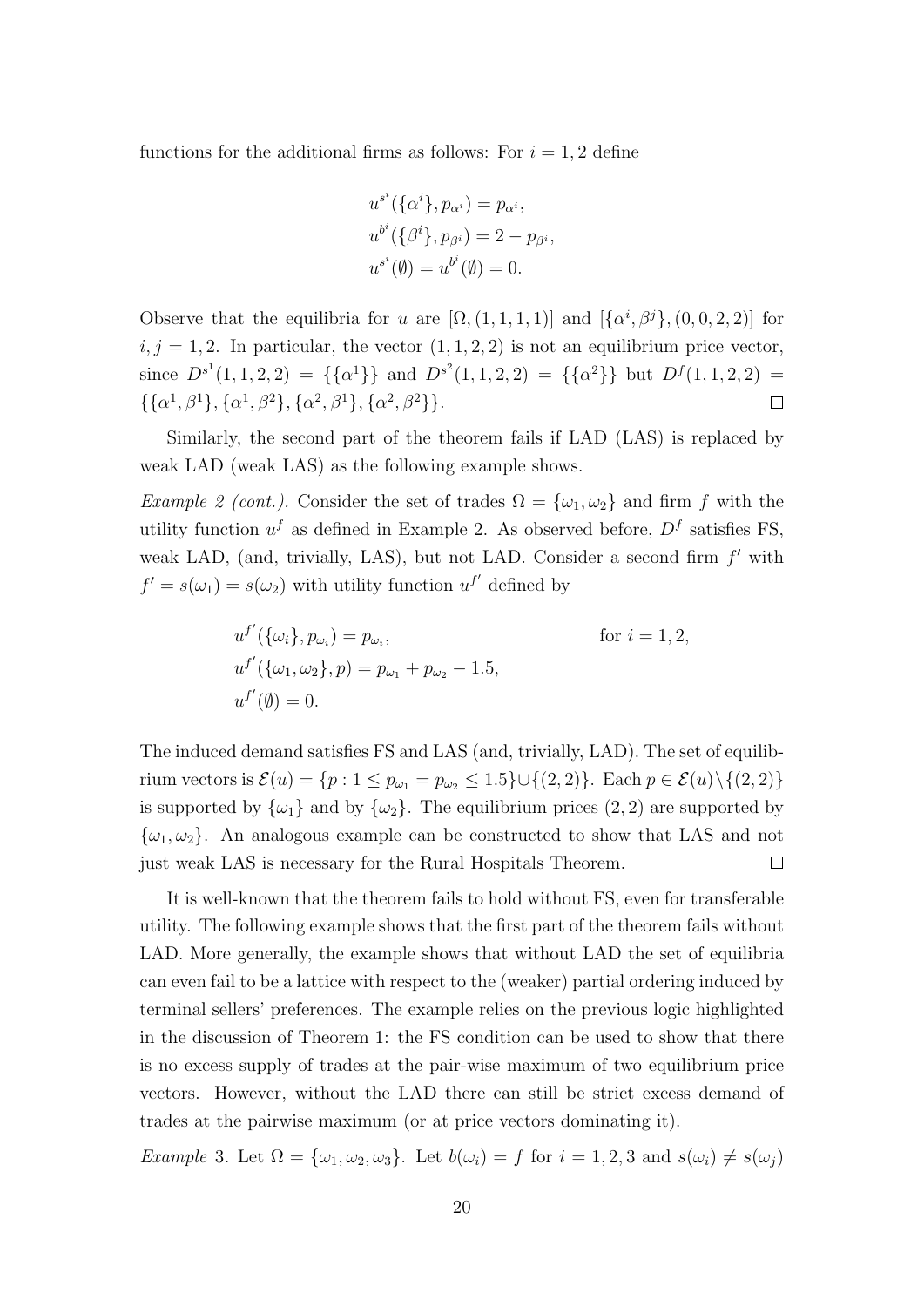for  $i \neq j$ . We let  $u^{s(\omega_i)}(\omega_i, p_{\omega_i}) = p_{\omega_i}, u^{s(\omega_i)}(\emptyset) = 0$  for  $i = 1, 2$  and  $u^{s(\omega_3)}(\omega_3, p_{\omega_3}) =$  $-\infty, u^{s(b_3)}(\emptyset) = 0.$  We define  $u^f$  by

$$
u^f(\emptyset) = 0,
$$
  
\n
$$
u^f(\{\omega_1, \omega_2\}, (p_{\omega_1}, p_{\omega_2})) = 2 - p_{\omega_1} - p_{\omega_2},
$$
  
\n
$$
u^f(\{\omega_1, \omega_2, \omega_3\}, p) = 1 - \frac{1}{1 + \exp(-(p_{\omega_1} + p_{\omega_2} + p_{\omega_3}))},
$$

and  $u^f(\Psi, \cdot) = -\infty$  else.

Consider the price vectors  $p = (0, 1, 0)$  and  $p' = (1, 0, 0)$ . Note that  $\{\omega_1, \omega_2\} \in$  $D^{f}(p)$  and  $\{\omega_1, \omega_2\} \in D^{f}(p')$ . Moreover, we have  $D^{s(\omega_1)}(p) = \{\{\omega_1\}\} = D^{s(\omega_1)}(p')$ ,  $D^{s(\omega_2)}(p) = {\{\{\omega_2\}\}} = D^{s(\omega_2)}(p')$  and  $D^{s(\omega_3)}(p) = {\emptyset} = D^{s(\omega_3)}(p')$ . Thus p and  $p'$  are equilibrium price vectors. Suppose there is a  $\bar{p}$  that each terminal seller weakly prefers to p and p', i.e.  $v^{s(\omega_1)}(\bar{p}) \ge \max\{v^{s(\omega_1)}(p), v^{s(\omega_1)}(p')\} = 1, v^{s(\omega_2)}(\bar{p}) \ge$  $\max\{v^{s(\omega_2)}(p), v^{s(\omega_2)}(p')\} = 1$ , and  $v^{s(\omega_3)}(\bar{p}) \ge v^{s(\omega_3)}(p) = v^{s(\omega_3)}(p') = u^{s(\omega_3)}(\emptyset) =$ 0. Thus  $\bar{p}_{\omega_1} \geq 1$  and  $\bar{p}_{\omega_2} \geq 1$ . But then  $D^f(\bar{p}) = {\{\{\omega_1,\omega_2,\omega_3\}\}}$ . Moreover,  $D^{s(\omega_3)}(\bar{p}) = \{\emptyset\}.$  Thus, there is no such equilibrium price vector  $\bar{p}$ .

To check that  $u^f$  satisfies FS, first note that for each  $p \in \mathbb{R}^{\Omega_f}$ , we have  $u^f(\{\omega_1,\omega_2,\omega_3\},p) > 0 = u^f(\emptyset)$ . Thus, at each  $p \in \mathbb{R}^{\Omega_f}$  we have  $D^f(p) \subseteq$  $\{\{\omega_1,\omega\},\{\omega_1,\omega_2,\omega_3\}\}\$ and the only possible FS violation could occur for  $p \leq p'$ with  $p'_{\omega_3} = p_{\omega_3}$  and  $\{\omega_1, \omega_2, \omega_3\} \in D^f(p)$ . However, if  $u^f(\{\omega_1, \omega_2, \omega_3\}, p) \ge$  $u^f(\{\omega_1,\omega_2\},p)$ , then, as  $u^f(\{\omega_1,\omega_2,\omega_3\},p) - u^f(\{\omega_1,\omega_2\},p)$  is increasing in  $p_{\omega_1}$ and in  $p_{\omega_2}$  for each  $p_{\omega_3}$ , we have  $u^f(\{\omega_1,\omega_2,\omega_3\},p') \geq u^f(\{\omega_1,\omega_2\},p')$ . Thus, FS holds.<sup>9</sup>  $\Box$ 

## 3.2 Extremal equilibria

So far we have not considered whether competitive equilibria exist in our model and, in principle, the lattice in Theorem 1 could be empty. Next we show that under the additional assumption of bounded willingness to pay (we follow the terminology of Fleiner et al., 2019), side-optimal equilibria exist, i.e. there exist an equilibrium that is a most preferred equilibrium for all terminal buyers and an equilibrium that is a most preferred equilibrium for all terminal sellers.

Bounded willingness to pay (BWP): The utility function  $u^f$  satisfies bounded willingness to pay if there exists a  $K \geq 0$  such that for all  $p \in \mathbb{R}^{\Omega_f}$  and  $\Psi \in D^f(p)$  if  $\omega \in \Psi_{\to f}$  then  $p_{\omega} < K$  and if  $\omega \in \Psi_{f \to f}$  then  $p_{\omega} > -K$ .

<sup>&</sup>lt;sup>9</sup>The example violates the BWP and the BCV conditions that we consider in Section 3.2.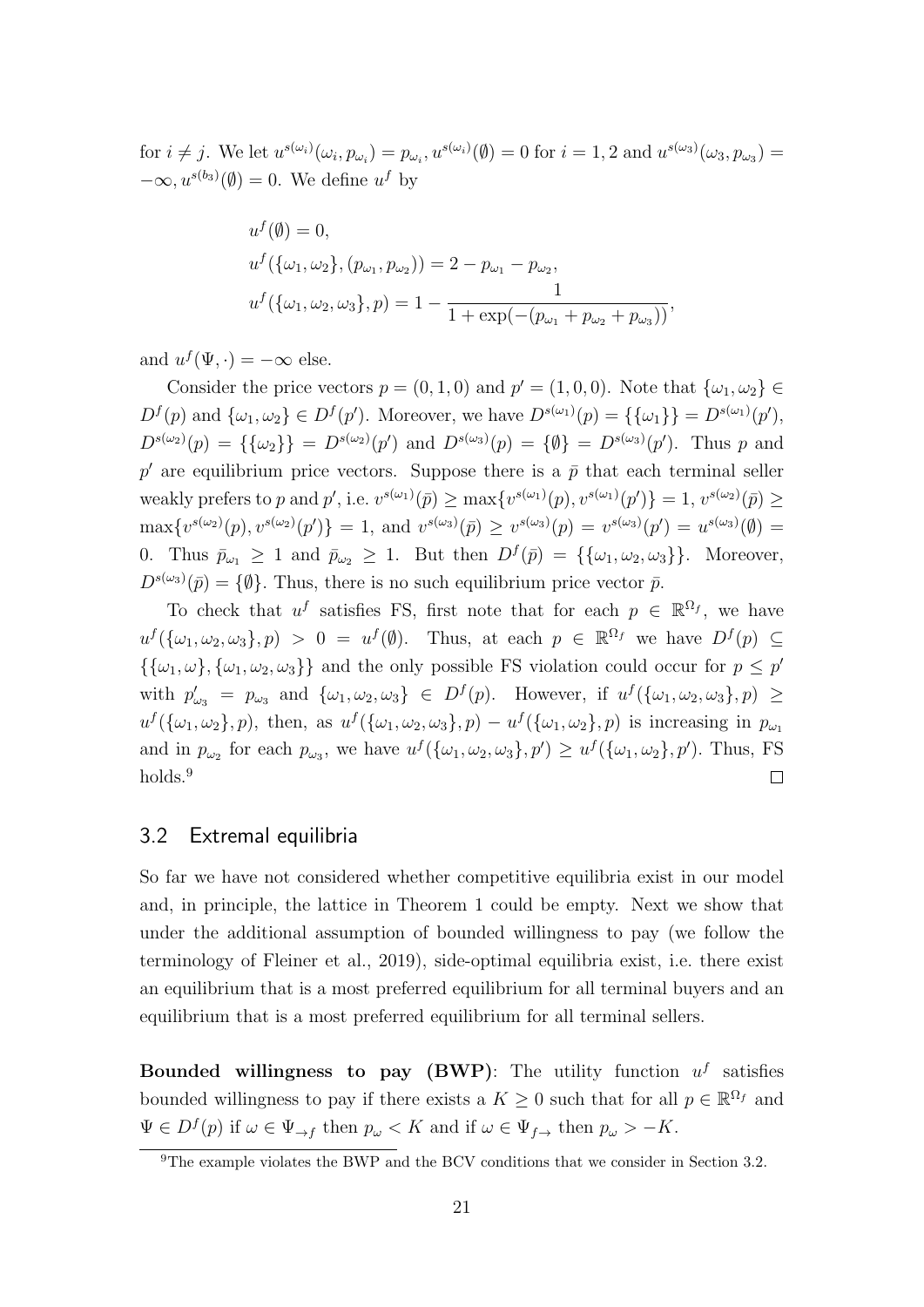The condition rules out for example the case that for a trade the seller would never sell under any price and the buyer would buy under any price. BWP guarantees that equilibrium prices of trades realized in equilibrium are bounded. It follows straightforwardly from the continuity of utility functions that equilibrium prices of trades realized in equilibrium form a closed set. Thus, the set of equilibrium prices of trades realized in equilibrium is compact. The existence of sideoptimal equilibria follows straightforwardly from this:

Theorem 2 (Existence of Extremal Equilibria). Under the assumption of BWP, FS, LAD, LAS, there exists a seller-optimal equilibrium, i.e. a  $\bar{p} \in \mathcal{E}(u)$ such that for each terminal seller  $f \in F$ :

$$
v^f(\bar{p}) \ge v^f(p) \text{ for each } p \in \mathcal{E}(u),
$$

and a buyer-optimal equilibrium, i.e. a  $p \in \mathcal{E}(u)$  such that for each terminal buyer  $f \in F$ :

$$
v^f(p) \ge v^f(p) \text{ for each } p \in \mathcal{E}(u).
$$

Remark 3. Under the assumptions of weak FS and BWP, Fleiner et al. (2019) establish that equilibrium allocations are equivalent to trail-stable allocations.<sup>10</sup> Thus, under BWP, FS, LAD, LAS there is a seller-optimal trail-stable allocation and a buyer-optimal trail-stable allocation. In the case of no frictions, BWP is implied by requiring, that  $u^f(\emptyset) > -\infty$  and utility functions have full range.  $\Box$ 

Fleiner et al. (2019) also introduce an alternative regularity condition, called bounded compensating variations (BCV), which guarantees that utility of individually rational allocations is bounded for all agents.

**Bounded compensating variations:** The utility function of firm  $f$  satisfies bounded compensating variations if for each  $\Psi \subseteq \Omega$  we have

$$
\inf_{p \in \mathbb{R}^{\Psi}: u^f(\Psi, p) > u^f(\emptyset)} \left( \sum_{\omega \in \Psi_{f \to}} p_{\omega} - \sum_{\omega \in \Psi_{\to f}} p_{\omega} \right) > -\infty.
$$

 $10$ Fleiner et al. (2019) use the choice-language definition of weak FS. They show that the choice-language definition is equivalent to the demand-language definition when the price space is amended by infinite prices. Under BWP it is easy to see that the equivalence between the choice-language and the demand-language versions of weak FS and of FS also holds on the standard price space  $\mathbb{R}^{\Omega}$ .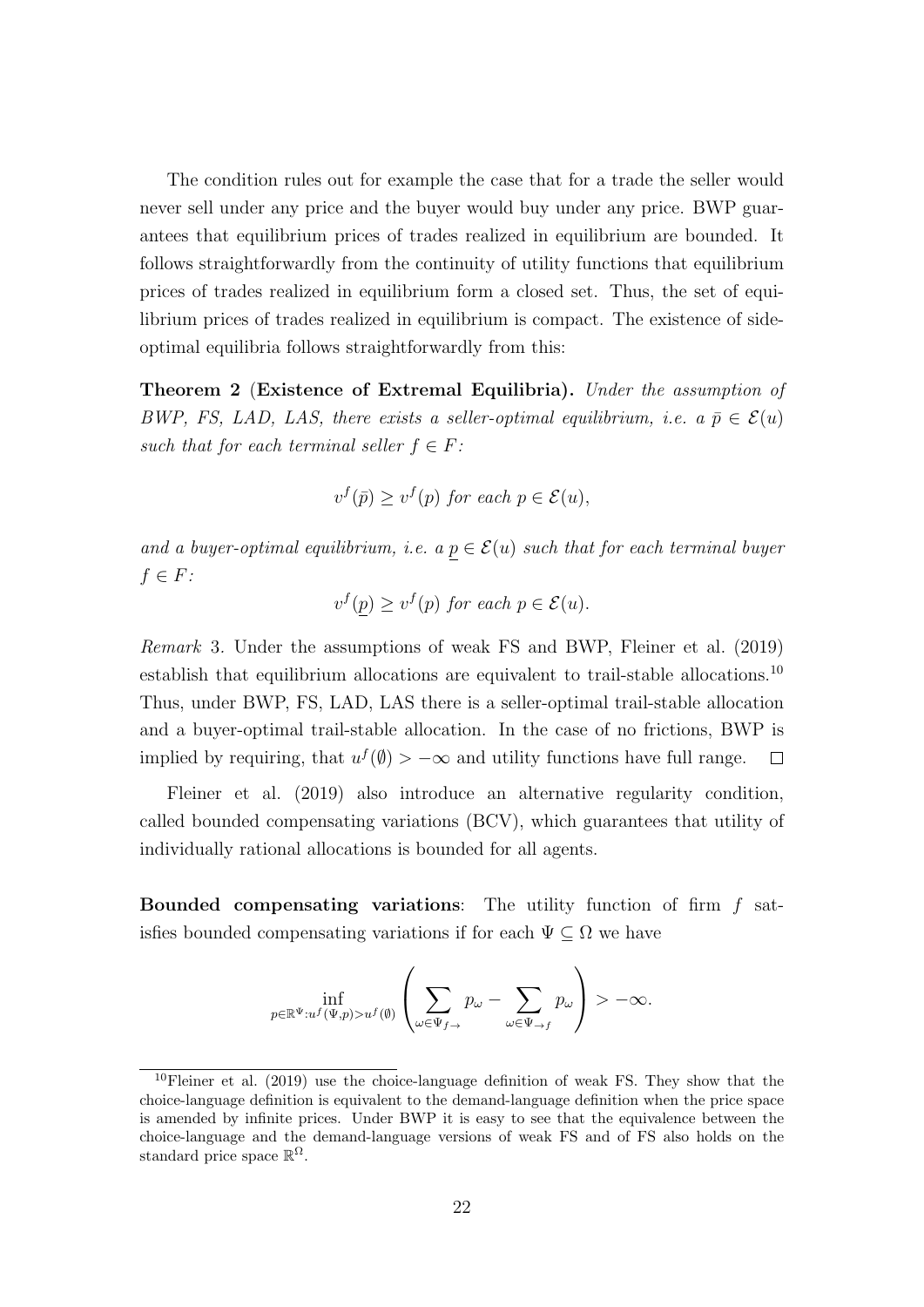Remark 4. The previous result also holds if BWP is replaced by BCV. See the full working paper version (Schlegel, 2020) for the proof:

Theorem (Existence of Extremal Equilibria with BCV, Schlegel 2020). Under the assumption of BCV, FS, LAD, LAS, there exists a seller-optimal equilibrium and a buyer-optimal equilibrium.

# 3.3 Strategic Considerations

The existence of buyer-optimal equilibria established in Theorem 2, allows us to obtain a group-incentive compatibility result.<sup>11</sup> In the following, a domain of utility profiles is a set  $\mathcal{U} = \bigtimes_{f \in F} \mathcal{U}_f$  where  $\mathcal{U}_f$  is a set of (continuous and monotonic) utility functions for firm f. A **mechanism** is a function  $\mathcal{M} : \mathcal{U} \to \mathcal{A}$ . A mechanism is (weakly) group-strategy-proof for a set of workers  $F' \subseteq F$  on the domain  $\mathcal{U}' \subseteq \mathcal{U}$  if for each  $u, \tilde{u} \in \mathcal{U}'$  with  $\tilde{u}^{-F'} = u^{-F'}$ , there exist a  $f \in F'$ with

$$
u^f(\mathcal{M}(u)) \ge u^f(\mathcal{M}(\tilde{u})).
$$

Theorem 2 allows us to define a class of focal mechanisms on the domain of utility profiles satisfying BWP, FS, LAD and LAS: a buyer-optimal mechanism maps to each utility profile a buyer-optimal equilibrium allocation.

To obtain a group-strategy-proofness results for terminal buyers for buyeroptimal mechanisms, we have to restrict the domain. In the following a unit demand utility function is a  $u^f$  such that for the induced demand  $D^f$  at each  $p \in \mathbb{R}^{\Omega_f}$  and  $\Psi \in D^f(p)$  we have  $|\Psi_{\to f}| \leq 1$ . For the case without transfers and with strict preferences, analogous results are proved by Hatfield and Kominers (2012) (for the case of acyclic networks and the solution concept of stability) and Fleiner et al. (2016) (for arbitrary networks and the solution concept of trailstability).

Theorem 3 (Group-Strategy-Proofness). Each buyer-optimal mechanism is group-strategy-proof for terminal buyers on the domain of utility profiles such that terminal buyers' utility functions satisfy Unit Demand and BWP and all other firms' utility functions satisfy BWP, FS, LAD and LAS.

In view of Proposition 1, we can extend the construction to profiles satisfying BWP, weak (!) FS, weak LAD and weak LAS. For each such profile u there exists a corresponding profile  $\tilde{u}$  satisfying BWP, FS, LAD and LAS such that the indirect

 $11$ In the following we talk about incentives for terminal buyers. A completely analogous result also holds for terminal sellers.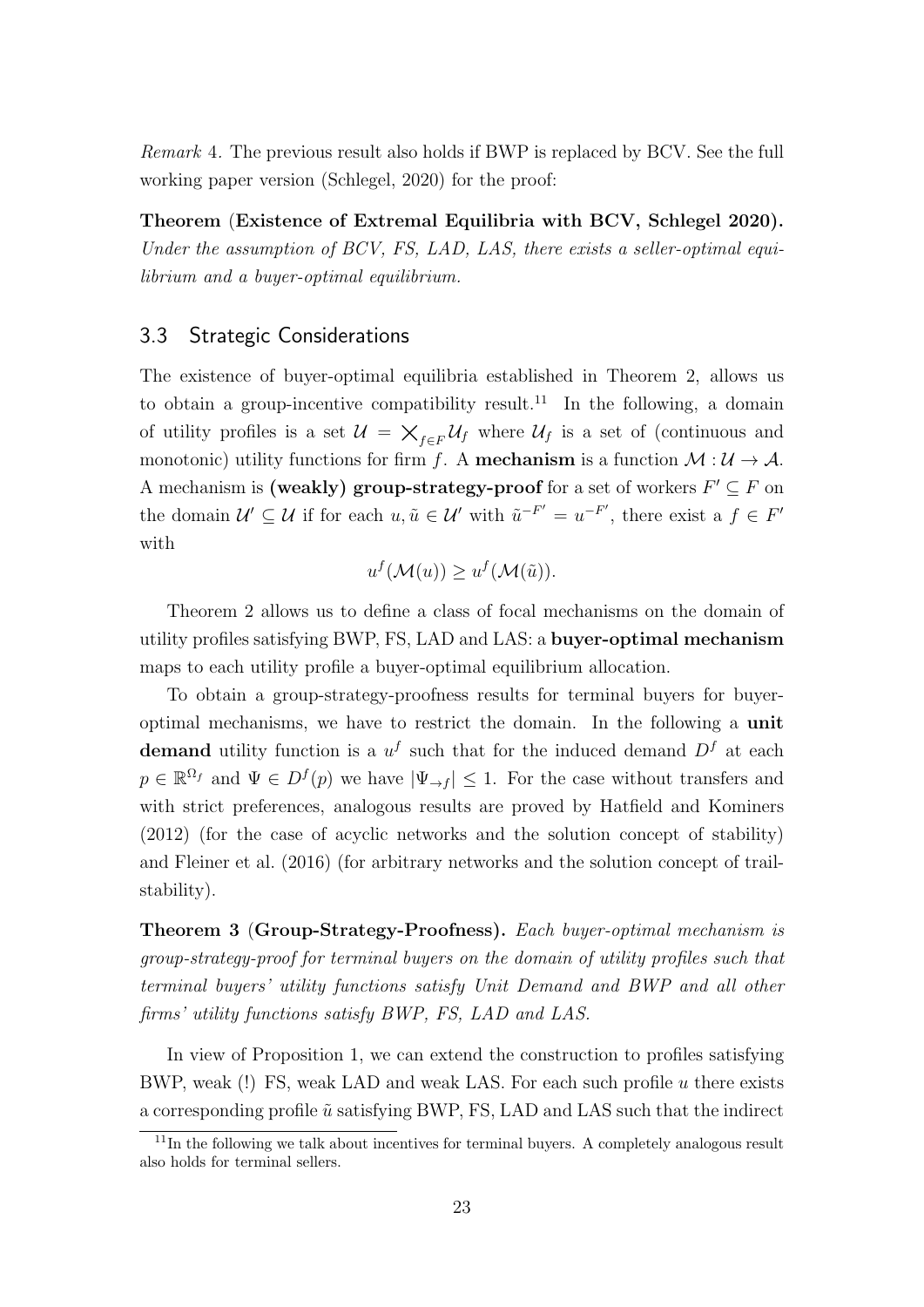utility functions are the same for both profiles. The mechanism that assigns to each profile u a buyer-optimal equilibrium allocation under a corresponding profile  $\tilde{u}$  is group-strategy-proof for terminal buyers (since for terminal buyers (and terminal sellers) the weak FS and the FS condition coincide), and the assigned allocations are equilibrium allocations under  $u$  as well.

Corollary 1 (Group-Strategy-Proofness under weak FS). On the domain of utility profiles such that terminal buyers' utility functions satisfy Unit Demand and BWP and all other firms' utility functions satisfy BWP, weak FS, weak LAD and weak LAS, there exists a group-strategy-proof mechanisms for terminal buyers that implements a competitive equilibrium.

Remark 5. As noted in Remark 4, the existence of extremal equilibria can alternatively be proved with BWP replaced by BCV. Analogously, we can obtain a group-strategy-proofness result with BWP replaced by BCV. The proof remains unchanged in that case.  $\Box$ 

# 4 Applications

## 4.1 Two-sided Matching Markets

The results in the previous sections immediately apply to two-sided matching markets. In this case, the results generalize previously known results for two-sided matching markets in two directions: we provide a lattice result, a rural hospitals theorem and a group-strategy-proofness result for markets with a) wealth effects and frictions for both sides of the market b) the possibility that it is infeasible for a hospital to hire certain groups of doctors. As remarked in Section 2.1, the weak version of Full Substitutability is sufficient to obtain the results for two-sided markets.

Instead of a set of firms, the economy now consists of a finite set of hospitals H and a finite set of **doctors**  $D$ . Each hospital  $h$  has a utility function  $u^h: \{(D', p) : D' \subseteq D, p \in \mathbb{R}^{D'}\} \to \mathbb{R} \cup \{-\infty\}$  that assigns to each  $D' \subseteq D$ and price vector  $p \in \mathbb{R}^{D'}$  a utility level. We extend  $u^h$  to  $2^D \times \mathbb{R}^{D}$  by letting  $u^{h}(D', p) := u^{h}(D', (p_{d})_{d\in D'})$ . We allow the utility function to take on a value of  $-\infty$  to indicate that it is infeasible for the hospital to hire a particular group of doctors. This allows us for example to incorporate institutional constraints such as the "generalized interval constraints" characterized by Kojima et al. (2020b) which specify a lower and an upper bound on the number of doctors a hospital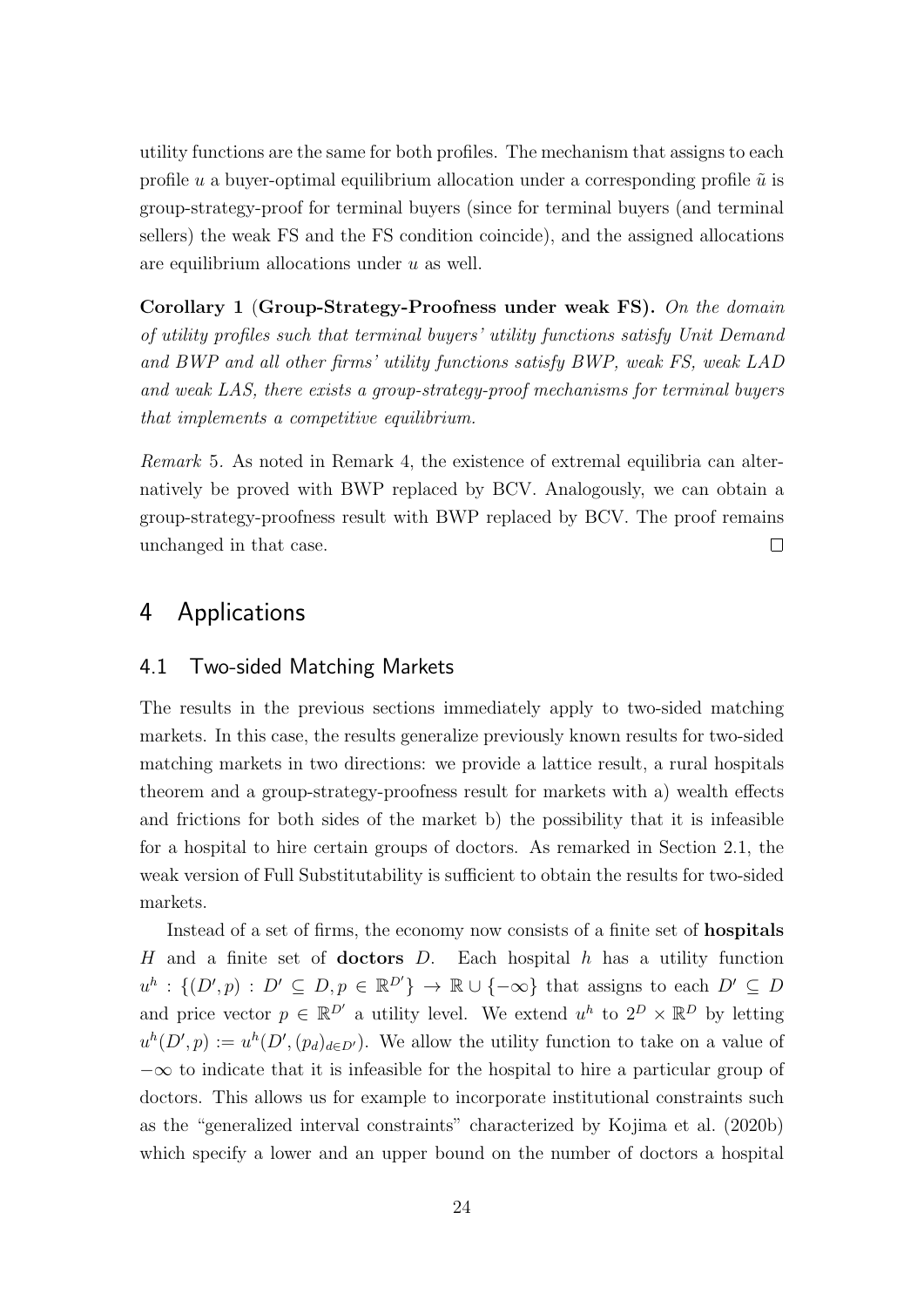can hire. We assume that  $u^h(D', p) = -\infty$  implies  $u^h(D', p') = -\infty$  for each  $p' \in \mathbb{R}^{D'}$ . We assume that there is at least one group of doctors  $D' \subseteq D$  that is feasible to hire, i.e. such that  $u^h(D', \cdot) > -\infty$ . Moreover, we require that for  $u^{h}(D', \cdot) \neq -\infty$ , the utility function  $u^{h}(D', \cdot)$  is continuous and strictly decreasing in prices. The utility function induces a demand correspondence  $D^h : \mathbb{R}^D \rightrightarrows 2^D$ by  $D^h(p) := \text{argmax}_{D' \subseteq D} u^h(D', p)$ . We assume that doctors are gross substitutes for hospitals. We only need to require the condition for price vectors where the demand is single-valued.

Weak Gross Substitutability: For  $p, p' \in \mathbb{R}^D$  with  $p \leq p'$ ,  $D^h(p) = \{D'\}$  and  $D^{h}(p') = \{D''\}$  we have  $\{d \in D' : p'_{d} = p_{x}\} \subseteq D''$ .

Moreover, we require the law of aggregate demand.

Law of Aggregate Demand: For  $p, p' \in \mathbb{R}^D$  with  $p \leq p'$  and each  $D' \in D^f(p')$ there is a  $\tilde{D} \in D^f(p)$  with  $|\tilde{D}| \geq |D'|$ .

Each doctor d has a utility function  $u^d : H \times \mathbb{R} \cup \{\emptyset\} \to \mathbb{R}$  that is strictly increasing and continuous in its second argument. We extend  $u^d$  to  $H \cup {\emptyset} \times \mathbb{R}^H$ by letting  $u^d(h, p) := u^d(h, p_{hd})$  and  $u^d(\emptyset, p) := u^d(\emptyset)$ .

A **matching** is a function  $\mu : H \times D \to 2^D \cup H$  with  $\mu(h) \subseteq D$  for each  $h \in H$  and  $\mu(d) \in H \cup \{\emptyset\}$  for each  $d \in D$  such that  $d \in \mu(h)$  if and only if  $h = \mu(d)$ . A competitive equilibrium  $(\mu, p)$  is a pair consisting of a matching  $\mu$ , and a price vector  $p \in \mathbb{R}^{H \times D}$  such that for each  $h \in H$  and  $p_h := (p_{hd})_{d \in D}$  we have  $\mu(h) \in D^h(p_h)$  and for each  $d \in D$  and  $p_d = (p_{hd})_{h \in H}$  we have  $u^d(\mu(d), p_d) =$  $\max_{h \in H \cup \{\emptyset\}} u^d(h, p_d)$ . The following is an immediate consequence of Theorems 1, 2 and 3 and generalizes results of Hatfield et al. (2013, 2014) for the transferable utility model.<sup>12</sup>

Corollary 2. For each matching market such that doctors are weak gross substitutes for hospitals and the law of aggregate demand holds the following is true:

(i) Let  $p, p' \in \mathbb{R}^{H \times D}$  be equilibrium prices. Then  $\bar{p}, p \in \mathbb{R}^{H \times D}$  defined by

$$
\bar{p}_{hd} = \max\{p_{hd}, p'_{hd}\}, \quad \underline{p}_{hd} = \min\{p_{hd}, p'_{hd}\}
$$

 $12$ It is important that we use the "multi-valued" version of the Law of Aggregate Demand. Otherwise, Example 3 demonstrates that the lattice result can fail. An example similar to Example 2 but with two instead of one seller demonstrates that the rural hospitals theorem can fail.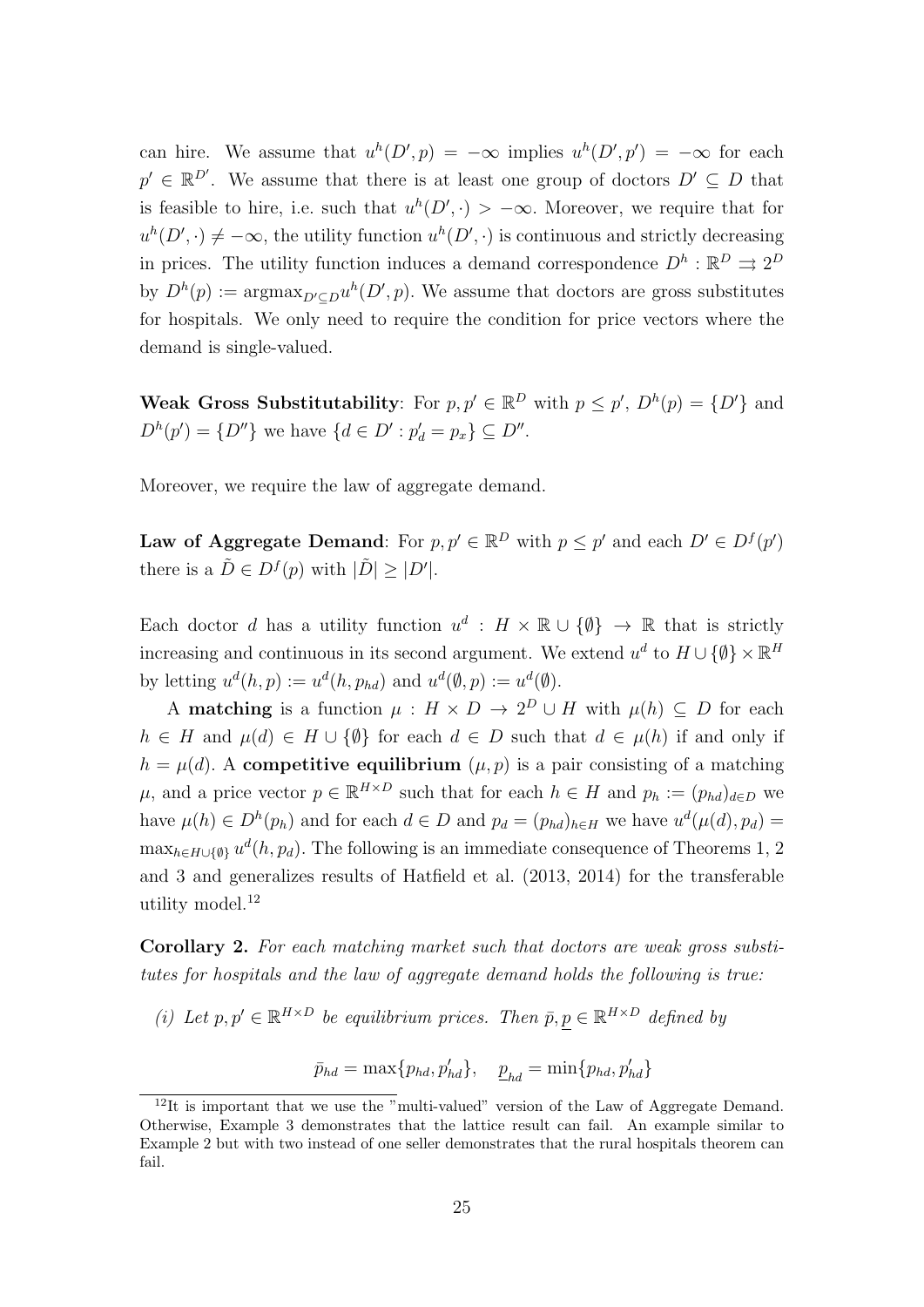are equilibrium prices.

- (ii) Let  $p, p' \in \mathbb{R}^{H \times D}$  be equilibrium prices. For each matching  $\mu$  supporting p as an equilibrium  $(\mu, p)$  there is a matching  $\mu'$  supporting p' as an equilibrium  $(\mu', p')$  such that
	- (a) a doctor is unemployed in  $\mu$  if and only if he is unemployed in  $\mu'$ , i.e.  $\mu(d) = \emptyset \Leftrightarrow \mu'(d) = \emptyset$ , for each  $d \in D$ ,
	- (b) each hospital hires the same number of doctors in  $\mu$  and  $\mu'$ , i.e.  $|\mu(h)| =$  $|\mu'(h)|$  for each  $h \in H$ .
- (iii) If utility functions satisfy, moreover, BWP, then there exists a workeroptimal equilibrium allocation and a hospital-optimal equilibrium allocation.
- (iv) The worker-optimal mechanism is group-strategy-proof for workers on the domain of utility profiles such that workers' utility functions satisfy Unit Supply and BWP and hospitals' utility functions satisfy BWP, weak GS, and LAD.

*Proof.* We can construct a corresponding trading network with  $\Omega = H \cup D$  and  $\tilde{u}^h(\Psi, p) = u^h(\lbrace d : (h, d) \in \Psi \rbrace, p)$  for  $\Psi \subseteq \Omega_f$  and  $\tilde{u}^d(\lbrace (h, d) \rbrace, p_{hd}) = u^d(h, p_{hd}),$  $\tilde{u}^d(\emptyset) = u^d(\emptyset)$  and  $\tilde{u}^d(\Psi, \cdot) = -\infty$  if  $\Psi \subseteq \Omega_f$  with  $|\Psi| > 1$ . The weak gross substitutes condition then corresponds to the weak SSS condition. Weak SSS is equivalent to SSS as shown in Appendix D of Fleiner et al. (2019) (SSS corresponds to the conjunction of the two properties that Fleiner et al. (2019) call "Increasing Price Full Substitutability for Sales" and "Decreasing Price Full Substitutability for Purchases"). Since the market is two-sided, SSS and FS are equivalent. The corollary follows from Theorems 1, 2 and 3.  $\Box$ 

## 4.2 Exchange economies with uniform pricing

Next, we apply the model to the exchange of indivisible objects. The result extend results of Gul and Stacchetti (1999) and Hatfield et al. (2013) (see the discussion in their Section IV.B) to imperfectly transferable utility. As in Gul and Stacchetti (1999), we maintain the assumption that the market is cleared through transfers of a perfectly divisible good and there is no constraint on the amount of the divisible good an agent can consume. Moreover, negative quantities of the divisible good can be consumed. However, we do not assume that utility in the divisible good is quasi-linear. Similar assumption are standard in the object allocation literature with general preferences, see for example Morimoto and Serizawa (2015).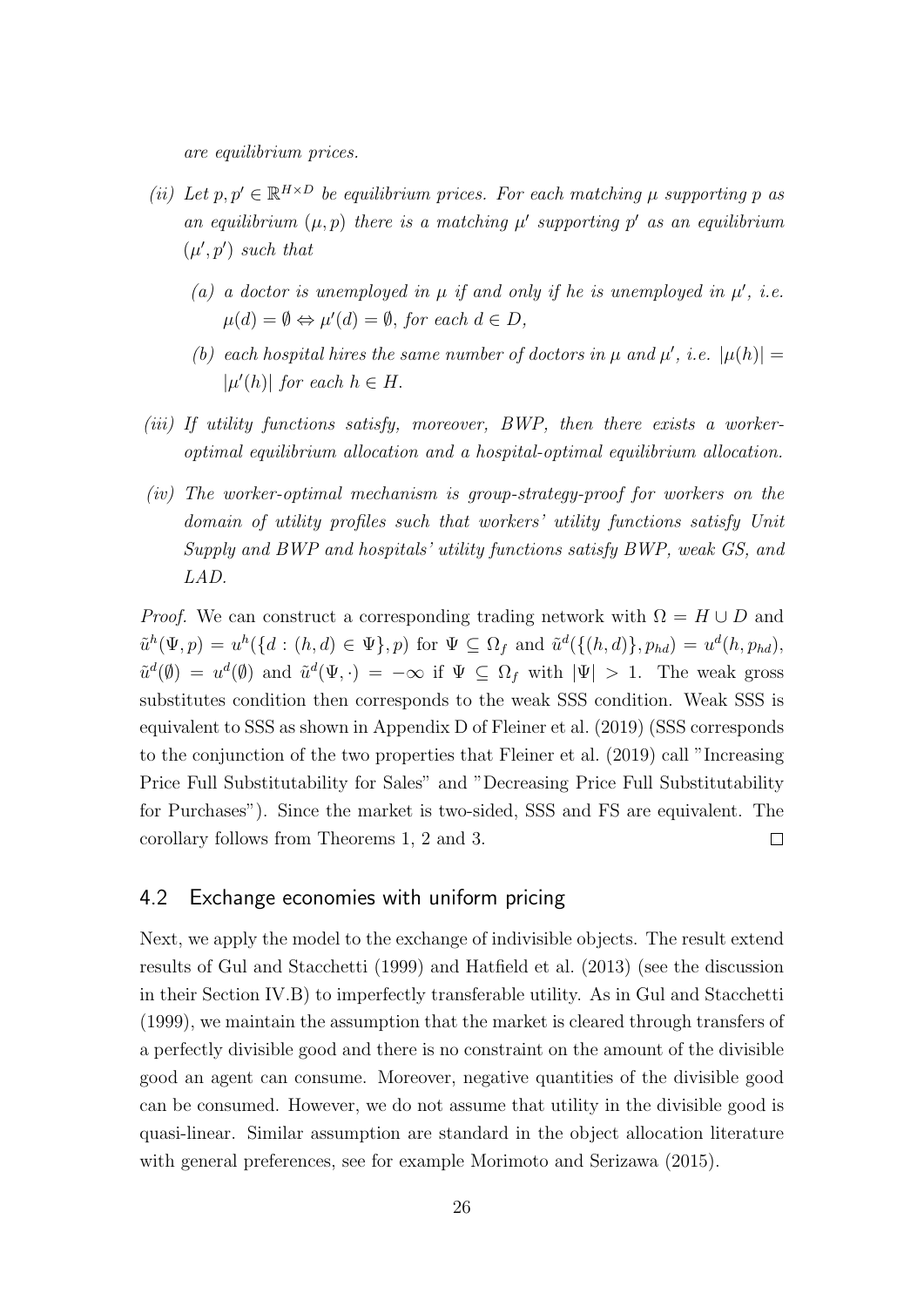In the following, we let  $X$  be a finite set of heterogeneous indivisible objects. From now on, we use the term agents in lieu of firms. Agents have utility functions over bundles of objects and transfers,  $\tilde{u}^f: 2^X \times \mathbb{R} \to \mathbb{R}$  such that for each  $Y \subseteq X$ ,  $\tilde{u}^f(Y, \cdot)$  is continuous, strictly increasing and has full range,<sup>13</sup> and for each  $t \in \mathbb{R}$ and  $Y \subseteq Y' \subseteq X$ , we have  $\tilde{u}^f(Y,t) \leq \tilde{u}^f(Y',t)$ . Each agent f is endowed with a bundle of objects  $X_f \subseteq X$  such that  $X_f \cap X_{f'} = \emptyset$  for  $f \neq f'$  and  $\bigcup_{f \in F} X_f = X$ . An exchange economy is a pair  $(\tilde{u},(X_f)_{f\in F})$  of utility functions and endowments for each agent. We define for each  $f \in F$  a **demand** correspondence  $\tilde{D}^f : \mathbb{R}_+^X \times 2^X \rightrightarrows$  $2^X$  by

$$
\tilde{D}^f(p, X_f) := \operatorname{argmax}_{Y \subseteq X} \tilde{u}^f \left( Y, \sum_{x \in X_f \setminus Y} p_x - \sum_{x \in Y \setminus X_f} p_x \right).
$$

Remark 6. In contrast to quasi-linear utility, demand can depend on the endowment, i.e. in general  $\tilde{D}^{f}(p, X_f) \neq \tilde{D}^{f}(p, \tilde{X}_f)$  for  $X_f \neq \tilde{X}_f$ .  $\Box$ 

We assume that objects are gross substitutes for agents.<sup>14</sup>

Gross Substitutability (GS): For  $p, p' \in \mathbb{R}^X_+$  with  $p \leq p'$ , if  $p'_x = p_x$  for  $x \in X_f$ , then for each  $Y' \in \tilde{D}^f(p', X_f)$  there exists a  $Y \in \tilde{D}^f(p, X_f)$  such that  $\{x \in Y : p'_x = p_x\} \subseteq Y'$ , and if  $p'_x = p_x$  for  $x \in X \setminus X_f$ , then for each  $Y \in \tilde{D}^f(p, X_f)$  there exists a  $Y' \in \tilde{D}^f(p', X_f)$ , such that  $\{x \in Y : p'_x = p_x\} \subseteq Y'.$ 

Moreover, we assume the law of aggregate demand:

Law of Aggregate Demand (LAD): For  $p, p' \in \mathbb{R}_+^X$  with  $p \leq p'$ , if  $p'_x = p_x$  for  $x \in X_f$ , then for each  $Y' \in \tilde{D}^f(p', X_f)$  there exists a  $Y \in \tilde{D}^f(p, X_f)$ , and if  $p'_x = p_x$  for  $x \in X \setminus X_f$ , then for each  $Y \in \tilde{D}^f(p,X_f)$  there exists a  $Y' \in \tilde{D}^f(p', X_f)$ , such that  $|Y| \geq |Y'|$ .

Remark 7. We assume that there is only one copy of each object. More generally, we can extend the model to multiple units of the same object by creating identical copies of objects. In this case we can use the strong substitutes condition (Baldwin and Klemperer, 2019) that requires that objects are gross substitutes for agents if each of the identical copies of an object is treated as a separate object. The law

<sup>&</sup>lt;sup>13</sup>This assumption is only necessary for the existence of side-optimal allocations and otherwise redundant.

<sup>14</sup>As in Section 3.1 and in contrast to Section 4.1 we need a multi-valued version of gross substitutability to obtain corresponding results for exchange economies. This is because gross substitutability between a good that an agent owns and one that he does not own corresponds to cross-side complementarity in a trading network.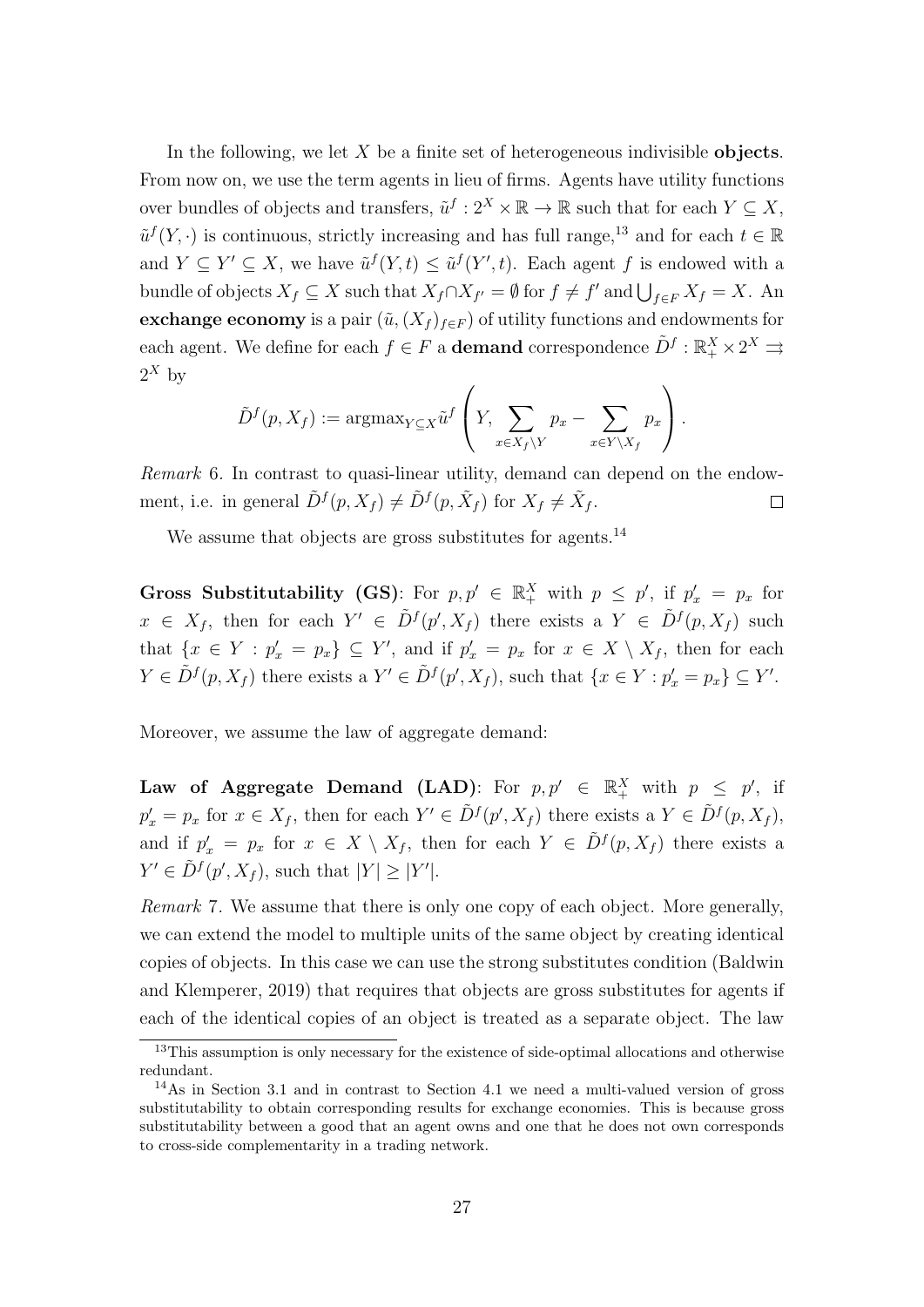of aggregate demand can be generalized in an analogous way. One can show that under the assumption of strong substitutes and the generalized law of aggregate demand, an equilibrium with uniform prices (identical copies of the same good have the same price) exists whenever an equilibrium with non-uniform prices (identical copies of the same good can have different prices) exists. All subsequent results generalize to this setting.  $\Box$ 

An allocation of objects is a partition  $Y = (Y_f)_{f \in F}$  with  $Y_f \subseteq X$  and  $Y_f \cap Y_{f'} = \emptyset$  for  $f \neq f'$ . A **competitive equilibrium** of the exchange economy  $(\tilde{u}, (X_f)_{f\in F})$  is a pair  $[Y, p]$  where Y is an allocation of objects and  $p \in \mathbb{R}^X_+$  such that for each  $f \in F$  we have  $Y_f \in \tilde{D}^f(p, X_f)$ .

For each exchange economy  $(\tilde{u}, (X_f)_{f\in F})$ , a corresponding trading network can be defined as follows: The set of trades is

$$
\Omega := \{(x, f_1, f_2) \in X \times F \times F : x \in X_{f_1}, f_2 \neq f_1\}
$$

where for  $\omega = (x, f_1, f_2) \in \Omega$  we have  $s(\omega) = f_1 \neq f_2 = b(\omega)$ . We write  $x(\omega)$  for the object involved in trade  $\omega$ . For  $\Psi \subseteq \Omega_f$  and  $p \in \mathbb{R}^{\Omega_f}$  define

$$
X_f(\Psi) := \{x(\omega) : \omega \in \Psi_{\to f}\} \cup X_f \setminus \{x(\omega) : \omega \in \Psi_{f \to}\}, \quad p_f(\Psi) := \sum_{\omega \in \Psi_{f \to}} p_{\omega} - \sum_{\omega \in \Psi_{\to f}} p_{\omega}.
$$

Utility functions are induced by utility functions over bundles of objects and transfers; for  $\Psi \subseteq \Omega_f$  and  $p \in \mathbb{R}_+^{\Omega_f}$  we let

$$
u^f(\Psi, p) = \begin{cases} \tilde{u}^f(X_f(\Psi), p_f(\Psi)), & \text{if } \{x(\omega) : \omega \in \Psi_{f \to}\} \subseteq X_f \text{ and } x(\omega) \neq x(\omega') \\ & \text{for } \omega, \omega' \in \Psi \text{ with } \omega \neq \omega', \\ -\infty, & \text{else.} \end{cases}
$$

To apply the results from the previous sections, we also extend the utility functions to negative prices; for  $\Psi \subseteq \Omega_f$  and  $p \in \mathbb{R}^{\Psi} \setminus \mathbb{R}^{\Psi}_+$  we let

$$
u^f(\Psi, p) := u^f(\Psi, (\max\{p_\omega, 0\})_{\omega \in \Psi}) + \sum_{\omega \in \Psi_{f \to}} \min\{p_\omega, 0\} - \sum_{\omega \in \Psi_{\to f}} \min\{p_\omega, 0\}.
$$

Remark 8. Extending utility for negative prices in this way implies (see the proof of Lemma 5) that the induced demand  $D<sup>f</sup>$  satisfies FS on  $\mathbb{R}^{\Omega_f}$  whenever it satisfies FS on  $\mathbb{R}_+^{\Omega_f}$ . Moreover, is easy to see that for each  $\Psi \subseteq \Omega_f$  with  $u^f(\Psi, \cdot) > -\infty$ ,  $u^f(\Psi, \cdot)$ is continuous (as  $u^f$  is continuous on  $\mathbb{R}^{\Psi}_+$ , and min and max are continuous) and monotonic on  $\mathbb{R}^{\Psi}$ . This will allow us to apply the results from previous sections.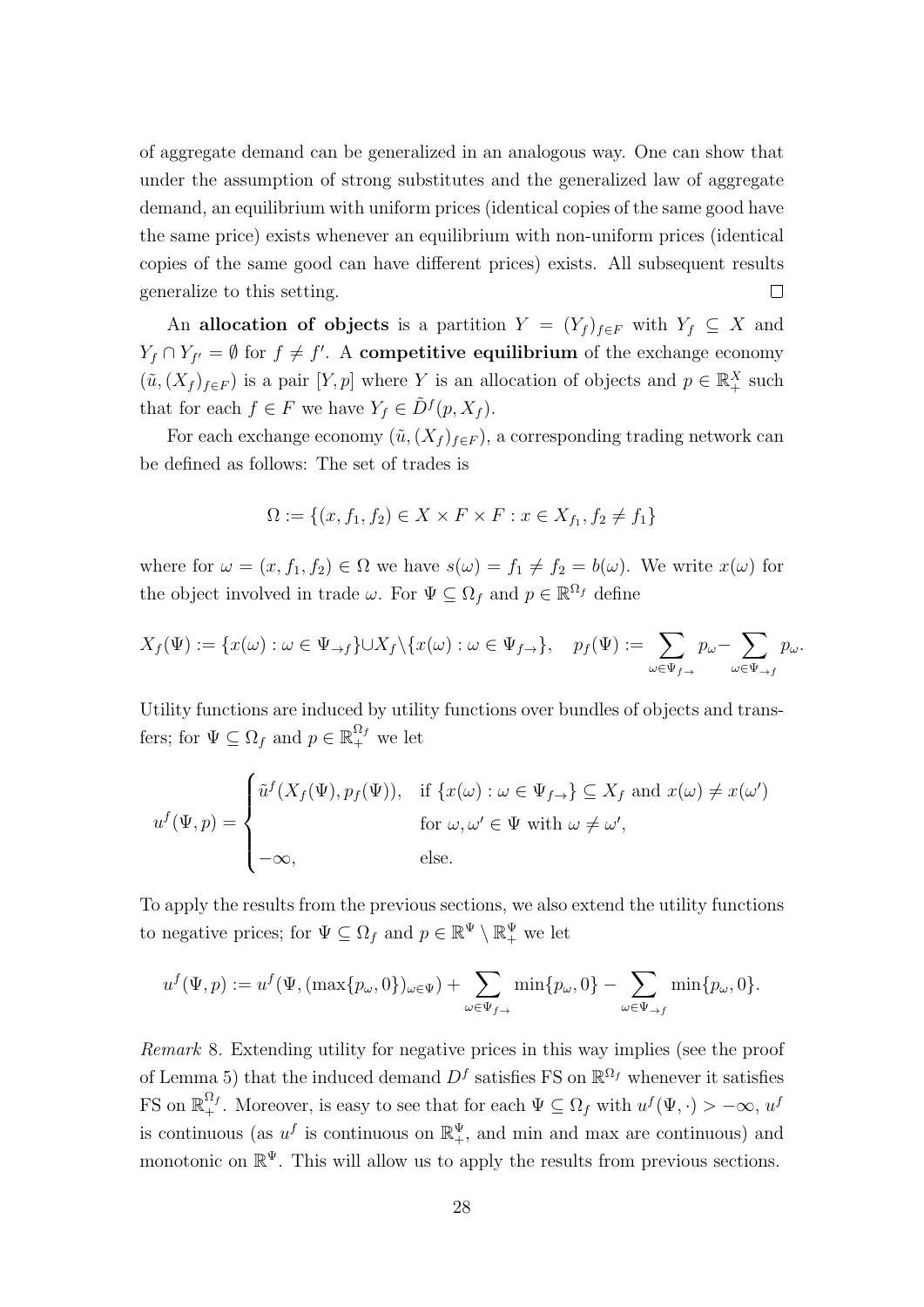Equilibrium prices in the trading network are non-negative by our assumption that  $\tilde{u}^f(Y,t) \leq \tilde{u}^f(Y',t)$  for  $t \in \mathbb{R}$  and  $Y \subseteq Y' \subseteq X$ : Let  $p \in \mathbb{R}^{\Omega}$  and define  $\Omega^- := \{\omega \in \Omega : p_\omega < 0\}.$  First note that for  $\Psi \in D^f(p)$  we have  $\Psi \cap \Omega^-_{f \to} = \emptyset$ : Define  $p^+ \in \mathbb{R}^{\Omega}$  by  $p_{\omega}^+ := \max\{p_{\omega}, 0\}$  for  $\omega \in \Omega_{f\to}$  and  $p_{\omega}^+ := p_{\omega}$  else. Note that  $X^f(\Psi) \subseteq X^f(\Psi \setminus \Omega^-_{f\to}).$  Thus, by monotonicity

$$
u^f(\Psi, p) \le u^f(\Psi, p^+) \le u^f(\Psi \setminus \Omega^-_{f \to}, p^+) = u^f(\Psi \setminus \Omega^-_{f \to}, p).
$$

As  $\Psi \in D^f(p)$ , all inequalities hold with equality, in particular,  $u^f(\Psi, p)$  =  $u^f(\Psi, p^+)$  and therefore, by monotonicity,  $\Psi \cap \Omega_{f\to}^- = \emptyset$ . By a similar argument, if  $\Psi \in D^f(p)$  and  $\Omega^-_{\rightarrow f} \neq \emptyset$ , then  $\Psi \cap \Omega^-_{\rightarrow}$  $\overline{\zeta}_{\rightarrow f}^{\mathcal{I}} \neq \emptyset$ . Thus, for  $p \in \mathbb{R}^{\Omega} \setminus \mathbb{R}_{+}^{\Omega}$  there is excess demand and for each  $p \in \mathcal{E}(u)$ , we have  $p_{\omega} \geq 0$  for each  $\omega \in \Omega$ .  $\Box$ 

The gross substitutes condition for  $\tilde{u}^f$  corresponds to the full substitutability condition for  $u^f$  and the law of aggregate demand for  $\tilde{u}^f$  implies the laws of aggregate demand and supply for  $u^f$ .

**Lemma 5.** If  $\tilde{u}^f$  satisfies GS, then  $u^f$  satisfies FS. If  $\tilde{u}^f$  satisfies LAD, then  $u^f$ satisfies LAD and LAS.

In general, different trades involving the same object can be priced differently. In the following, we call  $p \in \mathcal{E}(u)$  a **competitive equilibrium** of the trading network with uniform pricing, if for  $\omega, \omega' \in \Omega$ , with  $x(\omega) = x(\omega')$  we have  $p_{\omega'} = p_{\omega}$ . Trades in the same object are perfect substitutes to each other for the seller of the object, and he will sell the object to a buyer who is offering the highest price. Thus, we can always construct an equilibrium with uniform pricing from an equilibrium with non-uniform pricing by setting the price of the non-realized trades to the highest price for the involved object over all trades in the trading network. Similarly, a competitive equilibrium in the exchange economy, induces a competitive equilibrium with uniform pricing in the trading network. The following theorem can be interpreted as a generalization of Theorem 10 of Hatfield et al. (2013).

- **Proposition 2.** (i) If  $p \in \mathbb{R}_+^{\Omega}$  are equilibrium prices in the trading network induced by an exchange economy, then  $(\max_{\omega \in \Omega, x=x(\omega)} p_{\omega})_{x \in X} \in \mathbb{R}_+^X$  are equilibrium prices in the exchange economy.
- (ii) If  $p \in \mathbb{R}_+^X$  are equilibrium prices in an exchange economy, then  $(p_{x(\omega)})_{\omega \in \Omega} \in$  $\mathbb{R}_+^\Omega$  are equilibrium prices in the trading network induced by the exchange economy.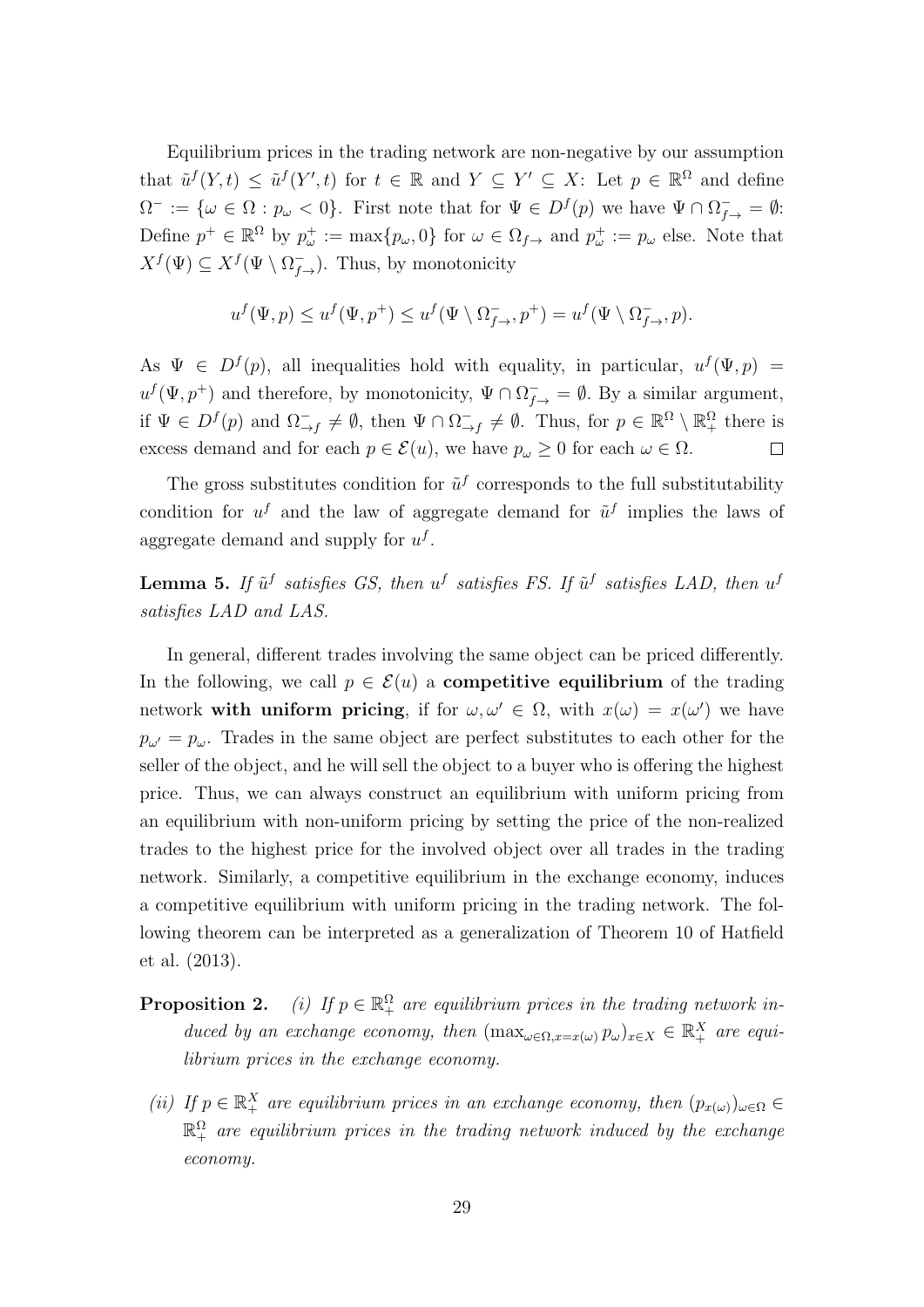*Proof.* Let  $[\Psi, p]$  be an equilibrium in the induced trading network. Let  $q :=$  $(\max_{\omega \in \Omega, x=x(\omega)} p_{\omega})_{x\in X}$  and consider the allocation  $[(X_f(\Psi))_{f\in F}, q]$  in the exchange economy. By construction, we have  $p_{\omega} \leq q_{x(\omega)}$  for each  $\omega \notin \Psi$  and  $p_{\omega} = q_{x(\omega)}$  for  $\omega \in \Psi$ . Thus

$$
\Psi_f \in D^f(p) \Rightarrow X_f(\Psi) \in \tilde{D}^f(q, X_f)
$$

and  $[(X_f(\Psi))_{f\in F}, q]$  is an equilibrium of the exchange economy.

For the second part, let  $[Y, p]$  be an equilibrium of the exchange economy. Define  $q := (p_{x(\omega)})_{\omega \in \Omega}$  and consider the set of trades  $\Psi \subseteq \Omega$  defined by

$$
\Psi := \{ \omega \in \Omega : x(\omega) \in Y_{b(\omega)} \cap X_{s(\omega)} \}.
$$

By construction, we have

$$
Y_f \in \tilde{D}^f(p, X_f) \Rightarrow \Psi_f \in D^f(q).
$$

Therefore  $[\Psi, q]$  is an equilibrium of the induced trading network.

 $\Box$ 

Proposition 2 and the previous results for trading networks imply the following:

**Corollary 3.** Let  $(\tilde{u}, (X_f)_{f \in F})$  be an exchange economy such that objects are gross substitutes for agents and the law of aggregate demand holds.

(i) Lattice Theorem: Let  $p, p' \in \mathbb{R}_+^X$  be equilibrium prices. Then the price vectors  $\bar{p}, \underline{p} \in \mathbb{R}_+^X$  defined by

$$
\bar{p}_x := \max\{p_x, p'_x\}, \quad \underline{p}_x := \min\{p_x, p'_x\},
$$

are equilibrium equilibrium prices.

- (ii) Rural Hospitals Theorem: Let  $p, p'$  be equilibrium prices. For each equilibrium [Y, p] there exists an assignment Y' such that for each  $f \in F$  $|Y_f| = |Y'_f|$ , i.e. f consumes the same number of objects in Y and Y'.
- (iii) Existence of Extremal equilibria: There exist equilibrium price vectors  $\bar{p}, \underline{p} \in \mathbb{R}^X_+$ , such that for each equilibrium price vector  $p \in \mathbb{R}^X_+$  and  $x \in X$  we have

$$
\underline{p}_x \le p_x \le \bar{p}_x.
$$

Remark 9. Throughout this section, we have made the assumption that utility depends on the total amount of the divisible good, but not on how transfers of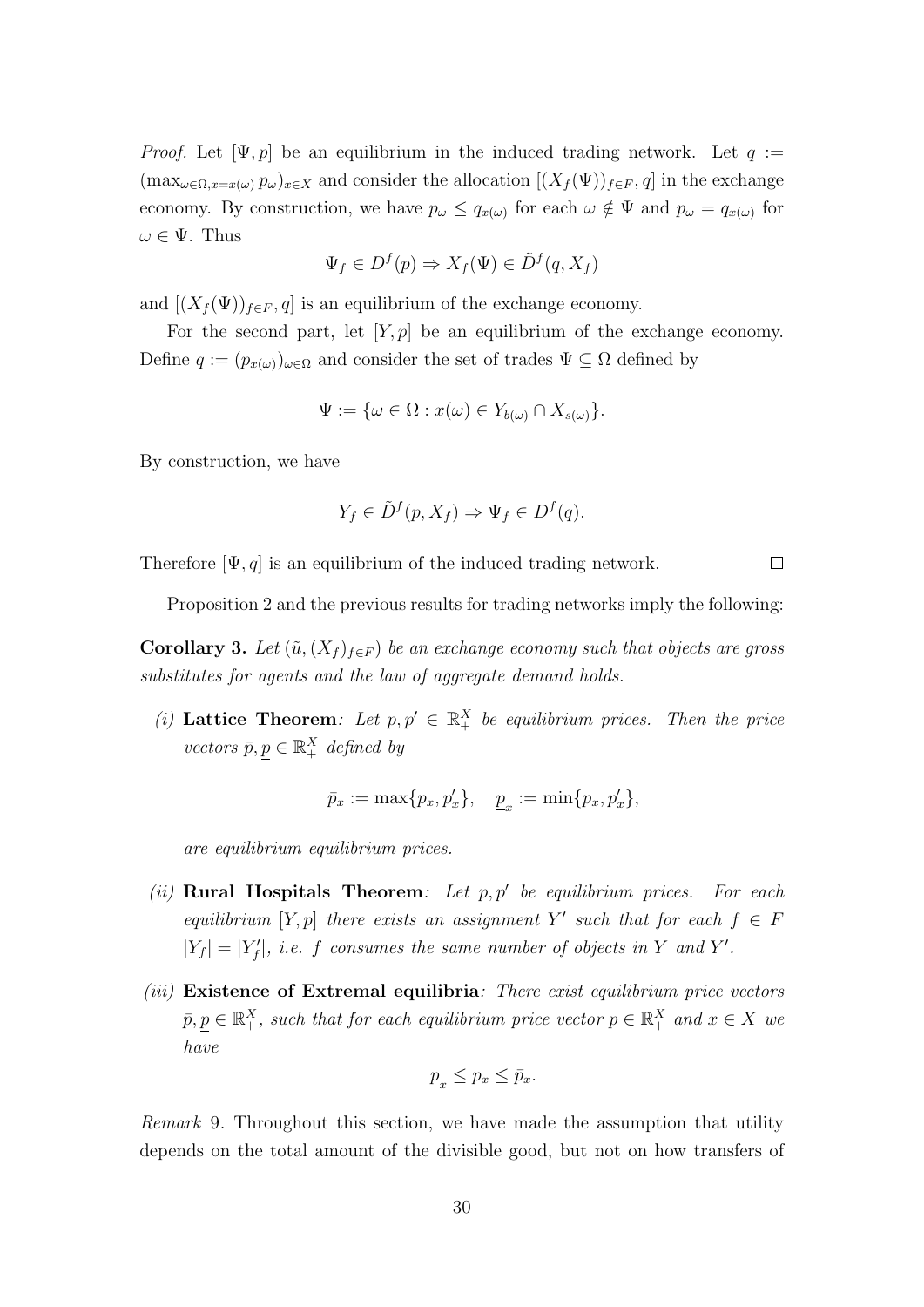the divisible good are obtained through different trades. For the induced trading network this means that utility satisfies the no frictions assumption. Frictions for individual trades in the trading network can lead to non-uniform pricing. Suppose for example that an agent is endowed with an object and faces different transactions costs depending on whom he is selling the object to. In this case, he might have an incentive to sell the object to a buyer who is offering a lower price, if transaction costs with this buyer are lower than with other buyers who offer a higher price. Thus, Proposition 2 can fail to hold in the presence of frictions. A slightly more general version of the theorem can be obtained, where it is assumed that utility is symmetric in transfers from different trades with the same objects, but transfers from trades with different objects can enter the utility asymmetrically. In this case, trades in different objects can contain different frictions, however, trades of the same objects are perfect substitutes for each other.  $\Box$ 

# A Proofs for Section 2.1

## A.1 Proof of Lemma 2

*Proof.* First we show the first and second part of the lemma. Let  $p, p' \in \mathbb{R}^{\Omega_f}$ such that  $p_{\omega} = p_{\omega}'$  for  $\omega \in \Omega_{f \to}$  and  $p_{\omega} \leq p_{\omega}'$  for  $\omega \in \Omega_{\to f}$ . Let  $\Psi' \in D^f(p')$ . By upper hemi-continuity there exists an  $\epsilon > 0$  such that for  $\|p - q\| < \epsilon$  we have  $D^f(q) \subseteq D^f(p)$ . By NIB, there is a q' with  $||q'-p'|| < \epsilon/2$  and  $D^f(q') =$  $\{\Psi'\}.$  Let  $q := p + q' - p'$ . By construction  $||q - p|| = ||q' - p'|| < \epsilon/2 < \epsilon$ and therefore  $D^f(q) \subseteq D^f(p)$ . By upper hemi-continuity there exists an  $\epsilon' > 0$ such that for r' with  $||r' - q'|| < \epsilon'$  we have  $D^f(r') = {\Psi'} = D^f(q')$ . We may choose  $\epsilon' < \epsilon/2$ . By the second part of Lemma 1, there exists a  $\tilde{p} \in \mathbb{R}^{\Omega_f}$  with  $\|\tilde{p} - q\| < \epsilon'$  such that demand is single-valued,  $D^f(\tilde{p}) = {\Psi}$  for a  $\Psi \subseteq \Omega_f$ . As,  $\|\tilde{p}-p\| \le \|\tilde{p}-q\| + \|p-q\| < \epsilon' + \epsilon/2 < \epsilon$ , we have  $\Psi \in D^f(p)$ . Let  $\tilde{p}' := q' + \tilde{p} - q$ . As  $\|\tilde{p}' - q'\| = \|\tilde{p} - q\| < \epsilon'$ , we have  $D^f(\tilde{p}') = {\Psi'}$ . By construction, we have  $\tilde{p}' = q' + \tilde{p} - q = q' + \tilde{p} - (p + q' - p') = p' + \tilde{p} - p$  and  $\tilde{p} = p + \tilde{p} - p$ . Since  $p_{\omega} = p_{\omega}'$  for  $\omega \in \Omega_{f \to}$  and  $p_{\omega} \leq p_{\omega}'$  for  $\omega \in \Omega_{\to f}$ , this implies  $\tilde{p}_{\omega} = \tilde{p}_{\omega}'$  for  $\omega \in \Omega_{f \to}$ and  $\tilde{p}_{\omega} \leq \tilde{p}'_{\omega}$  for  $\omega \in \Omega_{\to f}$ . By weak FS applied to the vectors  $\tilde{p}$  and  $\tilde{p}'$  and the fact that demand at both price vectors is single-valued with  $D^f(\tilde{p}) = {\Psi}$  and  $D^f(\tilde{p}') = {\Psi'}$  we obtain

$$
\{\omega\in\Psi_{\rightarrow f}:p_\omega=p'_\omega\}\subseteq\Psi'_{\rightarrow f},\quad\Psi'_{f\rightarrow}\subseteq\Psi_{f\rightarrow}.
$$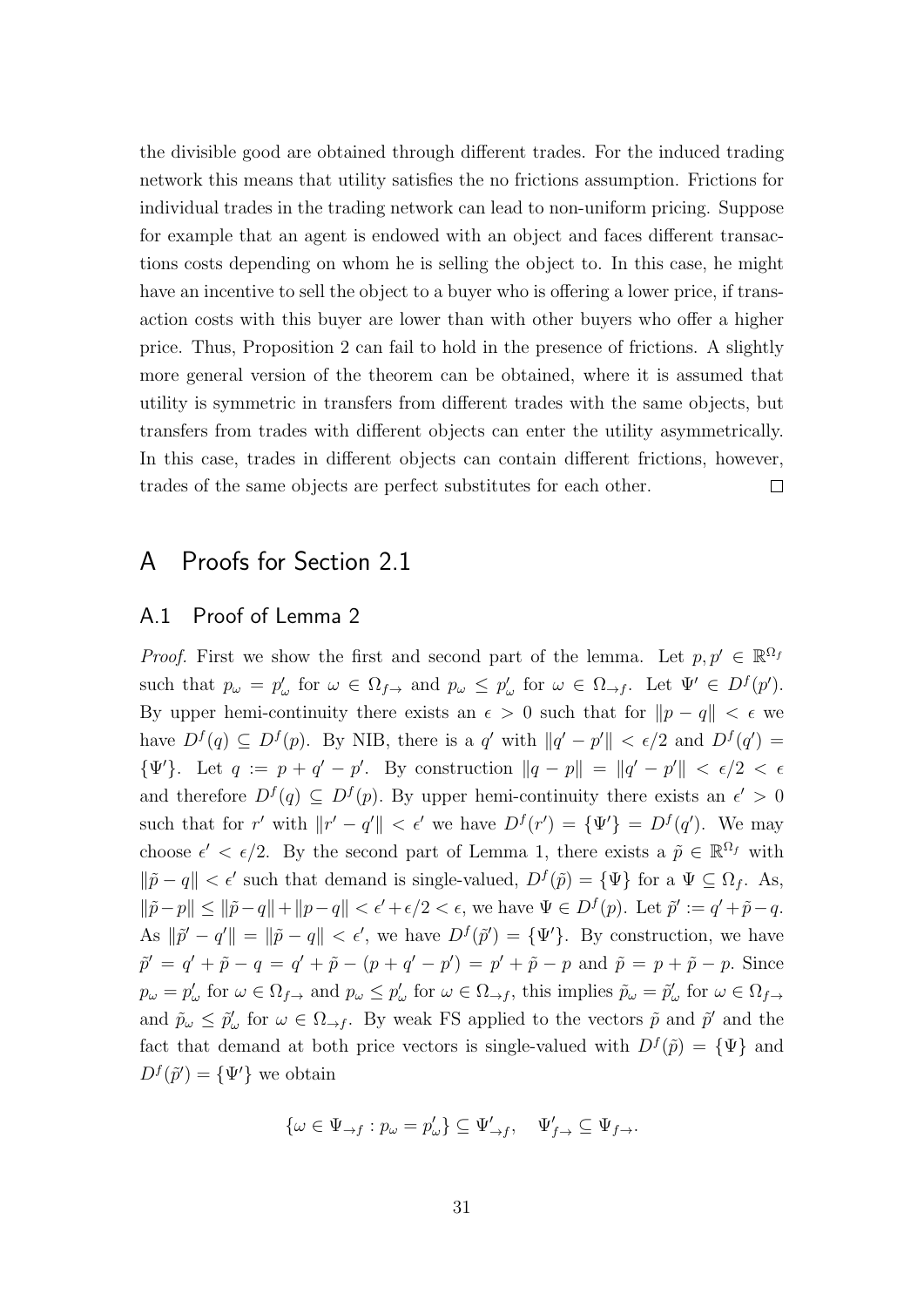If, moreover, weak LAD holds, then

$$
|\Psi_{\rightarrow f}| - |\Psi_{f \rightarrow}| \geq |\Psi_{\rightarrow f}'| - |\Psi_{f \rightarrow}'|.
$$

A completely analogous argument shows the second part of the FS, resp. the LAS.

To show the third part of the lemma, let  $p \in \mathbb{R}^{\Omega_f}$  and  $\Psi \in D^f(p)$ . We show that for each  $\epsilon > 0$  there is a  $q \in \mathbb{R}^{\Omega_f}$  with  $||p - q|| < \epsilon$  such that  $D^f(q) = {\Psi}.$ Let  $\epsilon > 0$ . First, consider a vector  $\tilde{\epsilon} \in \mathbb{R}^{\Omega_f}$  with  $\|\tilde{\epsilon}\| < \epsilon$  such that  $\tilde{\epsilon}_{\omega} > 0$  for  $\omega \in \Omega_{\to f} \setminus \Psi$ ,  $\tilde{\epsilon}_{\omega} < 0$  for  $\omega \in \Omega_{f \to \Psi}$ , and  $\tilde{\epsilon}_{\omega} = 0$  for  $\omega \in \Psi$ . By monotonicity of  $u^f$ , for each  $\Xi \subseteq \Omega_f$  with  $\Xi \nsubseteq \Psi$  we have  $u^f(\Xi, p + \tilde{\epsilon}) < u^f(\Xi, p)$ , and we have  $u^f(\Psi, p + \tilde{\epsilon}) = u^f(\Psi, p)$ . Thus,  $D^f(p + \tilde{\epsilon}) \subseteq 2^{\Psi}$  and  $\Psi \in D^f(p + \tilde{\epsilon})$ . By upper hemi-continuity, there is a  $\epsilon' > 0$  such that for  $q \in \mathbb{R}^{\Omega_f}$  with  $||q - (p + \tilde{\epsilon})|| < \epsilon'$ we have  $D^f(q) \subseteq D^f(p+\tilde{\epsilon})$ . We may choose  $\epsilon' < \epsilon - ||\tilde{\epsilon}||$ . By the second part of Lemma 1, there is a  $q \in \mathbb{R}^{\Omega_f}$  with  $||q - (p + \epsilon)|| < \epsilon'$  such that demand is singlevalued,  $|D^f(q)| = 1$ , and we may choose it such that  $q_\omega \leq p_\omega + \tilde{\epsilon}_\omega$  for  $\omega \in \Omega_{\to f}$  and  $q_{\omega} \geq p_{\omega} + \tilde{\epsilon}_{\omega}$  for  $\omega \in \Omega_{f}$ . We show that for the unique  $\Xi \subseteq \Omega_f$  with  $D^f(q) = \{\Xi\}$ we have  $\Xi_{f\to} = \Psi_{f\to}$ . An analogous argument shows that  $\Xi_{\to f} = \Psi_{\to f}$ .

Let  $r \in \mathbb{R}^{\Omega_f}$  with  $r_{\omega} = q_{\omega}$  for  $\omega \in \Omega_{\to f}$  and  $r_{\omega} = p_{\omega} + \tilde{\epsilon}_{\omega}$  for  $\omega \in \Omega_{f \to \omega}$ . By the first part of the CSC condition applied to vectors  $p + \tilde{\epsilon}$  (in the role of p') and r (in the role of p), there is a  $\Phi \in D^f(r)$  such that  $\Psi_{f\rightarrow} \subseteq \Phi_{f\rightarrow}$ . Since  $||r - (p + \tilde{\epsilon})|| \le ||q - (p + \tilde{\epsilon})|| < \epsilon'$ , we have  $D^f(r) \subseteq D^f(p + \tilde{\epsilon}) \subseteq 2^{\Psi}$ . Thus,  $\Phi \subseteq \Psi$ and, by the previous observation that  $\Psi_{f\rightarrow} \subseteq \Phi_{f\rightarrow}$ , we have  $\Phi_{f\rightarrow} = \Psi_{f\rightarrow}$ . By LAS applied to prices r (in the role of  $p'$ ) and q (in the role of p) we have

$$
|\Xi_{f\to}| - |\Xi_{\to f}| \ge |\Phi_{f\to}| - |\Phi_{\to f}|. \tag{4}
$$

Since  $||q - (p + \tilde{\epsilon})|| < \epsilon'$ , we have  $D^f(q) \subseteq D^f(p + \tilde{\epsilon}) \subseteq 2^{\Psi}$ . Thus,  $\Xi \subseteq \Psi$  and, by the previous observation that  $\Psi_{f\rightarrow} = \Phi_{f\rightarrow}$ , we have  $|\Xi_{f\rightarrow}| \leq |\Psi_{f\rightarrow}| = |\Phi_{f\rightarrow}|$ . Together with Inequality (4) this implies  $|\Xi_{\rightarrow f}| \leq |\Phi_{\rightarrow f}|$ . By the second part of the CSC condition applied to prices r (in the role of  $p'$ ) and q (in the role of p) we have  $\Phi_{\to f} \subseteq \Xi_{\to f}$ . Together with the previous inequality this implies  $\Phi_{\to f} = \Xi_{\to f}$ . Furthermore, together with Inequality (4), this implies  $|\Xi_{f\rightarrow}| \geq |\Phi_{f\rightarrow}|$ , and, as  $\Phi_{f\to} = \Psi_{f\to}$ , we have  $|\Xi_{f\to}|\geq |\Psi_{f\to}|$ . As observed previously,  $\Xi \subseteq \Psi$ . Together  $\Box$ with the previous inequality this implies  $\Xi_{f\rightarrow} = \Psi_{f\rightarrow}$ .

# A.2 Proof of Proposition 1

The proof uses the following lemma which will also be useful subsequently.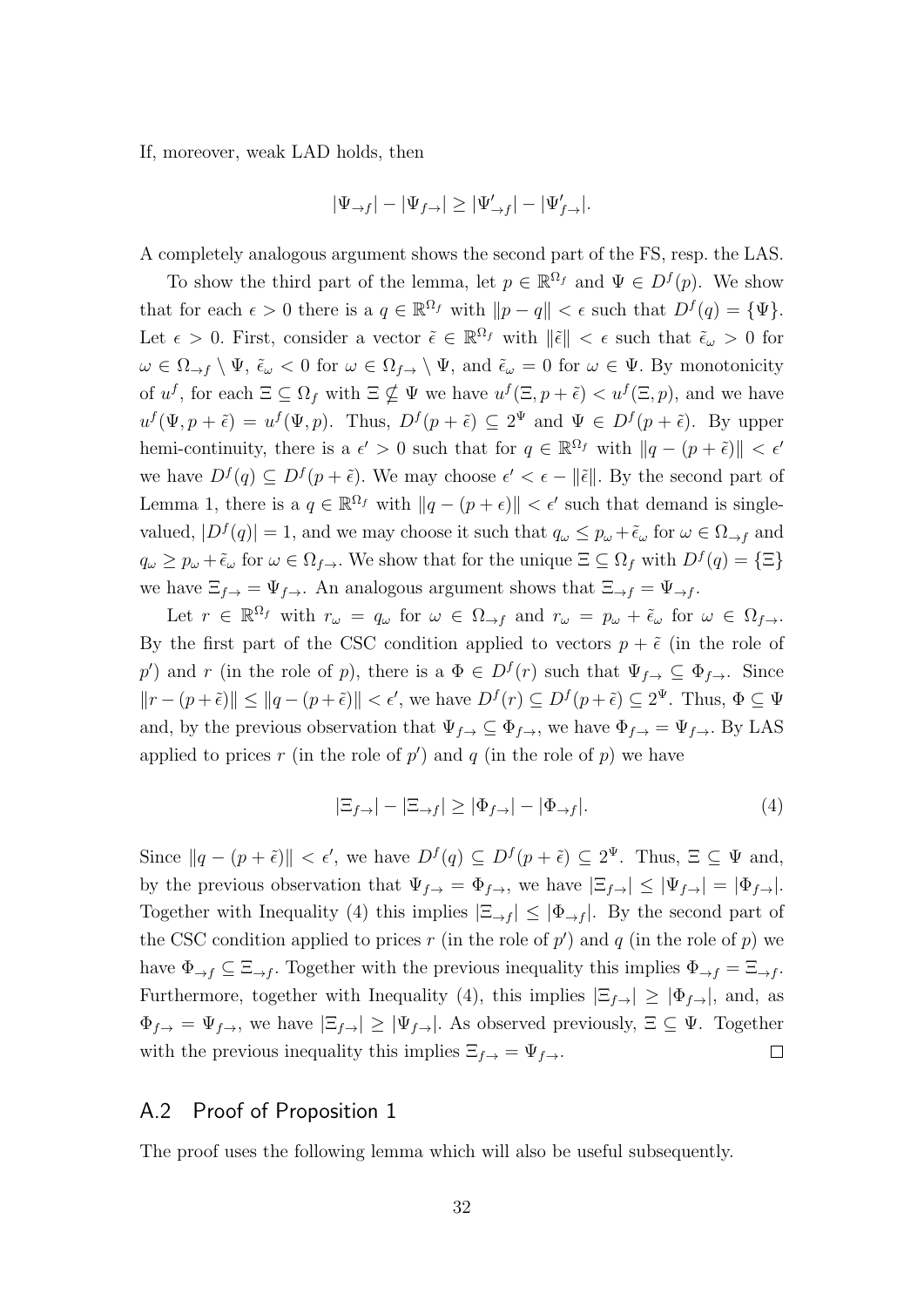**Lemma A.1.** Let  $u^f$  be a continuous and monotonic utility function inducing a demand correspondence  $D^f$ . For each  $p, p' \in \mathbb{R}^{\Omega_f}$  and  $\Psi' \subseteq \Omega_f$  with  $p_\omega \leq p'_\omega$  for  $\omega \in \Omega_{f\rightarrow} \setminus \Psi'_{f\rightarrow}$ ,  $p_{\omega} \geq p'_{\omega}$  for  $\omega \in \Psi'_{f\rightarrow}$ ,  $p_{\omega} \geq p'_{\omega}$  for  $\omega \in \Omega_{\rightarrow f} \setminus \Psi'_{\rightarrow f}$  and  $p_{\omega} \leq p'_{\omega}$ for  $\omega \in \Psi'_{\rightarrow f}$ :

- (i) If  $D^f$  satisfies weak FS, weak LAD and weak LAS, then  $D^f(p') = {\Psi'}$ implies  $\Psi' \in D^f(p)$ .
- (ii) If  $D^f$  satisfies FS, LAD and LAS, then  $\Psi' \in D^f(p')$  implies  $\Psi' \in D^f(p)$ .

*Proof.* We first prove the first part. Let  $D<sup>f</sup>$  satisfy weak FS, weak LAD and weak LAS and  $D^f(p') = {\Psi'}$ . By monotonicity of  $u^f$  it is without loss of generality to assume that  $p'_\omega = p_\omega$  for  $\omega \in \Omega_f \setminus \Psi'$  (replacing  $p'_\omega$  with  $p_\omega$  for  $\omega \in \Omega_f \setminus \Psi'$ does not change the utility for trades  $\Psi'$  while it weakly decreases the utility for any other set of trades). By upper hemi-continuity of  $D<sup>f</sup>$ , it suffices to show that for each  $\epsilon > 0$  there is a  $q \in \mathbb{R}^{\Omega_f}$  with  $||p - q|| < \epsilon$  such that  $\Psi' \in D^f(q)$ . Let  $\epsilon > 0$ . By upper hemi-continuity of  $D^f$  there is a  $\epsilon' > 0$  such that for  $q' \in \mathbb{R}^{\Omega_f}$ with  $||p' - q'|| < \epsilon'$  we have  $D^f(q') = {\Psi'} = D^f(p')$ . Define  $\tilde{p} \in \mathbb{R}^{\Omega_f}$  such that

$$
\tilde{p}_{\omega} := \begin{cases} p'_{\omega}, & \text{if } \omega \in \Omega_{f} \\ p_{\omega}, & \text{if } \omega \in \Omega_{\to f}. \end{cases}
$$

By the second part of Lemma 1, there is a  $r \in \mathbb{R}^{\Omega_f}$  with  $\|r - \tilde{p}\| < \min\{\frac{\epsilon}{2}, \epsilon\}$  $\frac{\epsilon}{2}, \frac{\epsilon'}{2}$  $\frac{\epsilon'}{2}\}$ and a  $\tilde{\Psi} \subseteq \Omega_f$  such that  $D^f(r) = {\tilde{\Psi}}$ . By upper hemi-continuity of  $D^f$  there is a  $\tilde{\epsilon} > 0$  such that for  $\|\tilde{q} - r\| < \tilde{\epsilon}$  we have  $D^f(\tilde{q}) = {\tilde{\Psi}} = D^f(r)$ . We may choose  $\tilde{\epsilon} < \min\{\frac{\epsilon}{2}\}$  $\frac{\epsilon}{2}, \frac{\epsilon'}{2}$  $\frac{\epsilon'}{2}$ . By the second part of Lemma 1, there is a  $q \in \mathbb{R}^{\Omega_f}$  with  $||(p + (r - \tilde{p})) - q|| < \tilde{\epsilon}$  and a  $\Psi \subseteq \Omega_f$  such that  $D^f(q) = {\Psi}.$  Let  $\tilde{q} := \tilde{p} + q - p$ and  $q' := p' + q - p$ . By construction we have  $||q' - p'|| = ||q - p|| \le ||(p + (r - \tilde{p})) - p'||$  $q\| + \|r - \tilde{p}\| < \tilde{\epsilon} + \min\{\frac{\epsilon}{2}$  $\frac{\epsilon}{2}, \frac{\epsilon'}{2}$  $\{\epsilon_2\}$  < min $\{\epsilon, \epsilon'\}$ . Thus  $D^f(q') = {\Psi'}$ . By construction, we have  $||r - \tilde{q}|| = ||r - (\tilde{p} + q - p)|| < \tilde{\epsilon}$  and therefore  $D^f(\tilde{q}) = {\tilde{\Psi}} = D^f(r)$ . Applying the weak CSC condition to vectors  $\tilde{q}$  and  $q'$  (note that by construction we have  $q'_\n\omega = \tilde{q}_\omega$  for  $\omega \in \Omega_{f\to}$  we have  $\Psi'_{f\to} \subseteq \tilde{\Psi}_{f\to}$ . Applying the weak SSS condition to vectors  $\tilde{q}$  and  $q'$  (recall that we have WLOG assumed that  $p'_{\omega} = p_{\omega}$ for  $\omega \in \Omega_f \setminus \Psi'$  and therefore have  $p'_{\omega} = \tilde{p}_{\omega} = p_{\omega}$  and  $q'_{\omega} = \tilde{q}_{\omega} = q_{\omega}$  for  $\omega \in \Omega_f \setminus \Psi'$ , we have  $\tilde{\Psi}_{\to f} \subseteq \Psi'_{\to f}$ . Applying the weak LAD to vectors  $\tilde{q}$  and  $q'$  it follows that  $\tilde{\Psi} = \Psi'.$ 

Applying the weak CSC, condition to vectors q and  $\tilde{q}$  (note that by construction we have  $q_{\omega} = \tilde{q}_{\omega}$  for  $\omega \in \Omega_{\to f}$  we have  $\tilde{\Psi}_{\to f} \subseteq \Psi_{\to f}$ . Applying the weak SSS condition to vectors q and  $\tilde{q}$  (recall that we have  $q'_{\omega} = \tilde{q}_{\omega} = q_{\omega}$  for  $\omega \in \Omega_f \setminus \Psi' =$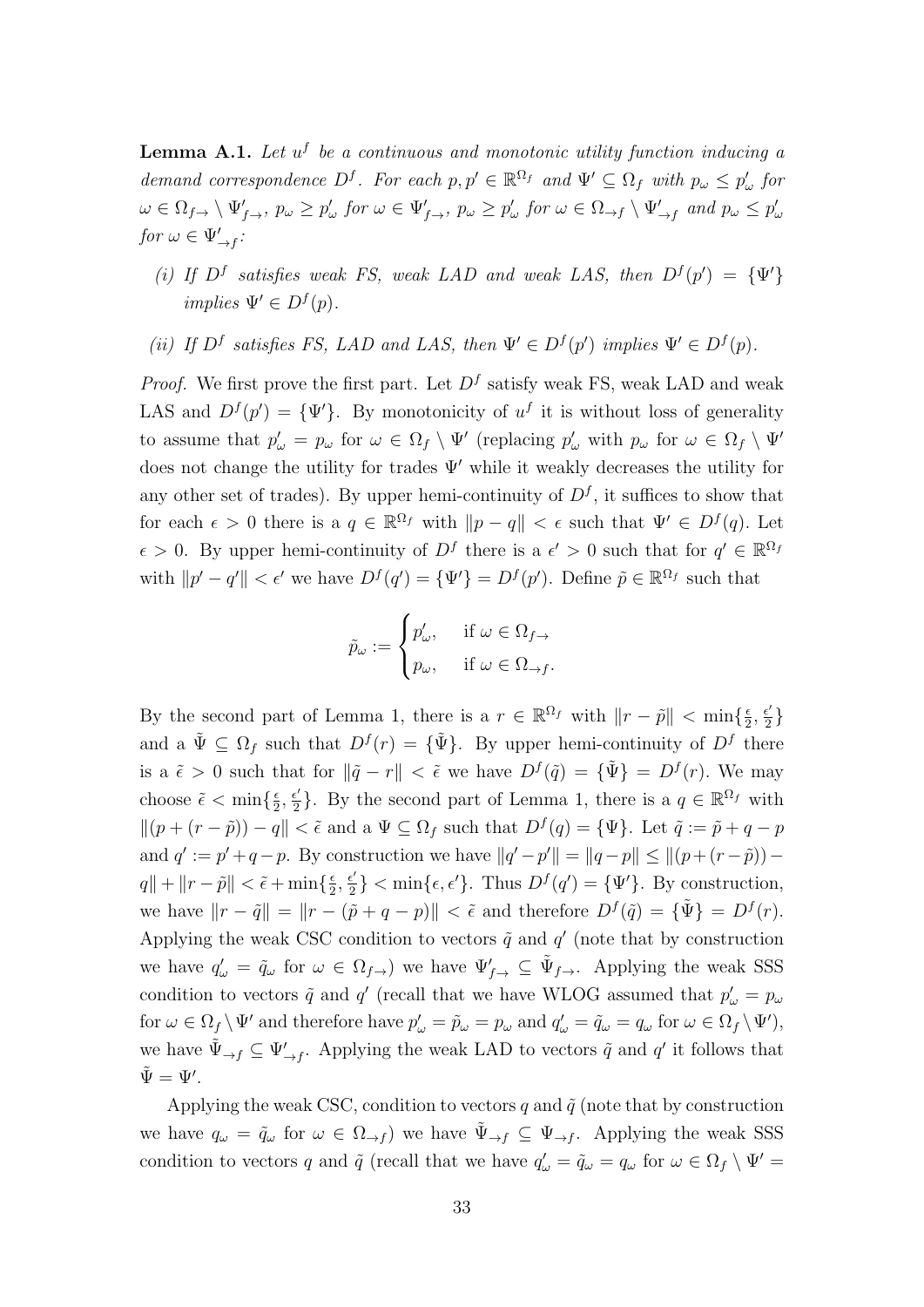$\Omega_f \setminus \tilde{\Psi}$ ) we, moreover, have  $\Psi_{f\to \Omega} \subseteq \tilde{\Psi}_{f\to \Omega}$ . Applying the weak LAS to vectors q and  $\tilde{q}$  it follows that  $\tilde{\Psi} = \Psi$ .

The second part of the lemma follows from the first as follows: By Lemma 2, there is for each  $\epsilon > 0$  a  $q' \in \mathbb{R}^{\Omega_f}$  with  $||p' - q'|| < \epsilon$  such that  $D^f(q') = {\Psi'}$ . By the first part of the lemma applied to vectors  $q'$  and  $q := p + q' - p'$  we have  $\Psi' \in D^f(q)$ . Thus for each  $\epsilon > 0$  there is a  $q \in \mathbb{R}^{\Omega_f}$  with  $||p - q|| < \epsilon$  and  $\Psi' \in D^f(q)$ . Thus, by upper hemi-continuity,  $\Psi' \in D^f(p)$ .

*Proof.* We first define the demand  $\tilde{D}^f$  and show that it is a selection from  $D^f$ . Then we rationalize it by a continuous and monotonic utility function that induces the same indirect utility. Afterwards we show that it satisfies FS, LAD and LAS.

For each  $\Psi \subseteq \Omega_f$ , consider the (possibly empty) set of price vectors p such that  $\Psi$  is the unique demanded bundle at p:

$$
P_{\Psi} := \{ p \in \mathbb{R}^{\Omega_f} : D^f(p) = \{ \Psi \} \}.
$$

Let  $\bar{P}_{\Psi}$  be the (topological) closure of  $P_{\Psi}$ . We let

$$
\tilde{D}^f(p) := \{ \Psi \subseteq \Omega_f : p \in \bar{P}_{\Psi} \}.
$$

By upper hemi-continuity of  $D^f$ , for each  $\Psi \subseteq \Omega_f$  and  $p \in \overline{P}_{\Psi}$  we have  $\Psi \in D^f(p)$ . Thus  $\tilde{D}^f(p) \subseteq D^f(p)$  for each  $p \in \mathbb{R}^{\Omega_f}$ .

**Claim 1.** For each  $\Psi \subseteq \Omega_f$ , let  $P_{\Psi}^{pr} := \{(p_{\omega})_{\omega \in \Psi} : p \in P_{\Psi}\}\$  be the projection of  $P_{\Psi}$ to  $\mathbb{R}^{\Psi}$  and  $\overline{P_{\Psi}^{pr}}$  its (topological) closure. Then there is a continuous and monotonic utility function  $\tilde{u}^f(\Psi, \cdot)$  such that

$$
\tilde{u}^f(\Psi, p) = u^f(\Psi, p), \qquad \qquad \text{if } p \in \overline{P_{\Psi}^{pr}}, \qquad (5)
$$

$$
\tilde{u}^f(\Psi, p) < u^f(\Psi, p), \qquad \qquad \text{if } p \notin \overline{P_{\Psi}^{pr}}. \tag{6}
$$

*Proof of Claim 1.* Denote for each  $p \in \mathbb{R}^{\Psi}$  by  $d(p, P_{\Psi}^{pr}) := \inf_{q \in P_{\Psi}^{pr}} ||p - q||$  the distance from  $p$  to  $P_{\Psi}^{pr}$ . We define

$$
\tilde{u}^{f}(\Psi, p) = \begin{cases} u^{f}(\Psi, p) - d(p, P_{\Psi}^{pr}), & \text{if } P_{\Psi} \neq \emptyset, \\ -\infty, & \text{if } P_{\Psi} = \emptyset. \end{cases}
$$

Suppose  $P_{\Psi} \neq \emptyset$ . The function  $\tilde{u}^f(\Psi, \cdot)$  is continuous since  $u^f(\Psi, \cdot)$  is continuous and the distance to a set in  $\mathbb{R}^{\Psi}$  is continuous. Moreover,  $d(p, P_{\Psi}^{pr}) \geq 0$  with

 $\Box$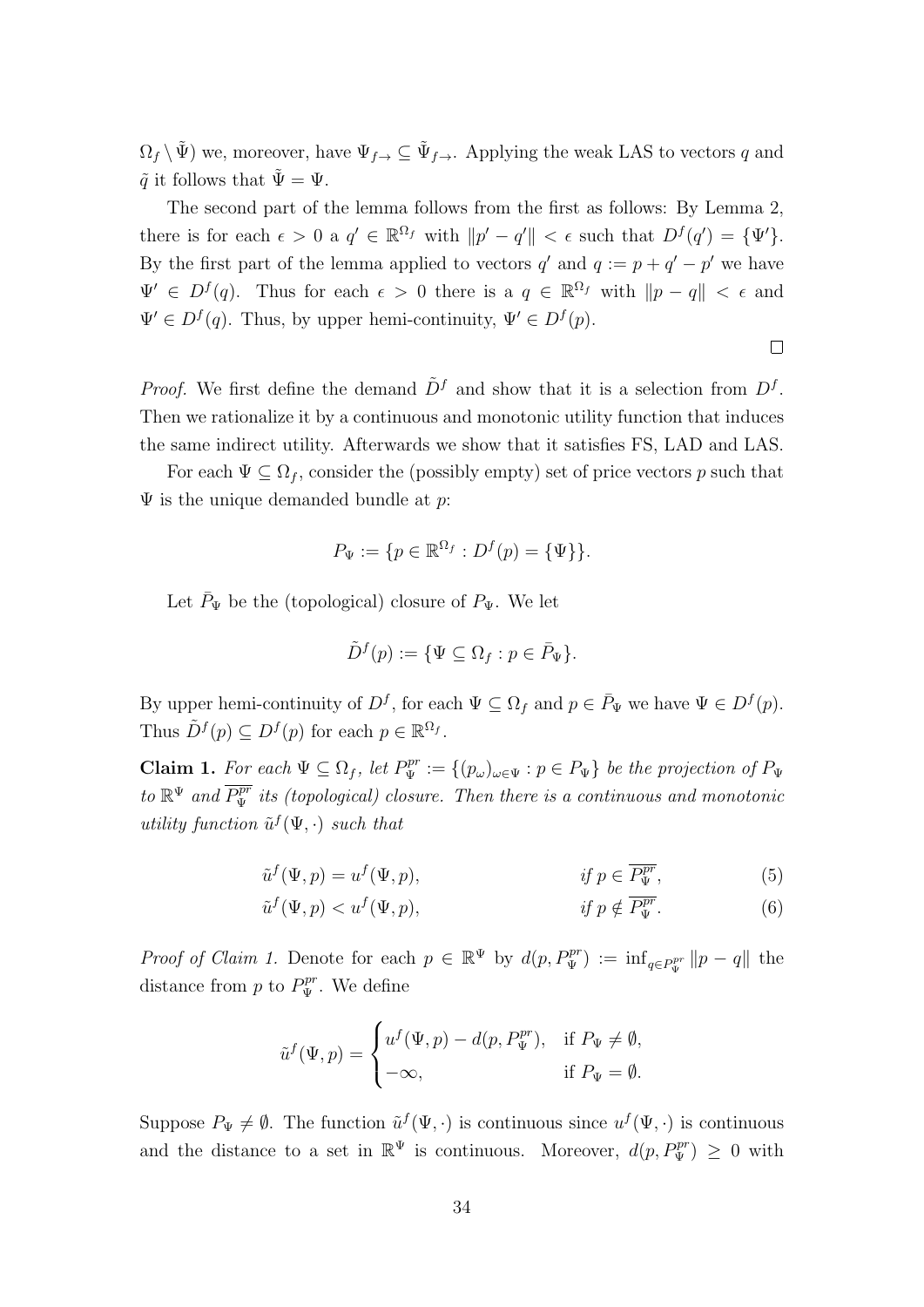equality if and only if  $p \in \overline{P^p_{\Psi}}$ . Thus (5) and (6) hold. It remain to show that  $\tilde{u}^f(\Psi, \cdot)$  is monotonic. Let  $p, p' \in \mathbb{R}^{\Psi}$  with  $p \neq p'$  such that  $p'_{\omega} = p_{\omega}$  for  $\omega \in \Psi_{f \to f}$ and  $p_{\omega} \leq p'_{\omega}$  for  $\omega \in \Psi_{\to f}$  (an analogous argument works for downstream trades). For each  $\epsilon > 0$  there is  $q' \in P_{\Psi}^{pr}$  such that  $||p' - q'|| - d(p', P_{\Psi}^{pr})| < \epsilon$ . Let  $r' \in P_{\Psi}$ such that  $r' \vert_{\Psi} = q'$ . Let  $q := p - (p' - q')$  and define  $r \in \mathbb{R}^{\Omega_f}$  by  $r_{\omega} = q_{\omega}$  for  $\omega \in \Psi$ and  $r_{\omega} = r'_{\omega}$  for  $\omega \notin \Psi$ . Since  $r' \in P_{\Psi}$  we have  $D^{f}(r') = {\Psi}$  and thus, by the first part of Lemma A.1, we have  $\Psi \in D^f(r)$ . More generally, by upper hemi-continuity of  $D^f$  there is a  $\epsilon' > 0$  such that for each  $s' \in \mathbb{R}^{\Omega_f}$  with  $||s' - r'|| < \epsilon'$  we have  $D^{f}(s') = {\Psi}.$  Thus, by the first part of Lemma A.1, for each  $s \in \mathbb{R}^{\Omega_f}$  with  $||s-r|| < \epsilon'$  we have  $\Psi \in D^f(s)$ . By the second part of Lemma 1, this implies that for each  $\tilde{\epsilon} > 0$  there is a  $s \in P_{\Psi}$  with  $||s-r|| < \tilde{\epsilon}$ . Therefore  $q = r|_{\Psi} \in (P_{\Psi})^{pr} \subseteq \overline{P_{\Psi}^{pr}}$ . Thus,  $d(p, P_{\Psi}^{pr}) = d(p, \overline{P_{\Psi}^{pr}}) \le ||p - q|| = ||p' - q'|| < d(p', P_{\Psi}^{pr}) + \epsilon$ . Since this holds for any  $\epsilon > 0$  we have  $d(p, P_{\Psi}^{pr}) \leq d(p', P_{\Psi}^{pr})$ . Thus,  $\tilde{u}^{f}(\Psi, p) > \tilde{u}^{f}(\Psi, p')$ .  $\Box$ 

Claim 2 implies that  $\tilde{D}^f$  can be rationalized by a continuous and monotonic utility function that induces the same indirect utility: By the second part of Lemma 1, for each  $p \in \mathbb{R}^{\Omega_f}$  there is a  $\Psi \in D^f(p)$  with  $p \in \overline{P}_\Psi$ . Since  $p \in \overline{P}_\Psi$ we have  $p|_{\Psi} \in (\bar{P}_{\Psi})^{pr} \subseteq \overline{P_{\Psi}^{pr}}$  and therefore  $\tilde{v}^{f}(p) = \tilde{u}^{f}(\Psi, p) = u^{f}(\Psi, p) = v^{f}(p)$ . Next we show that  $\tilde{u}^f$  rationalizes  $\tilde{D}^f$  by showing that  $\tilde{u}^f(\Psi, p) = \tilde{v}^f(p)$  for  $\Psi \in$  $\tilde{D}^f(p)$  and  $\tilde{u}^f(\Psi, p) < \tilde{v}^f(p)$  for  $\Psi \notin \tilde{D}^f(p)$ . Let  $\Psi \subseteq \Omega_f$ . If  $\Psi \in \tilde{D}^f(p)$ , then  $p \in \overline{P}_{\Psi}$  and  $\Psi \in D^f(p)$ . Since  $p \in \overline{P}_{\Psi}$  we have  $p|_{\Psi} \in (\overline{P}_{\Psi})^{pr} \subseteq \overline{P_{\Psi}^{pr}}$  and thus  $\tilde{u}^f(\Psi, p) = u^f(\Psi, p) = v^f(p) = \tilde{v}^f(p)$ . If  $\Psi \notin \tilde{D}^f(p)$  and  $\Psi \notin D^f(p)$ , then  $\tilde{u}^f(\Psi, p) \leq u^f(\Psi, p) \leq v^f(p) = \tilde{v}^f(p)$ . If  $\Psi \in D^f(p) \setminus \tilde{D}^f(p)$ , then we show  $p|_{\Psi} \notin \overline{P_{\Psi}^{pr}}$  and thus  $\tilde{u}^{f}(\Psi, p) < u^{f}(\Psi, p) = v^{f}(p) = \tilde{v}^{f}(p)$ : By definition of  $\tilde{D}^{f}$  we have  $p \notin \bar{P}_{\Psi}$ . Thus, there is a  $\epsilon > 0$  such that for each  $q \in \mathbb{R}^{\Omega_f}$  with  $||p - q|| < \epsilon$ we have  $q \notin \bar{P}_{\Psi}$ . Let  $q \in \mathbb{R}^{\Omega_f}$  such that  $\|p - q\| < \epsilon$  and  $p_{\omega} = q_{\omega}$  for  $\omega \in \Psi$ ,  $p_{\omega} > q_{\omega}$  for  $\omega \in \Omega_{f \to} \setminus \Psi$  and  $p_{\omega} < q_{\omega}$  for  $\omega \in \Omega_{\to f} \setminus \Psi$ . Since  $\Psi \in D^f(p)$  and  $u^f$  is monotonic, we have  $D^f(q) \subseteq 2^{\Psi}$ . By Lemma 1, we can find a  $\epsilon - ||p - q|| > \tilde{\epsilon} > 0$ such that for  $||r - q|| < \tilde{\epsilon}$  we have  $D^f(r) \subseteq D^f(q) \subseteq 2^{\Psi}$ . Now suppose for the sake of contradiction that  $p|_{\Psi} = q|_{\Psi} \in \overline{P_{\Psi}^{pr}}$ . Then, there is a  $r \in P_{\Psi}$  such that  $||p||_{\Psi} - r||_{\Psi} || < \tilde{\epsilon}$ . Since  $r \in P_{\Psi}$ , we have  $D^{f}(r) = {\Psi}$  and thus, in particular,  $u^f(\Psi,r) > u^f(\tilde{\Psi},r)$  for each  $\tilde{\Psi} \subsetneq \Psi$ . Now define  $\tilde{r} \in \mathbb{R}^{\Omega_f}$  by  $\tilde{r}_\omega = r_\omega$  for  $\omega \in \Psi$ and  $\tilde{r}_\omega = q_\omega$  for  $\omega \notin \Psi$ . By construction, we have  $\|\tilde{r} - q\| = \|r|_{\Psi} - p|\Psi\| < \tilde{\epsilon}$ . Thus  $D^f(\tilde{r}) \subseteq 2^{\Psi}$ . Moreover,  $u^f(\Psi, \tilde{r}) = u^f(\Psi, r) > u^f(\tilde{\Psi}, r) = u^f(\tilde{\Psi}, \tilde{r})$  for each  $\tilde{\Psi} \subsetneq \Psi$ . Thus  $D^f(\tilde{r}) = {\Psi}$  and  $\tilde{r} \in P_{\Psi}$ . However,  $||p - \tilde{r}|| \le ||p - q|| + ||q - \tilde{r}|| <$  $||p - q|| + \tilde{\epsilon} < \epsilon$  and therefore  $\tilde{r} \notin \bar{P}_{\Psi}$ , a contradiction.

Next we show that that  $\tilde{D}^f$  satisfies FS, LAD and LAS. By Lemma 2 it suffices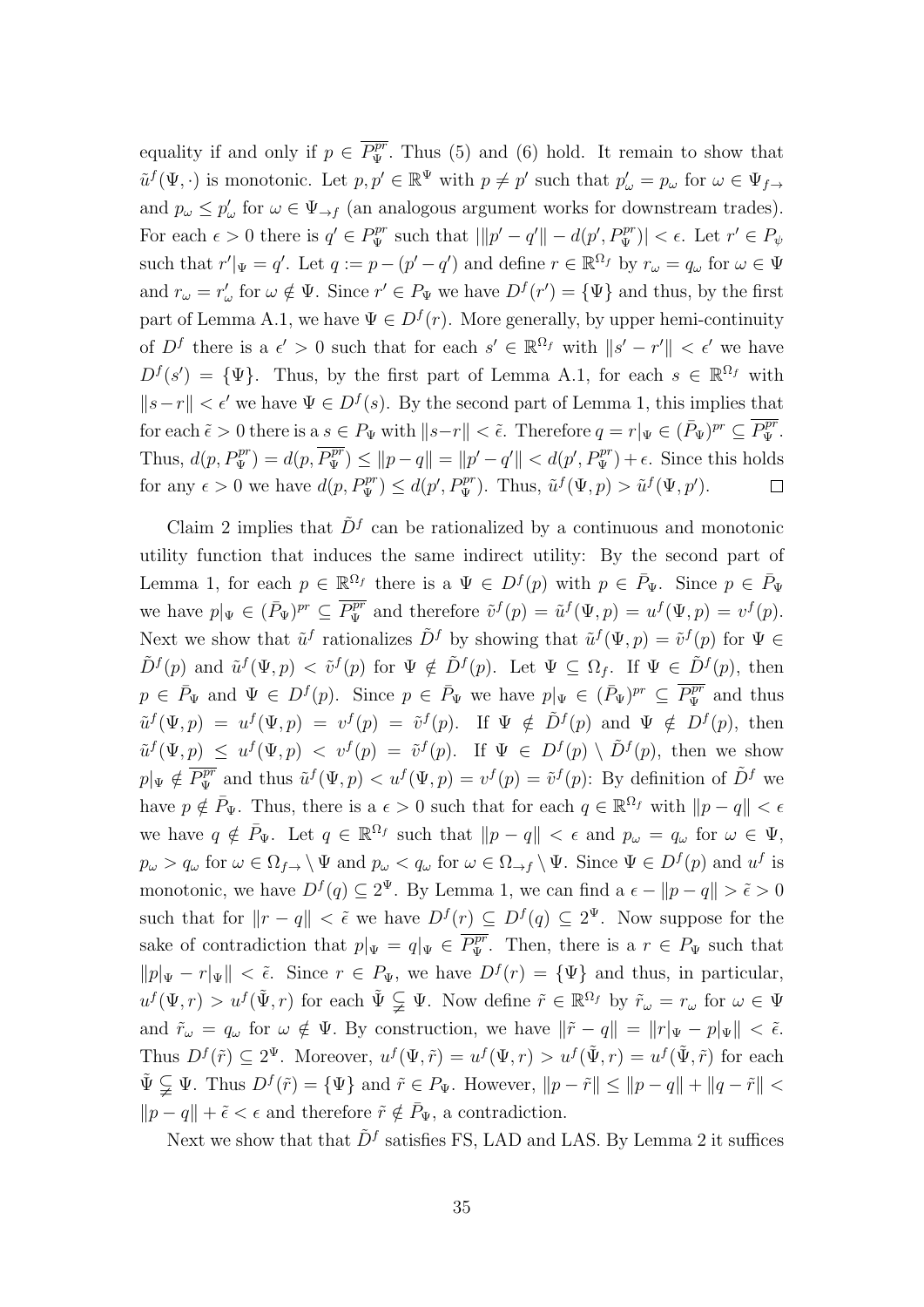to show that  $\tilde{D}^f$  satisfies NIB, weak FS, weak LAD and weak LAS. Let  $\Psi \subseteq \Omega_f$ . Since  $\bar{P}_{\Psi}$  is the closure of  $P_{\Psi}$  there is for each  $p \in \bar{P}_{\Psi}$  and  $\epsilon > 0$  a  $q \in P_{\Psi}$  with  $||p - q|| < \epsilon$ . By definition of  $P_{\Psi}$  and  $\tilde{D}_f$  we have  $\tilde{D}^f(q) = D^f(q) = {\Psi}.$  Thus  $\tilde{D}^f$  satisfies NIB. For the other properties, recall that  $D^f$  satisfies weak FS, weak LAD and weak LAS. Thus, it suffices to show that for each  $p \in \mathbb{R}^{\Omega_f}$  we have  $|\tilde{D}^f(p)| = 1$  if and only if  $|D^f(p)| = 1$ . Let  $\Psi \subseteq \Omega_f$  with  $p \in \overline{P}_\Psi$ . If  $p \in P_\Psi$ , then  $\tilde{D}^{f}(p) = D^{f}(p) = {\Psi}.$  If  $p \in \bar{P}_{\Psi} \setminus P_{\Psi}$ , then p is on the boundary of  $P_{\Psi}$  and for each  $\epsilon > 0$  there is a  $q \in \mathbb{R}^{\Omega_f} \setminus \overline{P}_{\Psi}$  with  $||p - q|| < \epsilon$ . By the second part of Lemma 1, we may choose q such that  $|D^f(q)| = 1$ . Since  $\Omega$  is finite, this implies that there is a  $\tilde{\Psi} \neq \Psi$  such that for each  $\epsilon > 0$  there is a  $q \in \mathbb{R}^{\Omega_f} \setminus \bar{P}_{\Psi}$  with  $||p-q|| < \epsilon$  and  $D^f(q) = {\tilde{\Psi}}$ . Thus  $p \in \bar{P}_{\tilde{\Psi}}$  for  $\tilde{\Psi} \neq \Psi$ . Hence  $|\tilde{D}^f(p)| > 1$ . Thus,  $|\tilde{D}^f(p)| = 1$  if and only if  $|D^f(p)| = 1$  as desired.

 $\Box$ 

# B Proofs for Section 3

# Proof of Lemma 3

*Proof.* By Lemma 1, there exists an  $\epsilon_0 > 0$  such that for each  $p \in P$  and every q with  $||q - p|| < \epsilon_0$  we have  $D^f(q) \subseteq D^f(p)$ . Let  $P = \{p^1, \ldots, p^n\}$ . By Lemma 1, there is a  $\epsilon^1 \in \mathbb{R}^{\Omega_f}$  with  $\|\epsilon^1\| < \epsilon_0$  such that  $|D^f(p^1 + \epsilon^1)| = 1$  and  $\Psi \in D^f(p^1)$ for the unique  $\Psi \in D^f(p^1 + \epsilon^1)$ . Consider  $P^1 := \{p^1 + \epsilon^1, \ldots, p^n + \epsilon^1\}$ . For each  $i = 1, ..., n$  we have  $D^f(p^i + \epsilon^1) \subseteq D^f(p^i)$ . By Lemma 1, there exists an  $\epsilon_1 > 0$  such that for each  $p \in P^1$  and every q with  $||q - p|| < \epsilon_1$  we have  $D^f(q) \subseteq D^f(p)$ . By Lemma 1, there is a  $\epsilon^2 \in \mathbb{R}^{\Omega_f}$  with  $\|\epsilon^2\| < \epsilon_1$  such that  $|D^f(p^2 + \epsilon^1 + \epsilon^2)| = 1$  and  $\Psi \in D^f(p^2 + \epsilon^2)$  for the unique  $\Psi \in D^f(p^2 + \epsilon^1)$ . Next consider  $P^2 := \{p^1 + \epsilon^1 + \epsilon^2, \ldots, p^n + \epsilon^1 + \epsilon^2\}$ . For each  $i = 1, \ldots, n$  we have  $D^f(p^i + \epsilon^1 + \epsilon^2) \subseteq D^f(p^i + \epsilon^1) \subseteq D^f(p^i)$  and so on. Iterating in this way, we obtain  $\epsilon^1, \ldots, \epsilon^n$  such that for each  $i = 1, \ldots, n$ , we have  $|D^f(p^i + \sum_{j=1}^n \epsilon^j)| = 1$ and  $\Psi^i \in D^f(p^i)$  for the unique  $\Psi^i \in D^f(p^i + \sum_{j=1}^n \epsilon^j) \subseteq D^f(p^i)$ . We define  $\tilde{D}^f(p^i) = \Psi^i$ . By construction  $\tilde{D}^f(p^i) \in D^f(p^i)$ . Moreover, as all price vectors are translated by the same vector  $\sum_{j=1}^{n} \epsilon^{j}$ , FS, LAD and LAS follow from weak FS, weak LAD and weak LAS for  $D<sup>f</sup>$ .  $\Box$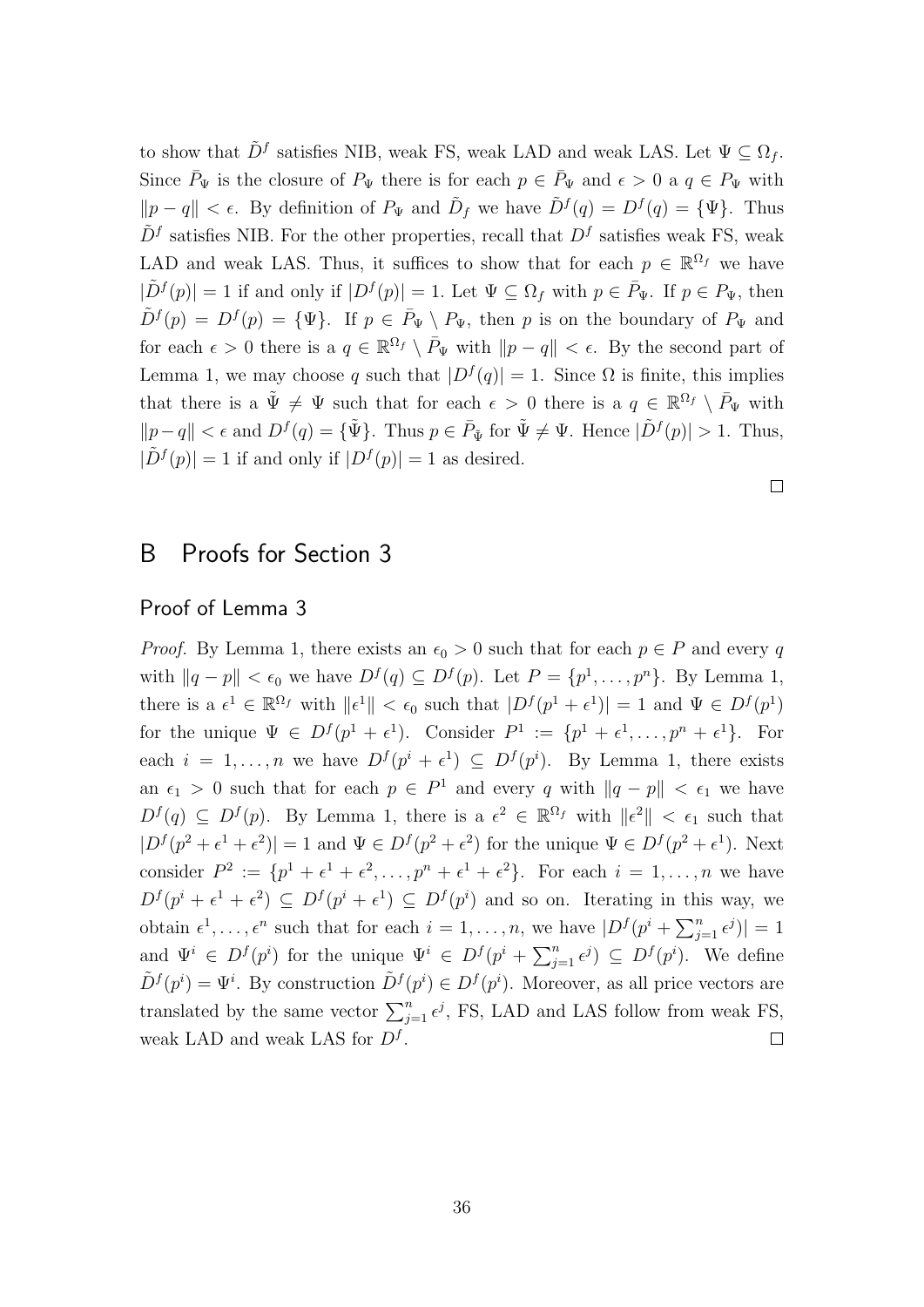# Proof of Lemma 4

*Proof.* By Lemma 1, there exists an  $\epsilon > 0$  such that for each  $q \in \{p, p', \bar{p}, p\}$ and every  $\tilde{q}$  with  $\|\tilde{q} - q\| < \epsilon$  we have  $D^f(\tilde{q}) \subseteq D^f(q)$ . Let  $\epsilon_0 > 0$  such that  $\epsilon_0 < \min_{\omega \in \Omega_f: p'_{\omega} \neq p_{\omega}} |p'_{\omega} - p_{\omega}|$  and  $\epsilon_0 \sqrt{|\Omega_f|} < \epsilon$ . Define  $\epsilon' \in \mathbb{R}^{\Omega_f}$  by

$$
\epsilon'_{\omega} = \begin{cases}\n\epsilon_0, & \text{if } \omega \in \Psi'_{f \to} \text{ and } p'_{\omega} \neq p_{\omega}, \\
-\epsilon_0, & \text{if } \omega \in \Omega_{f \to} \setminus \Psi' \text{ and } p'_{\omega} \neq p_{\omega}, \\
-\epsilon_0, & \text{if } \omega \in \Psi'_{\to f} \text{ and } p'_{\omega} \neq p_{\omega}, \\
\epsilon_0, & \text{if } \omega \in \Omega_{\to f} \setminus \Psi' \text{ and } p'_{\omega} \neq p_{\omega}, \\
0, & \text{if } p'_{\omega} = p_{\omega}.\n\end{cases}
$$

Note that by construction we have  $||\epsilon'|| = \sqrt{\epsilon_0^2 |\{\omega \in \Omega_f : p_\omega \neq p_\omega'\}|} \leq \epsilon_0 \sqrt{|\Omega_f|} < \epsilon$ and thus  $D^f(p'+\epsilon') \subseteq D^f(p')$ . First we prove the following claim.

Claim 2. For each  $\Xi \in D^f(p' + \epsilon')$  we have  $\{\omega \in \Psi' : p'_{\omega} \neq p_{\omega}\} \subseteq \Xi$  and  $\{\omega \notin \Psi': p'_{\omega} \neq p_{\omega}\} \cap \Xi = \emptyset.$ 

*Proof.* First we show that for each  $\Xi \in D^f(p'+\epsilon')$  we have  $\{\omega \in \Psi' : p'_{\omega} \neq p_{\omega}\} \subseteq \Xi$ . Suppose not, and there is a  $\Xi \in D^f(p'+\epsilon')$  and a  $\tilde{\omega} \in {\omega \in \Psi' : p'_{\omega} \neq p_{\omega}} \setminus \Xi$ . Let  $\tilde{p} \in \mathbb{R}^{\Omega_f}$  with  $\tilde{p}_{\tilde{\omega}} = p'_{\tilde{\omega}}$  and  $\tilde{p}_{\omega} = p'_{\omega} + \epsilon'_{\omega}$  for  $\omega \neq \tilde{\omega}$ . By the second part of Lemma A.1, we have  $\Psi' \in D^f(\tilde{p})$ . Thus, by monotonicity, we have  $u^f(\Xi, p' + \Xi)$  $\epsilon'$  =  $u^f(\Xi, \tilde{p}) \leq u^f(\Psi', \tilde{p}) < u^f(\Psi', p' + \epsilon')$  contradicting the assumption that  $\Xi \in D^f(p'+\epsilon').$ 

Next we show that for each  $\Xi \in D^f(p'+\epsilon')$  we have  $\{\omega \notin \Psi' : p'_{\omega} \neq p_{\omega}\}\cap \Xi = \emptyset$ . Suppose not, and there is a  $\Xi \in D^f(p' + \epsilon')$  and a  $\tilde{\omega} \in {\omega \notin \Psi' : p'_{\omega} \neq p_{\omega}} \cap \Xi$ . Let  $\tilde{p} \in \mathbb{R}^{\Omega_f}$  with  $\tilde{p}_{\tilde{\omega}} = p'_{\tilde{\omega}}$  and  $\tilde{p}_{\omega} = p'_{\omega} + \epsilon'_{\omega}$  for  $\omega \neq \tilde{\omega}$ . By the second part of Lemma A.1, we have  $\Psi' \in D^f(\tilde{p})$ . Thus, by monotonicity, we have  $u^f(\Xi, p' + \Xi)$  $\epsilon'$   $\epsilon'$   $\leq u^f(\mathcal{L}', \tilde{p}) = u^f(\mathcal{L}', p' + \epsilon')$  contradicting the assumption that  $\Xi \in D^f(p'+\epsilon').$  $\Box$ 

By Lemma 1, there exists  $\epsilon_1 > 0$  such that for every q' with  $||q'-(p'+\epsilon')|| < \epsilon_1$ we have  $D^f(q') \subseteq D^f(p'+\epsilon')$ . We may choose  $\epsilon_1 < \epsilon - ||\epsilon'||$ . By the third part of Lemma 2, there is a  $q \in \mathbb{R}^{\Omega_f}$  with  $||p - q|| < \epsilon_1$  such that  $D^f(q) = {\Psi}.$  Define  $q' := p' + \epsilon' + (q - p)$ . Define  $\bar{q}$  as the pairwise maximum of q and  $q'$ , i.e.  $\bar{q}_{\omega} =$  $\max\{q_{\omega}, q'_{\omega}\}\$ , and  $\underline{q}$  as the pairwise minimum of q and  $q'$ , i.e.  $\underline{q}_{\omega} = \min\{q_{\omega}, q'_{\omega}\}\$ .

By construction, we have  $q_{\omega} < q_{\omega}'$  if and only if  $p_{\omega} < p_{\omega}'$ ,  $q_{\omega} > q_{\omega}'$  if and only if  $p_{\omega} > p'_{\omega}$ , and  $q_{\omega} = q'_{\omega}$  if and only if  $p_{\omega} = p'_{\omega}$ . Moreover, we have  $D^f(q') \subseteq$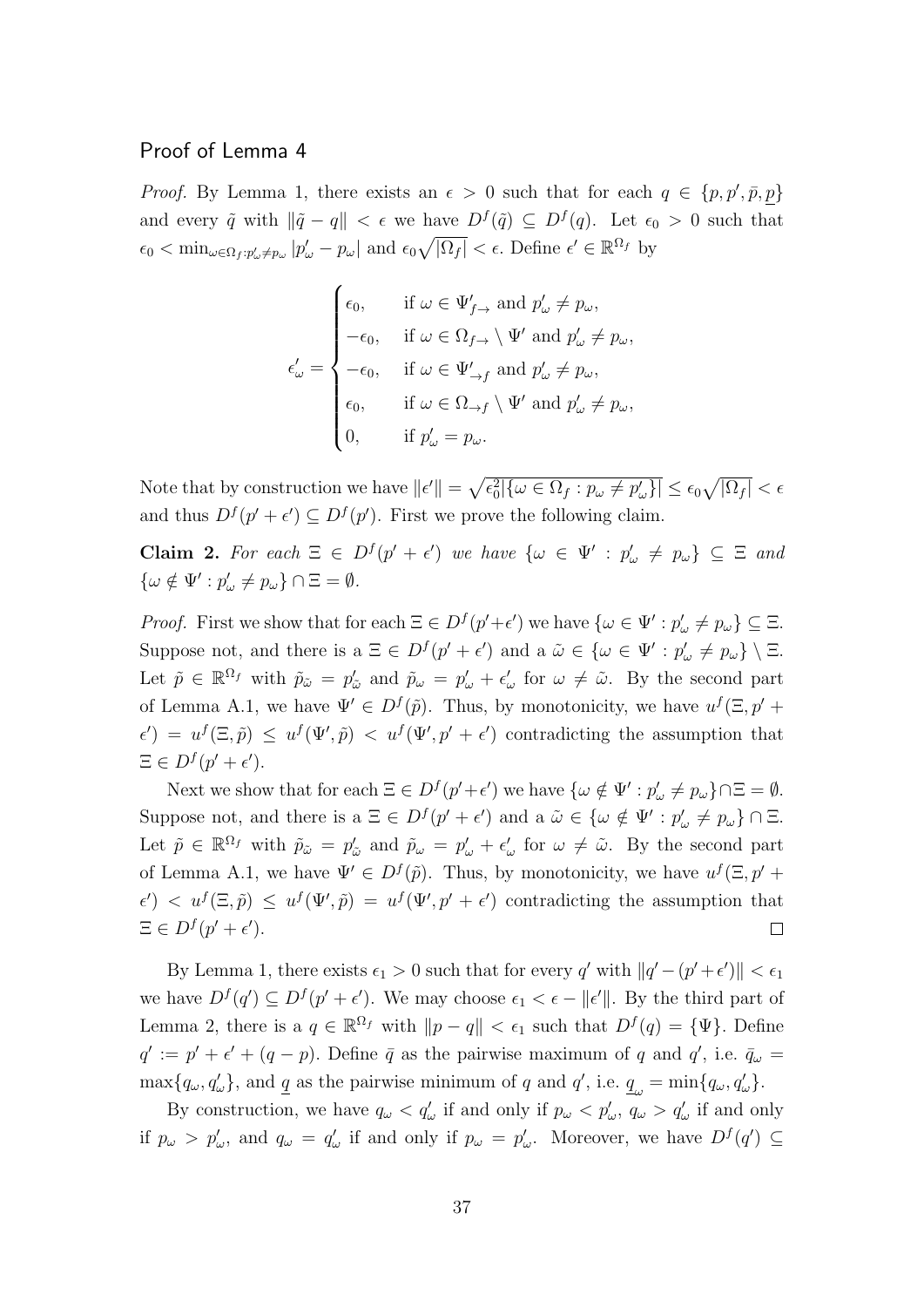$D^f(p'+\epsilon') \subseteq D^f(p')$ , we have  $\|\bar{q}-\bar{p}\| \leq \|\epsilon'\| + \epsilon_1 < \epsilon$  and thus  $D^f(\bar{q}) \subseteq D^f(\bar{p})$ , and we have  $||q - p|| \le ||\epsilon'|| + \epsilon_1 < \epsilon$  and thus  $D^f(q) \subseteq D^f(p)$ . Let  $P := \{ \tilde{q} \in$  $\mathbb{R}^{\Omega_f} : \tilde{q}_\omega \in \{q_\omega, q'_\omega\}$  for all  $\omega \in \Omega_f$ . By Lemma 3, there is a single-valued selection  $\tilde{D}^f : P \to 2^{\Omega_f}$  from  $D^f$  satisfying FS, LAD and LAS. Let  $\bar{\Psi} := \tilde{D}^f(\bar{q}), \underline{\Psi} := \tilde{D}^f(q)$ and  $\Psi' := \tilde{D}^{f}(q')$ . As  $D^{f}(q) = {\Psi}$ , we have  $\tilde{D}^{f}(q) = \Psi$ . First we show that

$$
\{\omega \in \Psi_{\rightarrow f} : p_{\omega} \ge p'_{\omega}\} \cup \{\omega \in \Psi'_{\rightarrow f} : p'_{\omega} > p_{\omega}\} \subseteq \bar{\Psi}_{\rightarrow f}.
$$

For  $\tilde{q} \in P$  such that  $\tilde{q}_{\omega} = \bar{q}_{\omega}$  for  $\omega \in \Omega_{\to f}$  and  $\tilde{q}_{\omega} = q_{\omega}$  for  $\omega \in \Omega_{f \to}$  let  $\tilde{\Psi} := \tilde{D}^f(\tilde{q})$ . By CSC for  $\tilde{D}^f$ , we have  $\tilde{\Psi}_{\to f} \subseteq \bar{\Psi}_{\to f}$ . By SSS for  $\tilde{D}^f$ , we have  $\{\omega \in \Psi_{\to f} : q_{\omega} =$  $\bar{q}_{\omega} \ge q_{\omega}'\} \subseteq \tilde{\Psi}_{\to f}$  and therefore  $\{\omega \in \Psi_{\to f} : q_{\omega} = \bar{q}_{\omega} \ge q_{\omega}'\} \subseteq \bar{\Psi}_{\to f}$ . Similarly, for  $\tilde{q} \in P$  such that  $\tilde{q}_{\omega} = \bar{q}_{\omega}$  for  $\omega \in \Omega_{\to f}$  and  $\tilde{q}_{\omega} = q'_{\omega}$  for  $\omega \in \Omega_{f}$  let  $\tilde{\Psi} := \tilde{D}^f(\tilde{q})$ . By CSC for  $\tilde{D}^f$ , we have  $\tilde{\Psi}_{\to f} \subseteq \bar{\Psi}_{\to f}$ . By SSS for  $\tilde{D}^f$ , we have  $\{\omega \in \Psi''_{\to f} : q'_{\omega} =$  $\bar{q}_{\omega} \ge q_{\omega} \} \subseteq \tilde{\Psi}_{\to f}$  and therefore  $\{\omega \in \Psi''_{\to f} : q'_{\omega} > q_{\omega}\} \subseteq \{\omega \in \Psi''_{\to f} : q'_{\omega} = \bar{q}_{\omega} \ge$  $q_{\omega}\}\subseteq \bar{\Psi}_{\to f}$ . Moreover, by Claim 2 and as  $\Psi''\in D^f(q')\in D^f(p'+\epsilon')$ , we have  $\{\omega \in \Psi': p'_{\omega} \neq p_{\omega}\}\subseteq \Psi''$  and  $\{\omega \notin \Psi': p'_{\omega} \neq p_{\omega}\}\cap \Psi''=\emptyset$ . Therefore

$$
\{\omega \in \Psi_{\to f} : p_{\omega} \ge p'_{\omega}\} \cup \{\omega \in \Psi'_{\to f} : p'_{\omega} > p_{\omega}\}\
$$
  

$$
\subseteq \{\omega \in \Psi_{\to f} : q_{\omega} \ge q'_{\omega}\} \cup \{\omega \in \Psi''_{\to f} : q'_{\omega} > q_{\omega}\} \subseteq \bar{\Psi}_{\to f}.
$$

Next we show that

$$
\bar{\Psi}_{f \to} \subseteq \{ \omega \in \Psi_{f \to} : p_\omega \ge p_\omega' \} \cup \{ \omega \in \Psi_{f \to}': p_\omega' > p_\omega \}.
$$

Let  $\bar{\omega} \in \bar{\Psi}_{f \to}$ . We consider two cases. Either  $\bar{p}_{\bar{\omega}} = p_{\bar{\omega}}$  or  $\bar{p}_{\bar{\omega}} = p'_{\bar{\omega}} > p_{\bar{\omega}}$ . In the first case, consider  $\tilde{q} \in P$  with  $\tilde{q}_\omega = \bar{q}_\omega$  for  $\omega \in \Omega_{\to f}$  and  $\tilde{q}_\omega = q_\omega$  for  $\omega \in \Omega_{f \to f}$ . Let  $\tilde{\Psi} := \tilde{D}^f(\tilde{q})$ . By SSS of  $\tilde{D}^f$ , we have  $\bar{\omega} \in \tilde{\Psi}_{f \to}$ . By CSC of  $\tilde{D}^f$ , we have  $\tilde{\Psi}_{f\rightarrow} \subseteq \Psi_{f\rightarrow}$  and hence  $\bar{\omega} \in \Psi_{f\rightarrow}$ . Similarly, if  $\bar{p}_{\bar{\omega}} = p'_{\bar{\omega}} > p_{\bar{\omega}}$ , consider  $\tilde{q} \in P$  with  $\tilde{q}_{\omega} = \bar{q}_{\omega}$  for  $\omega \in \Omega_{\to f}$  and  $\tilde{q}_{\omega} = q'_{\omega}$  for  $\omega \in \Omega_{f \to \cdot}$ . Let  $\tilde{\Psi} := \tilde{D}^f(\tilde{q})$ . By SSS of  $\tilde{D}^f$ , we have  $\bar{\omega} \in \tilde{\Psi}_{f \to \cdot}$ . By CSC of  $\tilde{D}^f$ , we have  $\tilde{\Psi}_{f \to \cdot} \subseteq \Psi''_{f \to \cdot}$  and hence  $\bar{\omega} \in \Psi''_{f \to \cdot}$ . Since  $\{\omega \notin \Psi': p'_{\omega} \neq p_{\omega}\} \cap \Psi'' = \emptyset \text{ and } p'_{\overline{\omega}} \neq p_{\overline{\omega}} \text{ this implies } \overline{\omega} \in \Psi'_{f \rightarrow}.\$ 

Finally, let  $\tilde{q} \in P$  such that  $\tilde{q}_\omega = \bar{q}_\omega$  for  $\omega \in \Omega_{\rightarrow f}$  and  $\tilde{q}_\omega = q_\omega$  for  $\omega \in \Omega_{f\rightarrow f}$ and  $\tilde{\Psi} := \tilde{D}^f(\tilde{q})$ . By LAD for  $\tilde{D}^f$  at q and  $\tilde{q}$  and LAS for  $\tilde{D}^f$  at  $\tilde{q}$  and  $\bar{q}$  we have

$$
|\Psi_{\rightarrow f}| - |\Psi_{f \rightarrow}| \geq |\tilde{\Psi}_{\rightarrow f}| - |\tilde{\Psi}_{f \rightarrow}| \geq |\bar{\Psi}_{\rightarrow f}| - |\bar{\Psi}_{f \rightarrow}|.
$$

A completely dual proof shows that  $\Psi$  has the desired properties.

 $\Box$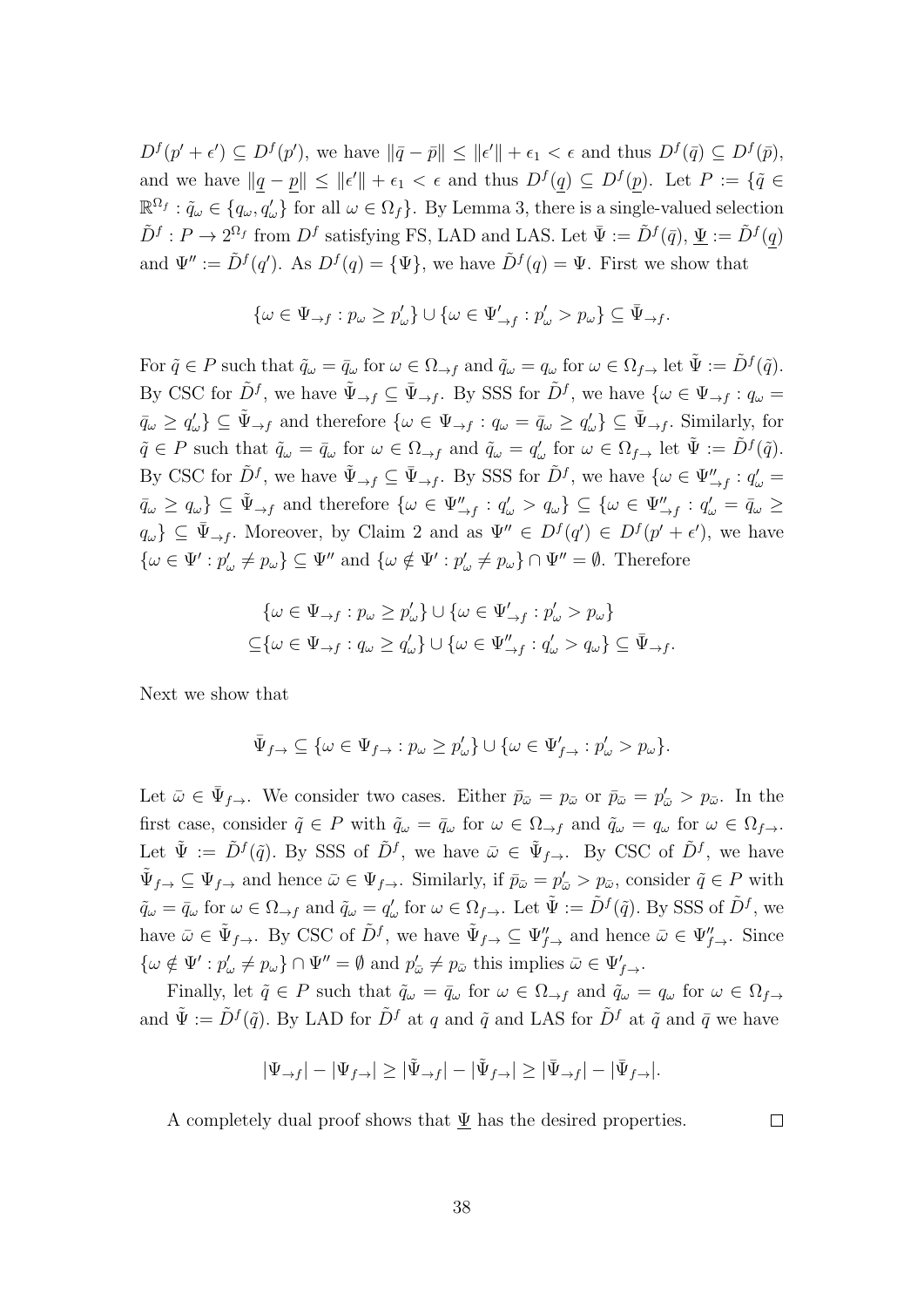# Proof of Theorem 1

*Proof.* Let  $\Psi \in \mathcal{E}(u, p)$  and  $\Psi' \in \mathcal{E}(u, p')$ . First we show that for the pairwise minimum  $p \in \mathcal{E}(u)$ . For each firm  $f \in F$  there is by Lemma 4 applied to  $\Psi_f \in$  $D^f(p)$  and  $\Psi'_f \in D^f(p')$  a  $\underline{\Psi}_f \in D^f(\underline{p})$  with

$$
\underline{\Psi}_{\to f} \subseteq \{ \omega \in \Psi_{\to f} : p'_{\omega} \ge p_{\omega} \} \cup \{ \omega \in \Psi'_{\to f} : p_{\omega} > p'_{\omega} \},\tag{7}
$$

$$
\{\omega \in \Psi_{f \to} : p'_{\omega} \ge p_{\omega}\} \cup \{\omega \in \Psi'_{f \to} : p_{\omega} > p'_{\omega}\} \subseteq \underline{\Psi}_{f \to}
$$
\n
$$
(8)
$$

and

$$
|\underline{\Psi}_{\to f}| - |\underline{\Psi}_{f \to}| \ge |\Psi_{\to f}| - |\Psi_{f \to}|. \tag{9}
$$

Taking the union over all firms of (7) and (8) we have

$$
\bigcup_{f \in F} \underline{\Psi}_{\to f} \subseteq \{ \omega \in \Psi : p'_{\omega} \ge p_{\omega} \} \cup \{ \omega \in \Psi' : p_{\omega} > p'_{\omega} \} \subseteq \bigcup_{f \in F} \underline{\Psi}_{f \to},\qquad(10)
$$

and summing inequality (9) over all firms

$$
\sum_{f \in F} (|\underline{\Psi}_{\to f}| - |\underline{\Psi}_{f \to}|) \ge \sum_{f \in F} (|\Psi_{\to f}| - |\Psi_{f \to}|) = 0.
$$
 (11)

This implies  $\sum_{f\in F}|\Psi_{\to f}| \geq \sum_{f\in F}|\Psi_{f\to}|$  which together with (10) implies  $\bigcup_{f\in F}\Psi_{f\to f} = \bigcup_{f\in F}\Psi_{\to f} =: \Psi$  and  $[\Psi, p]$  is an equilibrium. Moreover, since  $\bigcup_{f\in F}\underline{\Psi}_{f\to f}=\bigcup_{f\in F}\underline{\Psi}_{\to f}$ , the left hand side of Inequality (11) is also equal to 0 and the inequality holds with equality. This implies that for each  $f \in F$ , Inequality (9) holds with equality as well and we have

$$
|\Psi_{\rightarrow f}| - |\Psi_{f \rightarrow}| = |\underline{\Psi}_{\rightarrow f}| - |\underline{\Psi}_{f \rightarrow}|.
$$

A completely dual argument shows that there is a  $\bar{\Psi} \in \mathcal{E}(u, \bar{p})$  with

$$
|\Psi_{\rightarrow f}| - |\Psi_{f \rightarrow}| = |\bar{\Psi}_{\rightarrow f}| - |\bar{\Psi}_{f \rightarrow}|.
$$

The same argument as before with  $\bar{\Psi}$  in the role of  $\Psi$ , and  $\bar{p}$  in the role of p establishes (note that the pairwise minimum of  $\bar{p}$  and  $p'$  is again  $p'$ ) that there is  $a \subseteq \subseteq \Omega$  such that  $[\Xi, p']$  is an equilibrium and for each  $f \in F$  we have

$$
|\overline{\Psi}_{\to f}| - |\overline{\Psi}_{f \to}| = |\Xi_{\to f}| - |\Xi_{f \to}|.
$$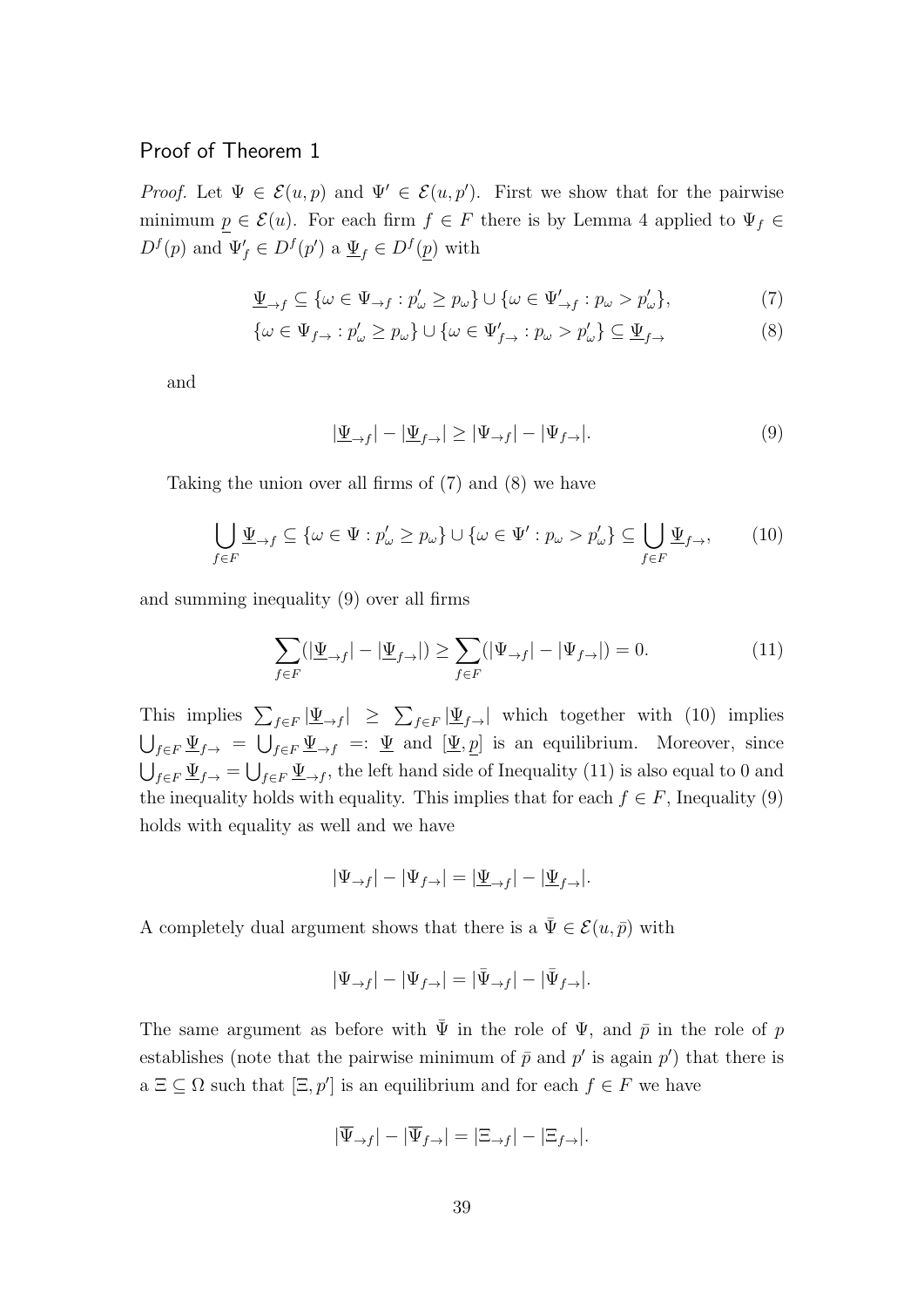Since

$$
|\Psi_{\rightarrow f}| - |\Psi_{f \rightarrow}| = |\overline{\Psi}_{\rightarrow f}| - |\overline{\Psi}_{f \rightarrow}|,
$$

this concludes the proof.

# Proof of Theorem 2

Proof. Following an idea of Kelso and Crawford (1982), we can characterize competitive equilibria by a zero-surplus condition. Define a surplus function  $Z: \mathbb{R}^{\Omega} \to \mathbb{R}$  by

$$
Z(p) := \min_{\Psi \subseteq \Omega} \max_{f \in F} \max_{\Psi' \subseteq \Omega_f} u^f(\Psi', p) - u^f(\Psi, p).
$$

By definition, for each  $f \in F$ , we have  $D^f(p) = \operatorname{argmax}_{\Psi' \subseteq \Omega_f} u^f(\Psi', p)$ . Thus for each arrangement [ $\Psi$ ,  $p$ ], we have  $\max_{f \in F} \max_{\Psi' \subseteq \Omega_f} u^f(\Psi', p) - u^f(\Psi, p) \ge 0$  with equality if and only if  $\Psi \in \mathcal{E}(u, p)$ . Thus  $p \in \mathcal{E}(u)$  if and only if  $Z(p) = 0$ . The surplus function is continuous, as  $u^f(\Psi, p) - u^f(\Psi, p)$  is continuous in p and the maximum resp. minimum of finitely many continuous functions is continuous. Thus  $\mathcal{E}(u)$  is a closed set, as it is the pre-image of the closed set  $\{0\}$  under the continuous function Z.

By BWP, there is a  $K > 0$  such that for all  $f \in F$ ,  $p \in \mathbb{R}^{\Omega_f}$  and  $\Psi \in D^f(p)$ if  $\omega \in \Psi_{\to f}$  then  $p_{\omega} < K$  and if  $\omega \in \Psi_{f \to f}$  then  $p_{\omega} > -K$ . Let  $\mathcal{E}'(u) := \mathcal{E}(u) \cap$  $[-K, K]^{\Omega}$ . By BWP, for each  $p \in \mathcal{E}(u)$ , the vector  $p' \in \mathbb{R}^{\Omega}$  defined by  $p'_{\omega} = p_{\omega}$  for  $-K < p_\omega < K, p'_\omega = K$  for  $p_\omega > K$ , and  $p'_\omega = -K$  for  $p_\omega < -K$  is an equilibrium price vector  $p' \in \mathcal{E}'(u)$  with  $v^f(p') = v^f(p)$  for each  $f \in F$ . By Corollary 2 in Fleiner et al. (2019) (as indicated in Footnote 9, under BWP the choice-language version of weak FS used by Fleiner et al. (2019) is equivalent to the demandlanguage version),  $\mathcal{E}(u)$  is non-empty and hence  $\mathcal{E}'(u)$  is non-empty. As  $\mathcal{E}(u)$ is closed,  $\mathcal{E}'(u)$  is compact. From Theorem 1, and observing that the pairwise maximum (minimum) of two vectors in  $[-K, K]^{\Omega}$  is an element of  $[-K, K]^{\Omega}$ , we conclude that  $\mathcal{E}'(u)$  is a non-empty, compact sublattice of  $\mathbb{R}^{\Omega}$ . This implies that  $\mathcal{E}'(u)$  has a maximal element  $\bar{p}$  and a minimal element p. By monotonicity and the previous observation that for each  $p \in \mathcal{E}(u)$  there is a  $p' \in \mathcal{E}'(u)$  with  $v^f(p') = v^f(p)$ for each  $f \in F$ , for each terminal seller f and  $p \in \mathcal{E}(u)$  we have  $v^f(\bar{p}) \geq v^f(p)$ . Thus  $\bar{p}$  is a terminal seller optimal equilibrium. Similarly,  $p$  is a terminal buyer optimal equilibrium  $p$  under  $u$ .  $\Box$ 

 $\Box$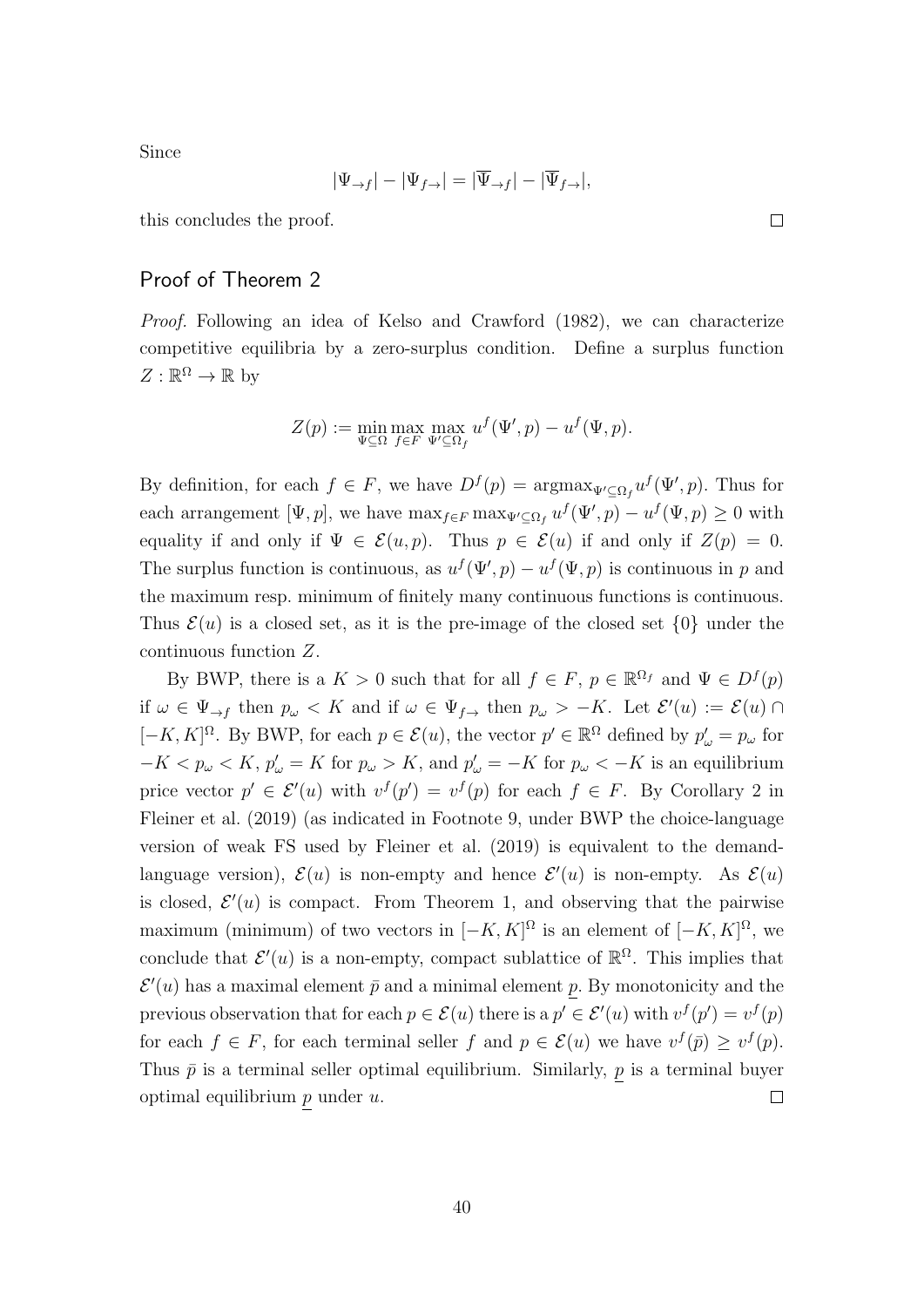## Proof of Theorem 3

*Proof.* Let  $F' \subseteq F$  be the set of terminal buyers. Let  $\mathcal{U} = \bigtimes_{f \in F} \mathcal{U}_f$  where for  $f \in F'$  the set  $\mathcal{U}_f$  is the set of unit demand and BWP utility functions and for each  $f \in F \backslash F'$  the set  $\mathcal{U}_f$  is the set of BWP, FS, LAD and LAD utility functions. In the following for  $\tilde{u}^f, \hat{u}^f \in \mathcal{U}_f$  etc. we denote the induced demand by  $\tilde{D}^f, \hat{D}^f$  etc.

Let  $M : U \to A$  be a buyer-optimal mechanism. First we establish that M is immune to truncation strategies.

**Claim 3.** Let  $f \in F'$ . Let  $u, \tilde{u} \in \mathcal{U}$  with  $\tilde{u}^{-f} = u^{-f}$  and let  $[\Psi, p]$  be a buyeroptimal equilibrium under u. If  $\Psi_f \neq \emptyset$ ,  $\tilde{u}^f(\omega, \cdot) = u^f(\omega, \cdot)$  for each  $\omega \in \Omega_{\to f}$  and  $\tilde{u}^f(\emptyset) > \tilde{u}^f(\Psi, p)$ , then for each equilibrium  $[\tilde{\Psi}, \tilde{p}]$  under  $\tilde{u}$ , we have  $\tilde{\Psi}_f = \emptyset$ .

*Proof.* Suppose not. Then  $\tilde{\Psi}_f \neq \emptyset$ . Let  $\tilde{\Psi}_f = {\tilde{\omega}}$ . Note that also  ${\tilde{\omega}} \in D^f(\tilde{p})$ . Thus  $[\tilde{\Psi}, \tilde{p}]$  is an equilibrium under u. But since

$$
u^f(\tilde{\omega}, \tilde{p}_{\tilde{\omega}}) = \tilde{u}^f(\tilde{\omega}, \tilde{p}_{\tilde{\omega}}) \ge \tilde{u}^f(\emptyset) > \tilde{u}^f(\Psi, p) = u^f(\Psi, p)
$$

 $\Box$ 

this contradicts the buyer optimality of  $[\Psi, p]$ .

Second we establish that  $\mathcal M$  is immune to certain strategies where a single terminal buyer changes the utility function for one trade so that it becomes more attractive relative to the other trades. The claim can be interpreted as an adaption of Lemma 1 of Hatfield and Kojima (2009) to the setting with transfers.

**Claim 4.** Let  $f \in F'$ . Let  $u, \hat{u} \in \mathcal{U}$  with  $\hat{u}^{-f} = u^{-f}$  such that there is a  $\hat{\omega} \in \Omega_{\to f}$ with  $\hat{u}^f(\omega, \cdot) = u^f(\omega, \cdot)$  for  $\omega \neq \hat{\omega}$  and  $\hat{u}^f(\emptyset) = u^f(\emptyset)$ . Let  $[\bar{\Psi}, \bar{p}]$  be a buyer-optimal equilibrium under u. If for all  $p_{\hat{\omega}} \in \mathbb{R}$ , we have

$$
u^f(\hat{\omega}, p_{\hat{\omega}}) \le u^f(\bar{\Psi}, \bar{p}) \Rightarrow \hat{u}^f(\hat{\omega}, p_{\hat{\omega}}) = u^f(\hat{\omega}, p_{\hat{\omega}}),
$$
  

$$
u^f(\hat{\omega}, p_{\hat{\omega}}) \ge u^f(\bar{\Psi}, \bar{p}) \Rightarrow \hat{u}^f(\hat{\omega}, p_{\hat{\omega}}) \ge u^f(\hat{\omega}, p_{\hat{\omega}}),
$$

then  $[\bar{\Psi}, \bar{p}]$  is a buyer-optimal equilibrium under  $\hat{u}$ .

*Proof.* Let  $[\hat{\Psi}, \hat{p}]$  be a buyer-optimal equilibrium under  $\hat{u}$ . If  $u^f(\hat{\omega}, \hat{p}_{\hat{\omega}}) \leq u^f(\bar{\Psi}, \bar{p})$ , then we have  $D^f(\hat{p}) = \hat{D}^f(\hat{p})$  and  $[\hat{\Psi}, \hat{p}]$  is an equilibrium under u. Moreover,  $\hat{u}^f(\hat{\omega}, \bar{p}_{\hat{\omega}}) = u^f(\hat{\omega}, \bar{p}_{\hat{\omega}})$ , and therefore  $[\bar{\Psi}, \bar{p}]$  is an equilibrium under  $\hat{u}$ . By buyeroptimality of  $[\bar{\Psi}, \bar{p}]$  under u, we have  $\hat{u}^{f'}(\hat{\Psi}, \hat{p}) = u^{f'}(\hat{\Psi}, \hat{p}) \leq u^{f'}(\bar{\Psi}, \bar{p}) = \hat{u}^{f'}(\bar{\Psi}, \bar{p})$ for each  $f' \in F'$ . Thus,  $[\bar{\Psi}, \bar{p}]$  is a buyer-optimal equilibrium under  $\hat{u}$ . It remains to consider the case that  $u^f(\hat{\omega}, \hat{p}_{\hat{\omega}}) > u^f(\bar{\Psi}, \bar{p})$ . In this case, consider the two sub-cases that  $\hat{\Psi}_f = {\hat{\omega}} \text{ or } \hat{\Psi}_f \neq {\hat{\omega}}$ .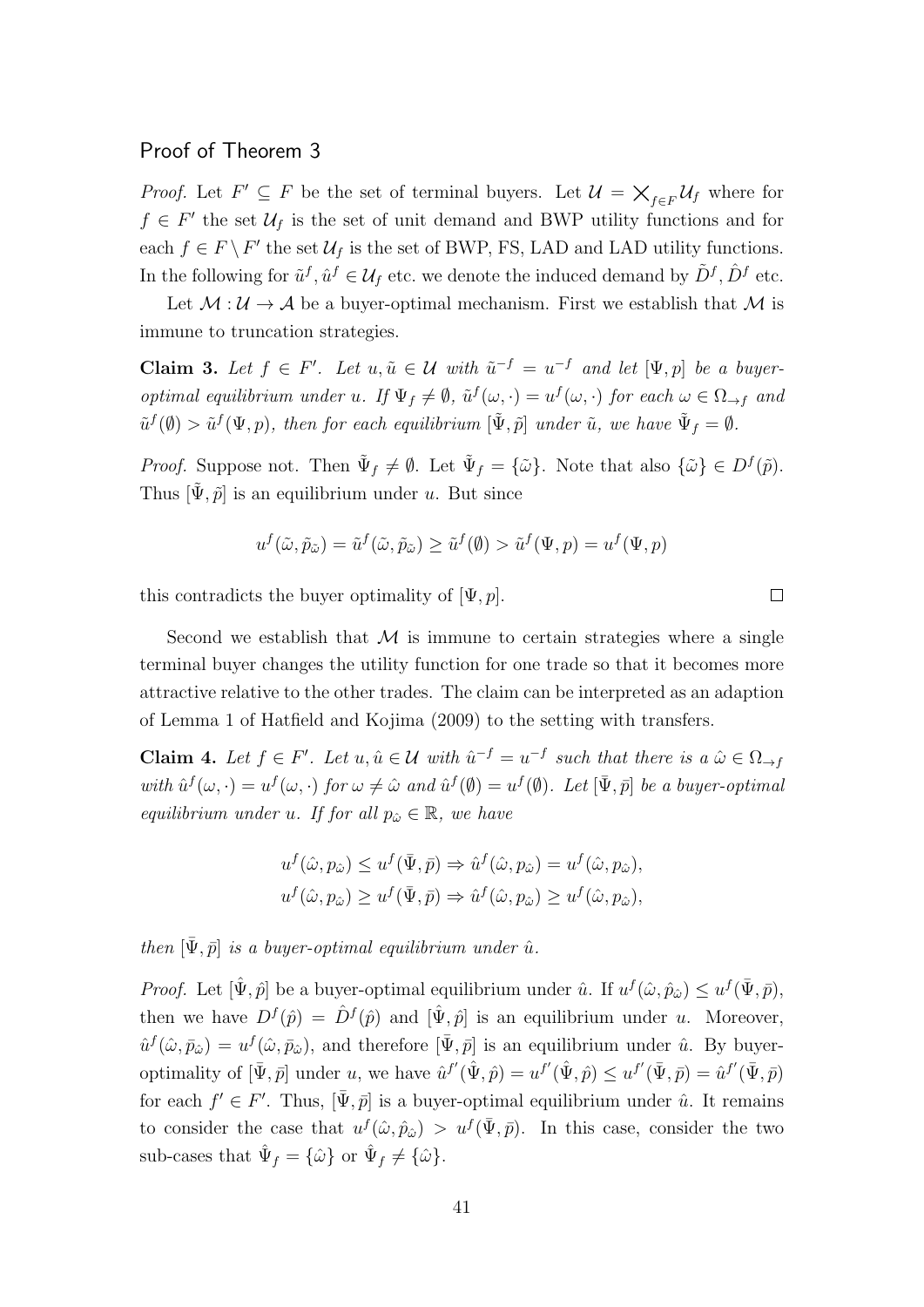If  $\hat{\Psi}_f \neq {\hat{\omega}}$ , we can show that  $[\hat{\Psi}, \hat{p}]$  is an equilibrium under u. Suppose not. Then, as  $\hat{\Psi}_f \notin D^f(\hat{p})$  and  $u^f(\omega, \hat{p}_\omega) = \hat{u}^f(\omega, \hat{p}_\omega)$  for  $\omega \neq \hat{\omega}$ , we have  $u^f(\hat{\omega}, \hat{p}_\omega)$  $u^f(\hat{\Psi}, \hat{p})$ . Thus  $\hat{u}^f(\hat{\omega}, \hat{p}_{\hat{\omega}}) \geq u^f(\hat{\omega}, \hat{p}_{\hat{\omega}}) > u^f(\hat{\Psi}, \hat{p}) = \hat{u}^f(\hat{\Psi}, \hat{p})$  and therefore  $\hat{\Psi}_f \notin$  $\hat{D}^{f}(\hat{p})$ . This contradicts the assumption that  $[\hat{\Psi}, \hat{p}]$  is an equilibrium under  $\hat{u}$ . Thus,  $[\hat{\Psi}, \hat{p}]$  is an equilibrium under u and by the same reasoning as above,  $[\Psi, \bar{p}]$ is a buyer-optimal equilibrium under  $\hat{u}$ .

If  $\hat{\Psi}_f = {\hat{\omega}}$ , consider the utility function  $\tilde{u}^f$  obtained from  $u^f$  by truncating as follows:  $\tilde{u}^f(\omega, \cdot) = u^f(\omega, \cdot)$  for all  $\omega \in \Omega_{\to f}$  and  $u^f(\bar{\Psi}, \bar{p}) < \tilde{u}^f(\emptyset) < u^f(\hat{\omega}, \hat{p}_{\hat{\omega}})$ . By Claim 3, for each equilibrium  $[\Psi, p]$  under  $\tilde{u} := (\tilde{u}^f, u^{-f})$  we have  $\Psi_f = \emptyset$ . Define the utility function  $\tilde{u}_*^f$  by  $\tilde{u}_*^f(\hat{\omega}, \cdot) = \tilde{u}^f(\hat{\omega}, \cdot) = u^f(\hat{\omega}, \cdot)$ , by  $\tilde{u}_*^f(\omega, \cdot) = -\infty$ for each  $\omega \neq \hat{\omega}$ , and  $\tilde{u}_*^f(\emptyset) = \tilde{u}^f(\emptyset)$ . As for each equilibrium  $[\Psi, p]$  under  $\tilde{u}$  we have  $\Psi_f = \emptyset$ , we have  $\mathcal{E}(\tilde{u}) \subseteq \mathcal{E}(\tilde{u}_*)$  for  $\tilde{u}_* := (\tilde{u}_*^f, u^{-f})$ , and in particular, there is an equilibrium  $[\tilde{\Psi}, \tilde{p}]$  under  $\tilde{u}_*$  with  $\tilde{\Psi}_f = \emptyset$ . Observe however that  $\tilde{u}_*^f(\hat{\omega}, \hat{p}_\hat{\omega}) =$  $\tilde{u}^f(\hat{\omega}, \hat{p}_{\hat{\omega}}) = u(\hat{\omega}, \hat{p}_{\hat{\omega}}) > \tilde{u}^f_*(\hat{\theta})$ . Thus  $\tilde{D}^f_*(\hat{p}) = {\{\hat{\omega}\}}$  and  $[\hat{\Psi}, \hat{p}]$  is an equilibrium under  $\tilde{u}_*$  with  $\tilde{u}_*^f(\hat{\Psi}, \hat{p}) > \tilde{u}_*^f(\hat{\Psi})$ . This contradicts the rural hospitals theorem (the second part of Theorem 1).  $\Box$ 

With the claim, we can prove the result. Suppose there are profiles  $u, \tilde{u} \in \mathcal{U}$ such that  $\tilde{u}^{-F'} = u^{-F'}$  and for each  $f \in F'$ , we have  $u^f(\mathcal{M}(\tilde{u})) > u^f(\mathcal{M}(u))$ . Let  $\mathcal{M}(u) = (\bar{\Psi}, \bar{p})$  and  $\mathcal{M}(\tilde{u}) = (\tilde{\Psi}, \tilde{p}).$ 

We define for each  $f \in F'$ , a  $\hat{u}^f \in \mathcal{U}_f$  as follows: Note that  $\tilde{\Psi}_f \neq \emptyset$  as  $u^f(\tilde{\Psi}, \tilde{p}) > u^f(\bar{\Psi}, \bar{p}) \geq u^f(\emptyset)$ . Let  $\tilde{\omega} \in \tilde{\Psi}$  be the unique trade in  $\tilde{\Psi}$  such that  $b(\tilde{\omega}) = f$ . We let  $\hat{u}^f(\omega, \cdot) = u^f(\omega, \cdot)$  for  $\omega \neq \tilde{\omega}$  and we let  $\hat{u}^f(\emptyset) = u^f(\emptyset)$ . To construct  $\hat{u}^f(\tilde{\omega},\cdot)$  we proceed as follows: Define  $\hat{u}^f(\tilde{\omega},p_{\tilde{\omega}}) := u^f(\tilde{\omega},p_{\tilde{\omega}})$  for each  $p_{\tilde{\omega}} \in \mathbb{R}$  with  $u^f(\tilde{\omega}, p_{\tilde{\omega}}) \leq u^f(\bar{\Psi}, \bar{p}).$  Define

$$
\hat{u}^f(\tilde{\omega}, \tilde{p}_{\tilde{\omega}}) := \max_{\omega \in \Omega_{\to f}} u^f(\omega, \tilde{p}_{\omega}).
$$

Note that

$$
\hat{u}^f(\tilde{\omega}, \tilde{p}_{\tilde{\omega}}) \ge u^f(\tilde{\omega}, \tilde{p}_{\tilde{\omega}}) > u^f(\bar{\Psi}, \bar{p}) = \hat{u}^f(\bar{\Psi}, \bar{p}).
$$

For prices  $p_{\tilde{\omega}} \neq \tilde{p}_{\tilde{\omega}}$  with  $u^f(\tilde{\omega}, p_{\tilde{\omega}}) \geq u^f(\bar{\Psi}, \bar{p})$ , we can choose any continuous and monotonic extension such that  $\hat{u}^f(\tilde{\omega}, p_{\tilde{\omega}}) \geq u^f(\tilde{\omega}, p_{\tilde{\omega}})$ . By Claim 4,  $[\bar{\Psi}, \bar{p}]$  is a buyer-optimal equilibrium for  $(\hat{u}^f, u^{-f})$ . Iterating for all  $f \in F'$ ,  $[\bar{\Psi}, \bar{p}]$  is a buyeroptimal equilibrium under  $\hat{u} := (\hat{u}^{F'}, u^{-F})$ . Note however that by construction of  $\hat{u}$ , for each  $f \in F'$  we have  $\tilde{\Psi}_f \in \hat{D}^f(\tilde{p})$ . Thus  $[\tilde{\Psi}, \tilde{p}]$  is an equilibrium under  $\hat{u}$ with  $\hat{u}^f(\tilde{\Psi}, \tilde{p}) > \hat{u}^f(\bar{\Psi}, \bar{p})$  for each  $f \in F'$ . This contradicts the buyer-optimality of  $[\bar{\Psi}, \bar{p}]$  under  $(\hat{u}^{F'}, u^{-F}).$  $\Box$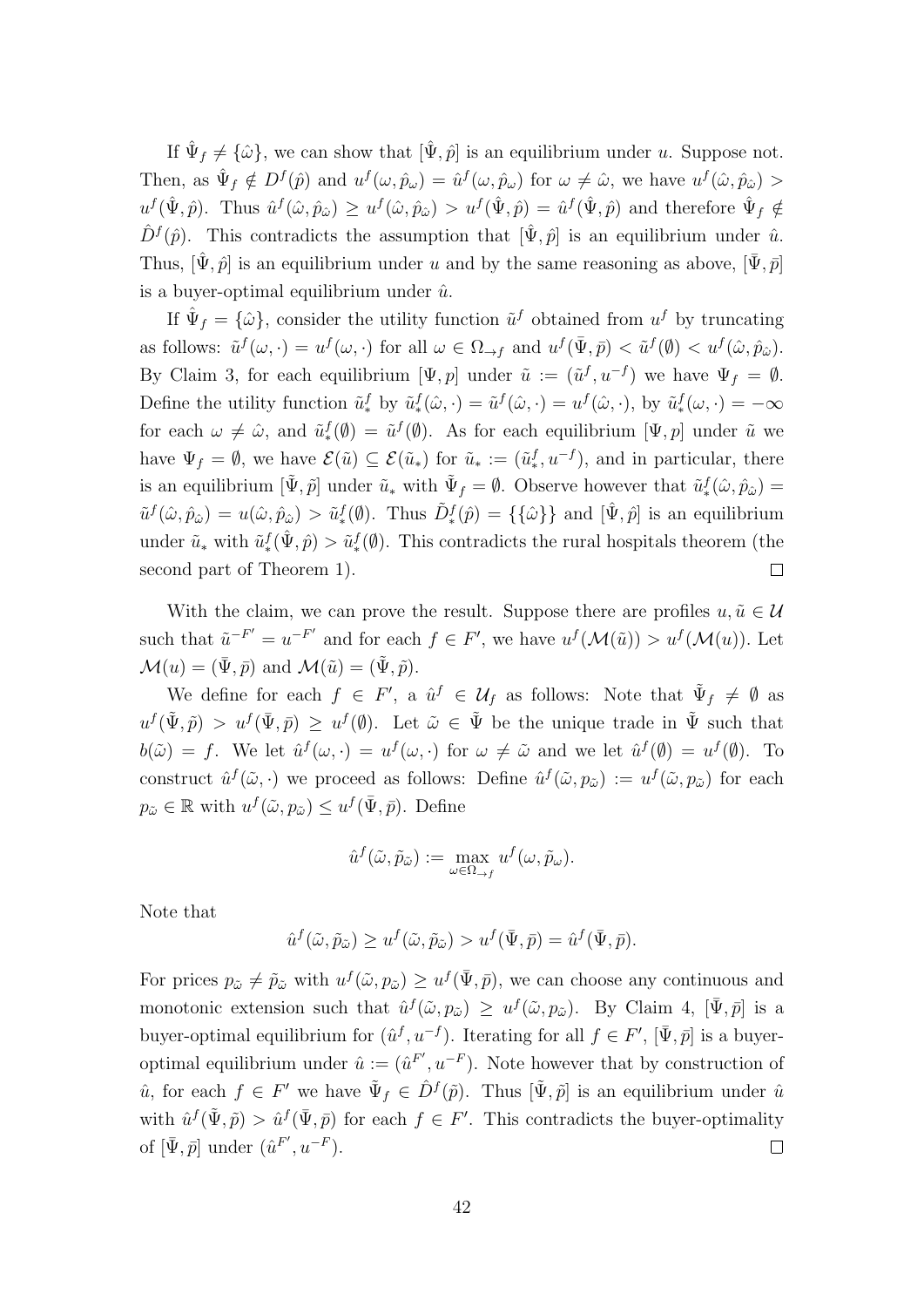# C Proofs for Section 4

## Proof of Lemma 5

*Proof.* First we show the result for non-negative prices. Let  $p, p' \in \mathbb{R}_+^{\Omega_f}$ . Define  $q, q' \in \mathbb{R}_+^X$  by

$$
q_x := \begin{cases} \min_{\omega \in \Omega_{\to f}: x(\omega) = x} p_{\omega}, \text{ for } x \notin X_f, \\ \max_{\omega \in \Omega_{f \to : x(\omega) = x} p_{\omega}, \text{ for } x \in X_f, \end{cases} q'_x := \begin{cases} \min_{\omega \in \Omega_{\to f}: x(\omega) = x} p'_{\omega}, \text{ for } x \notin X_f, \\ \max_{\omega \in \Omega_{f \to : x(\omega) = x} p'_{\omega}, \text{ for } x \in X_f. \end{cases}
$$

By construction we have

$$
D^f(p) = \{ \Psi \subseteq \Omega_f : X_f(\Psi) \in \tilde{D}^f(q), p_\omega = q_{x(\omega)} \text{ for } \omega \in \Psi \},
$$
  

$$
D^f(p') = \{ \Psi' \subseteq \Omega_f : X_f(\Psi') \in \tilde{D}^f(q'), p_\omega' = q_{x(\omega)}' \text{ for } \omega \in \Psi' \}.
$$

If  $p_{\omega} = p_{\omega}'$  for  $\omega \in \Omega_{f \to}$  and  $p_{\omega} \leq p_{\omega}'$  for  $\omega \in \Omega_{\to f}$ , then for  $\Psi' \in D^f(p')$  there is, by gross substitutability a  $Y \in \tilde{D}^f(q)$  with  $\{x \in Y : q'_x = q_x\} \subseteq X_f(\Psi')$ . Thus, if  $x \in Y \setminus X_f$  and  $q'_x = q_x$ , then  $x \in X_f(\Psi')$ , and if  $x \in X_f \setminus X_f(\Psi')$ , then, as  $q'_x = q_x$ , we have  $x \in X_f \setminus Y$ . Therefore there is a  $\Psi \in D^f(p)$  with

$$
\{\omega \in \Psi_{\to f} : p'_{\omega} = q'_{x(\omega)} = q_{x(\omega)} = p_{\omega}\} \subseteq \Psi'_{\to f}, \quad \Psi'_{f \to \omega} \subseteq \Psi_{f \to \omega}.
$$

Similarly, by the law of aggregate demand, there is a  $Y \in \tilde{D}^f(q)$  such that  $|Y| \geq$  $|X_f(\Psi')|$ . Then there is a  $\Psi \in D^f(p)$  with  $Y = X_f(\Psi)$ . But then

$$
|\Psi_{\rightarrow f}| - |\Psi_{f\rightarrow}| = |Y \setminus X_f| - |X_f \setminus Y| = |Y| - |X_f|
$$
  
\n
$$
\geq |X_f(\Psi')| - |X_f| = |X_f(\Psi') \setminus X_f| - |X_f \setminus X_f(\Psi')| = |\Psi'_{\rightarrow f}| - |\Psi_{f\rightarrow}|.
$$

An analogous argument shows that  $D<sup>f</sup>$  satisfies the second part of the SSS condition, the second part of the CSC condition, and LAS.

Next we establish FS and LAD/LAS on  $\mathbb{R}^{\Omega_f}$ . Let  $p, p' \in \mathbb{R}^{\Omega_f}$  and define  $q, q' \in \mathbb{R}^X$  as previously. Moreover, define  $p^0 := (\max\{p_\omega, 0\}_{\omega \in \Omega}) \in \mathbb{R}^{\Omega_f}$  and  $(p')^0 := (\max\{p'_\omega, 0\}_{\omega \in \Omega}) \in \mathbb{R}^{\Omega_f}$ . By construction of  $u^f$  and the assumption that  $\tilde{u}^f(Y,t) \leq \tilde{u}^f(Y',t)$  for  $Y \subseteq Y'$ , we have

$$
D^f(p) = \{ \Psi \in D^f(p^0) : \{ x \in X : q_x < 0 \} \subseteq X_f(\Psi), p_\omega = q_{x(\omega)} \text{ for } \omega \in \Psi \},
$$
  

$$
D^f(p') = \{ \Psi' \in D^f((p')^0) : \{ x \in X : q'_x < 0 \} \subseteq X_f(\Psi'), p'_\omega = q'_{x(\omega)} \text{ for } \omega \in \Psi' \}.
$$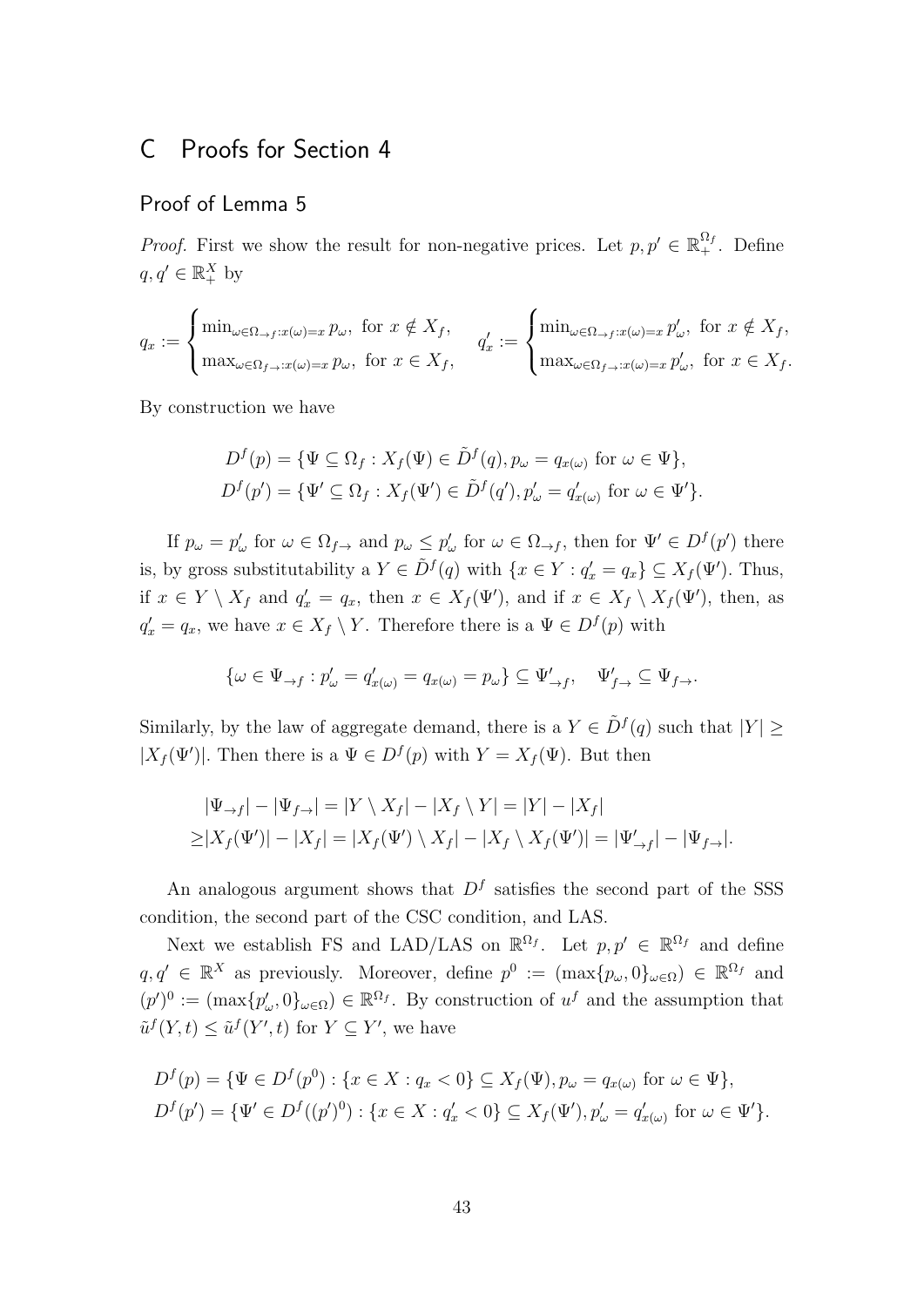In particular, for  $\Psi' \in D^f(p')$  we have  $\Psi' \in D^f((p')^0)$  and by FS for non-negative prices, there is a  $\tilde{\Psi} \in D^f(p^0)$  with

$$
\{\omega \in \tilde{\Psi}_{\to f} : (p')^0_{\omega} = p^0_{\omega}\} \subseteq \Psi'_{\to f}, \quad \Psi'_{f \to} \subseteq \tilde{\Psi}_{f \to}.
$$

We can find a  $\Psi \in D^f(p)$ , such that  $\{\omega \in \tilde{\Psi} : q_{x(\omega)} = q'_{x(\omega)}\} \subseteq \Psi$ . Now let  $\omega \in \Psi_{\to f}$  and  $p'_{\omega} = p_{\omega}$ . Then  $q'_{x(\omega)} = p'_{\omega} = p_{\omega} = q_{x(\omega)}$  and  $\omega \in \tilde{\Psi}$ . Moreover,  $(p')^0_\omega = p^0_\omega$  and therefore  $\omega \in \Psi'_{\to f}$ . Similarly, for all  $\omega \in \Omega_{f \to f}$  we have  $p'_\omega = p_\omega$ . If  $p_{\omega} = p_{\omega}' < q_{x(\omega)}' = q_{x(\omega)}$  then  $\omega \notin \Psi$  and  $\omega \notin \Psi'$ . If  $p_{\omega} = p_{\omega}' = q_{x(\omega)}' = q_{x(\omega)}$ , then  $\omega \notin \Psi_{\to f}$  implies  $\omega \notin \tilde{\Psi}_{\to f}$ . Moreover,  $(p')^0_{\omega} = p^0_{\omega}$  and therefore  $\omega \notin \Psi'_{\to f}$ .

To establish LAD, let  $\Psi' \in D^f(p')$ . Since  $\Psi' \in D^f((p')^0)$  and by LAD for non-negative price vectors, there is a  $\tilde{\Psi} \in D^f(p^0)$  and hence a  $\Psi \in D^f(p)$  with  $X_f(\Psi) = X_f(\tilde{\Psi}) \cup \{x \in X : q_x < 0\}$  such that

$$
|\Psi_{\to f}| - |\Psi_{f \to}| = |X_f(\Psi) \setminus X_f| - |X_f \setminus X_f(\Psi)| \ge |\tilde{\Psi}_{\to f}| - |\tilde{\Psi}_{f \to}| \ge |\Psi_{\to f}'| - |\Psi_{f \to}|.
$$

An analogous argument shows that  $D<sup>f</sup>$  satisfies the second part of the SSS condition, the second part of the CSC condition, and LAS.  $\Box$ 

## Proof of Corollary 3

Proof. For the first part, consider price vectors in the induces trading network  $q, q' \in \mathbb{R}_{+}^{\Omega}$  defined by  $q_{\omega} := p_{x(\omega)}$  and  $q'_{\omega} := p'_{x(\omega)}$  for each  $\omega \in \Omega$ . By Proposition 2,  $q$  and  $q'$  are equilibrium prices in the induced trading network. By Lemma 5, utility functions in the induced trading network satisfy FS, LAD and LAS. Thus, by Theorem 1, price vectors  $\bar{q}, \underline{q} \in \mathbb{R}_+^{\Omega}$  with

$$
\bar{q}_\omega = \max\{q_\omega, q'_\omega\}, \quad \underline{q}_\omega = \min\{q_\omega, q'_\omega\},
$$

are equilibrium prices in the trading network. By construction of  $q$  and  $q'$ , for each  $\omega, \omega' \in \Omega$  with  $x(\omega) = x(\omega')$  we have  $q_{\omega} = p_{x(\omega)} = q_{\omega'}$  and  $q'_{\omega} = p'_{x(\omega)} = q'_{\omega'}$ . Therefore,

$$
\bar{p}_x = \max_{\omega \in \Omega, x = x(\omega)} \bar{q}_\omega
$$
 and  $\underline{p}_x = \max_{\omega \in \Omega, x = x(\omega)} \underline{q}_\omega$ ,

and, by Proposition 2,  $\bar{p}$  and p are equilibrium price vectors.

For the second part, define  $q$  and  $q'$  as before and let

$$
\Psi := \{ \omega \in \Omega : x(\omega) \in Y_{b(\omega)} \cap X_{s(\omega)} \}.
$$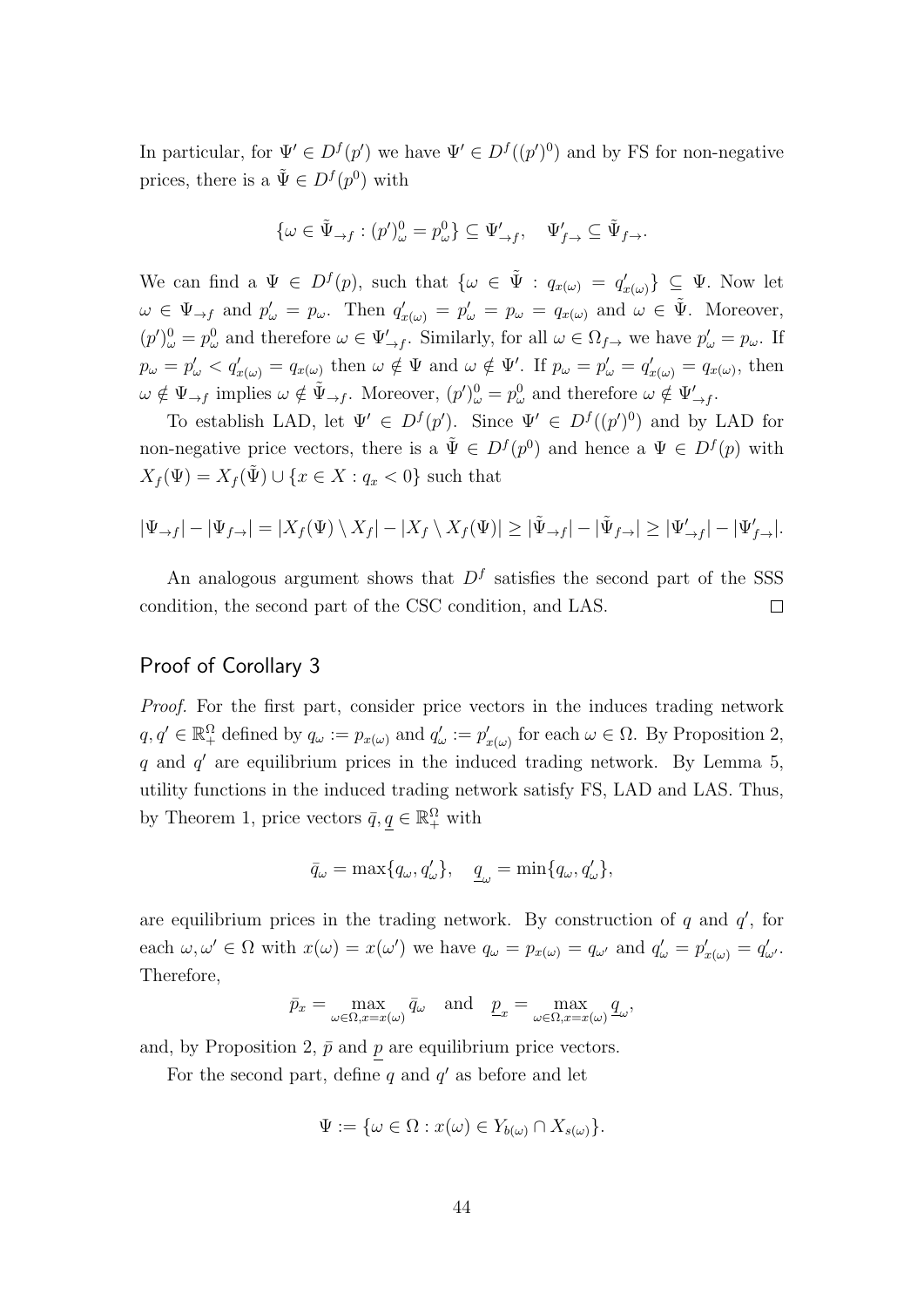As shown in the proof of Proposition 2,  $[\Psi, q]$  is an equilibrium of the trading network. By the second part of Theorem 1, there is a  $\Psi' \subseteq \Omega$  such that  $[\Psi', q']$  is an equilibrium of the trading network with

$$
|\Psi_{\rightarrow f}| - |\Psi_{f \rightarrow}| = |\Psi_{\rightarrow f}'| - |\Psi_{f \rightarrow}'|.
$$

Let  $Y' = (Y'_f)_{f \in F}$  with  $Y'_f := X_f(\Psi')$ . As shown in the proof of Proposition 2,  $[Y', p']$  is an equilibrium of the exchange economy. Moreover,

$$
|Y_f| = |Y_f \setminus X_f| - |X_f \setminus Y_f| + |X_f| = |\Psi_{\to f}| - |\Psi_{f\to}| + |X_f| = |\Psi'_{\to f}| - |\Psi'_{f\to}| + |X_f| = |Y'_f \setminus X_f| - |X_f \setminus Y'_f| + |X_f| = |Y'_f|.
$$

For the third part, we first show that the set of equilibrium price vectors in the induced trading network,  $\mathcal{E}(u)$  is compact. The same argument as in the proof of Theorem 2 establishes that the surplus function  $Z : \mathbb{R}^{\Omega}_+ \to \mathbb{R}$  is continuous and hence  $\mathcal{E}(u) \subseteq \mathbb{R}^{\Omega}$  is closed. To show that  $\mathcal{E}(u)$  is bounded, note that by the full range assumption there exists a  $K > 0$  such that for each  $f \in F$  and  $Y \subseteq X$  we have  $\tilde{u}^f(Y, -K) < \tilde{u}^f(X_f, 0)$ . For each equilibrium  $[\Psi, p]$  in the trading network and each  $f \in F$ , we have

$$
u^f(\Psi, p) = \tilde{u}^f(X_f(\Psi), p_f(\Psi)) \ge \tilde{u}^f(X_f, 0) = u^f(\emptyset),
$$

and therefore by monotonicity of utility in transfers  $p_f(\Psi) > -K$ . Moreover,  $\sum_{f \in F} p_f(\Psi) = 0$ . Thus,  $p_f(\Psi) < |F| \cdot K$  for each  $f \in F$ . By the full range assumption, there is a  $\tilde{K} > 0$  such that for each  $f \in F$  and  $Y \subseteq X$ , we have  $\tilde{u}^f(\emptyset, \tilde{K}) > \tilde{u}^f(Y, |F| \cdot K)$ . Note that for each equilibrium  $[\Psi, p]$  of the trading network, each  $f \in F$  and each  $\Psi' \subseteq \Omega_f$  with  $X_f(\Psi') = \emptyset$ , we have

$$
\tilde{u}^f(\emptyset, \sum_{\omega \in \Psi'} p_{\omega}) = u^f(\Psi', p) \le u^f(\Psi, p) = \tilde{u}^f(X_f(\Psi), p_f(\Psi)) < \tilde{u}^f(X_f(\Psi), |F| \cdot K) < \tilde{u}^f(\emptyset, \tilde{K}).
$$

Thus  $\sum_{\omega \in \Psi'} p_{\omega} < \tilde{K}$  and, as  $p_{\omega} \geq 0$  for each  $\omega \in \Omega$ , we have  $0 \leq p_{\omega} < \tilde{K}$  for each  $\omega \in \Psi'$ . Now note that for each  $\omega \in \Omega$ , there exists a  $\Psi' \subseteq \Omega_{s(\omega)}$  with  $X(\Psi') = \emptyset$ and  $\omega \in \Psi'$ . Thus for each  $\omega \in \Omega$  we have  $0 \leq p_{\omega} < \tilde{K}$ . Thus  $\mathcal{E}(u)$  is compact and by Propositions 2 non-empty. Moreover, by Theorem 1,  $\mathcal{E}(u)$  is a sublattice of  $\mathbb{R}^{\Omega}$ . Since  $\mathcal{E}(u)$  is a non-empty, compact sublattice of  $\mathbb{R}^{\Omega}$ , there exist  $\bar{p}, p \in \mathcal{E}(u)$ such that for each  $p \in \mathcal{E}(u)$  we have  $\underline{p}_{\omega} \leq p_{\omega} \leq \overline{p}_{\omega}$  for each  $\omega \in \Omega$ . By the first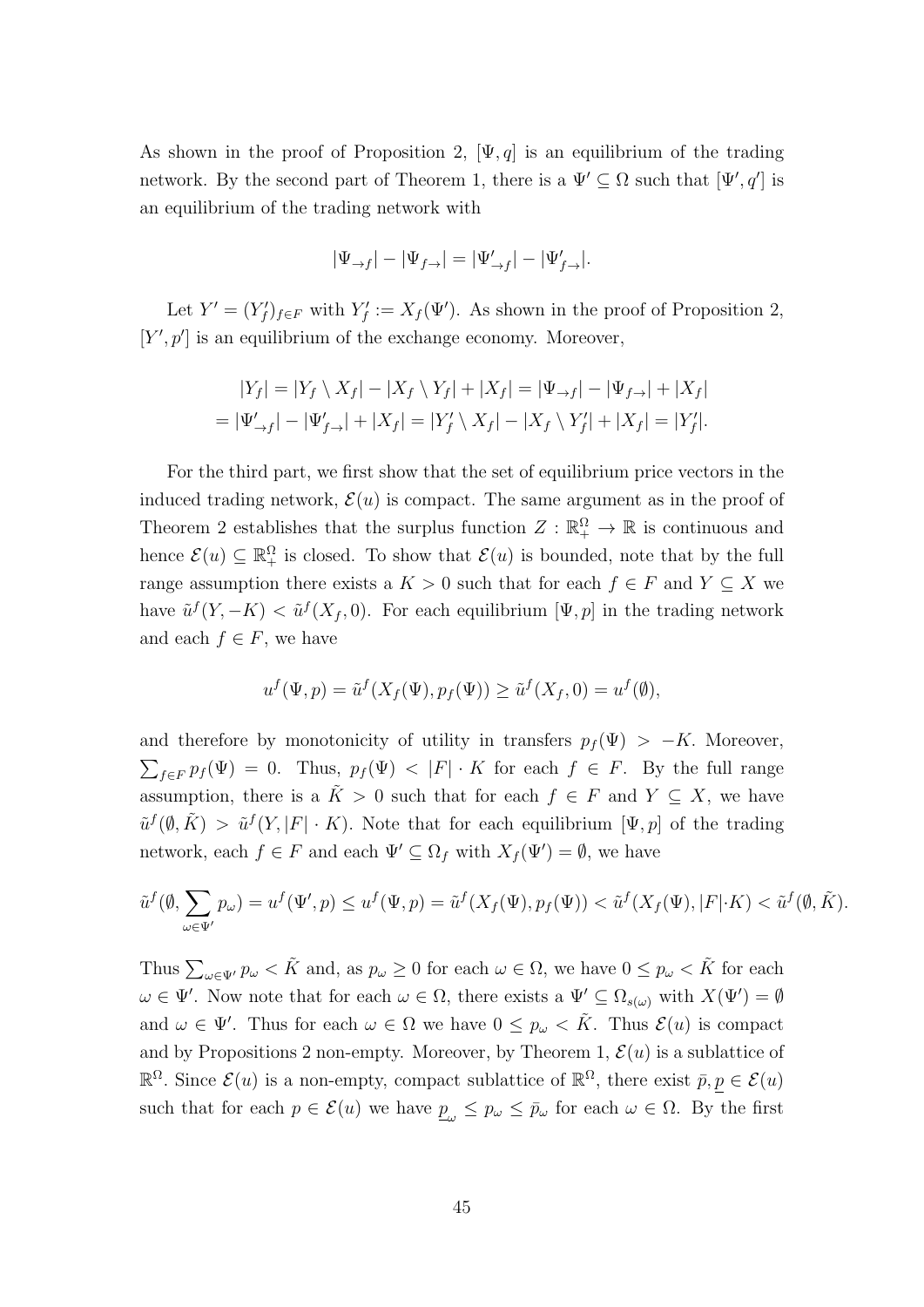part of Proposition 2, the vectors  $q, \bar{q} \in \mathbb{R}_+^X$  defined by

$$
\underline{q}_x := \max_{\omega \in \Omega, x = x(\omega)} \underline{p}_\omega, \quad \bar{q}_x := \max_{\omega \in \Omega, x = x(\omega)} \bar{p}_\omega
$$

are equilibrium price vectors in the exchange economy. Now let  $q \in \mathbb{R}^{X}_{+}$  be an equilibrium price vector in the exchange economy. By the second part of Proposition 2, the price vector  $p \in \mathbb{R}_{+}^{\Omega}$  defined by  $p_{\omega} := p_{x(\omega)}$  for each  $\omega \in \Omega$ , is in  $\mathcal{E}(u)$ . Let  $x \in X$ . Let  $\omega \in \Omega$  with  $x = x(\omega)$  and  $\underline{q}_x = \underline{p}_\omega$ . Then  $\underline{q}_x = \underline{p}_\omega \leq p_\omega = q_x$ . Similarly, let  $\omega \in \Omega$  with  $x = x(\omega)$  and  $\bar{q}_x = \bar{p}_\omega$ . Then  $\bar{q}_x = \bar{p}_\omega \ge p_\omega = p_x$ . Thus  $\bar{q}$ , q are the desired price vectors.  $\Box$ 

# Bibliography

- Baldwin, E. and Klemperer, P. (2019): "Understanding Preferences: "Demand Types", and the Existence of Equilibrium With Indivisibilities." Econometrica, 87(3): 867–932.
- Candogan, O., Epitropou, M., and Vohra, R. V. (2021): "Competitive equilibrium and trading networks: A network flow approach." Operations Research, 69(1): 114–147.
- Demange, G. and Gale, D. (1985): "The Strategy Structure of Two-Sided Matching Markets." Econometrica, 53: 873–888.
- Fleiner, T. (2003): "A Fixed-Point Approach to Stable Matchings and some Applications." Mathematics of Operations Research, 28(1): 103–126.
- Fleiner, T., Jagadeesan, R., Jankó, Z., and Teytelboym, A. (2019): "Trading Networks with Frictions." Econometrica, 87(5): 1633–1661.
- Fleiner, T., Jankó, Z., Tamura, A., and Teytelboym, A. (2016): "Trading Networks with Bilateral Contracts."
- Galichon, A., Kominers, S. D., and Weber, S. (2019): "Costly Concessions: An Empirical Framework for Matching with Imperfectly Transferable Utility." Journal of Political Economy, 127(6): 2875–2925.
- Gul, F. and Stacchetti, E. (1999): "Walrasian Equilibrium with Gross Substitutes." Journal of Economic Theory, 87(1): 95–124.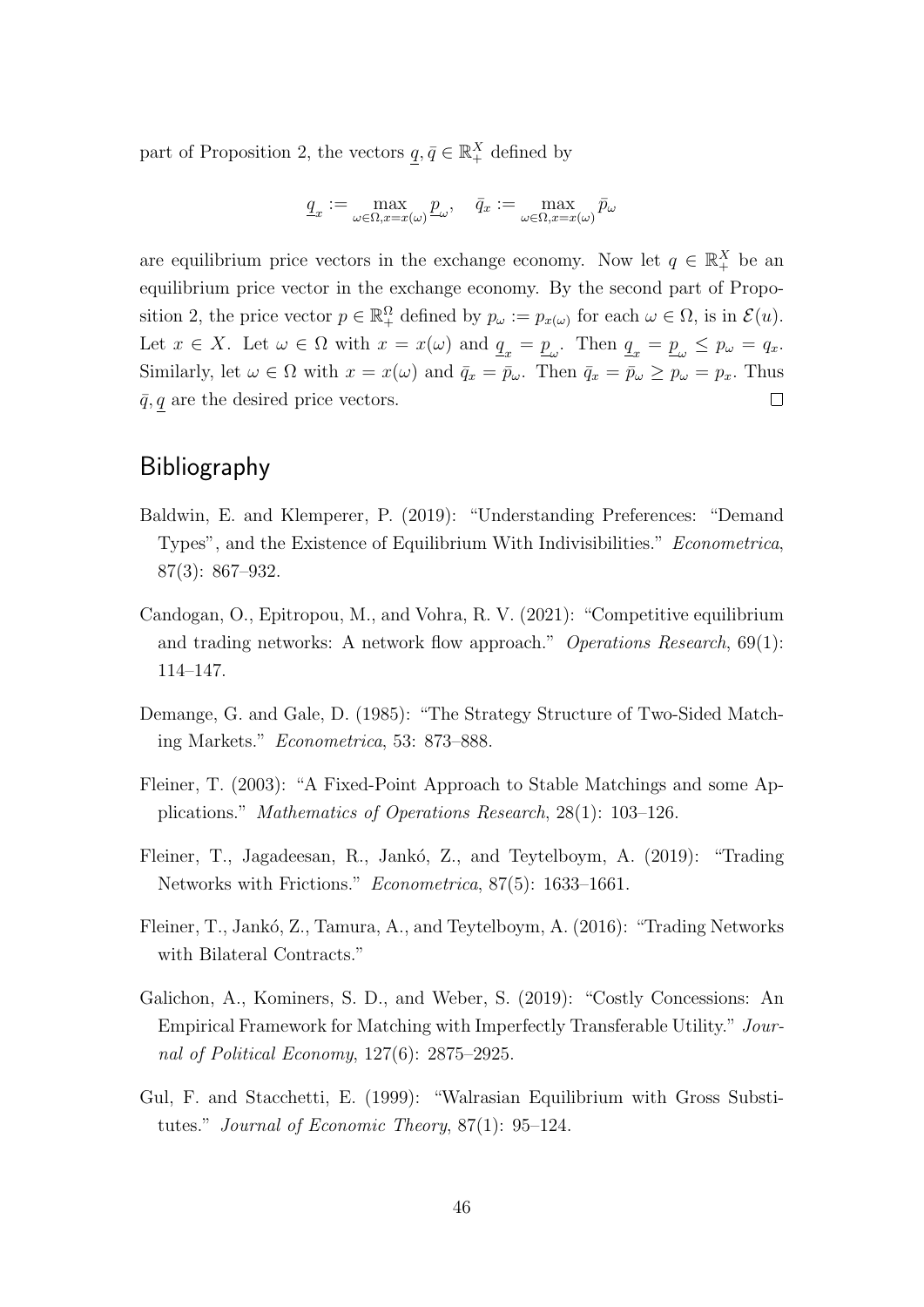- Hatfield, J. W., Jagadeesan, R., and Kominers, S. D. (2020): "Matching in Networks with Bilateral Contracts: Corrigendum." American Economic Journal: Microeconomics, 12(3): 277–85.
- Hatfield, J. W. and Kojima, F. (2009): "Group Incentive Compatibility for Matching with Contracts." Games and Economic Behavior, 67(2): 745–749.
- Hatfield, J. W., Kojima, F., and Kominers, S. D. (2014): "Strategy-proofness, investment efficiency, and marginal returns: An equivalence." In Proceedings of the Fifteenth ACM Conference on Economics and Computation, pages 801–801.
- Hatfield, J. W. and Kominers, S. D. (2012): "Matching in Networks with Bilateral Contracts." American Economic Journal: Microeconomics, 4(1): 176–208.
- Hatfield, J. W., Kominers, S. D., Nichifor, A., Ostrovsky, M., and Westkamp, A. (2013): "Stability and competitive equilibrium in trading networks." Journal of Political Economy, 121(5): 966–1005.
- Hatfield, J. W., Kominers, S. D., Nichifor, A., Ostrovsky, M., and Westkamp, A. (2019): "Full Substitutability." Theoretical Economics, 14(4): 1535–1590.
- Hatfield, J. W., Kominers, S. D., Nichifor, A., Ostrovsky, M., and Westkamp, A. (2021): "Chain Stability in Trading Networks." Theoretical Economics, 16(1): 197—-234.
- Hatfield, J. W. and Milgrom, P. R. (2005): "Matching with Contracts." American Economic Review, 95(4): 913–935.
- Jagadeesan, R., Kominers, S. D., and Rheingans-Yoo, R. (2018): "Strategyproofness of worker-optimal matching with continuously transferable utility." Games and Economic Behavior, 108: 287 – 294.
- Kelso, A. and Crawford, V. P. (1982): "Job Matching, Coalition Formation, and Gross Substitutes." Econometrica, 50(6): 1483–1504.
- Kojima, F., Sun, N., and Yu, N. N. (2020a): "Job Market Interventions."
- Kojima, F., Sun, N., and Yu, N. N. (2020b): "Job Matching under Constraints." American Economic Review, 110(9): 2935–47.
- Legros, P. and Newman, A. F. (2007): "Beauty is a beast, frog is a prince: Assortative matching with nontransferabilities." Econometrica, 75(4): 1073–1102.